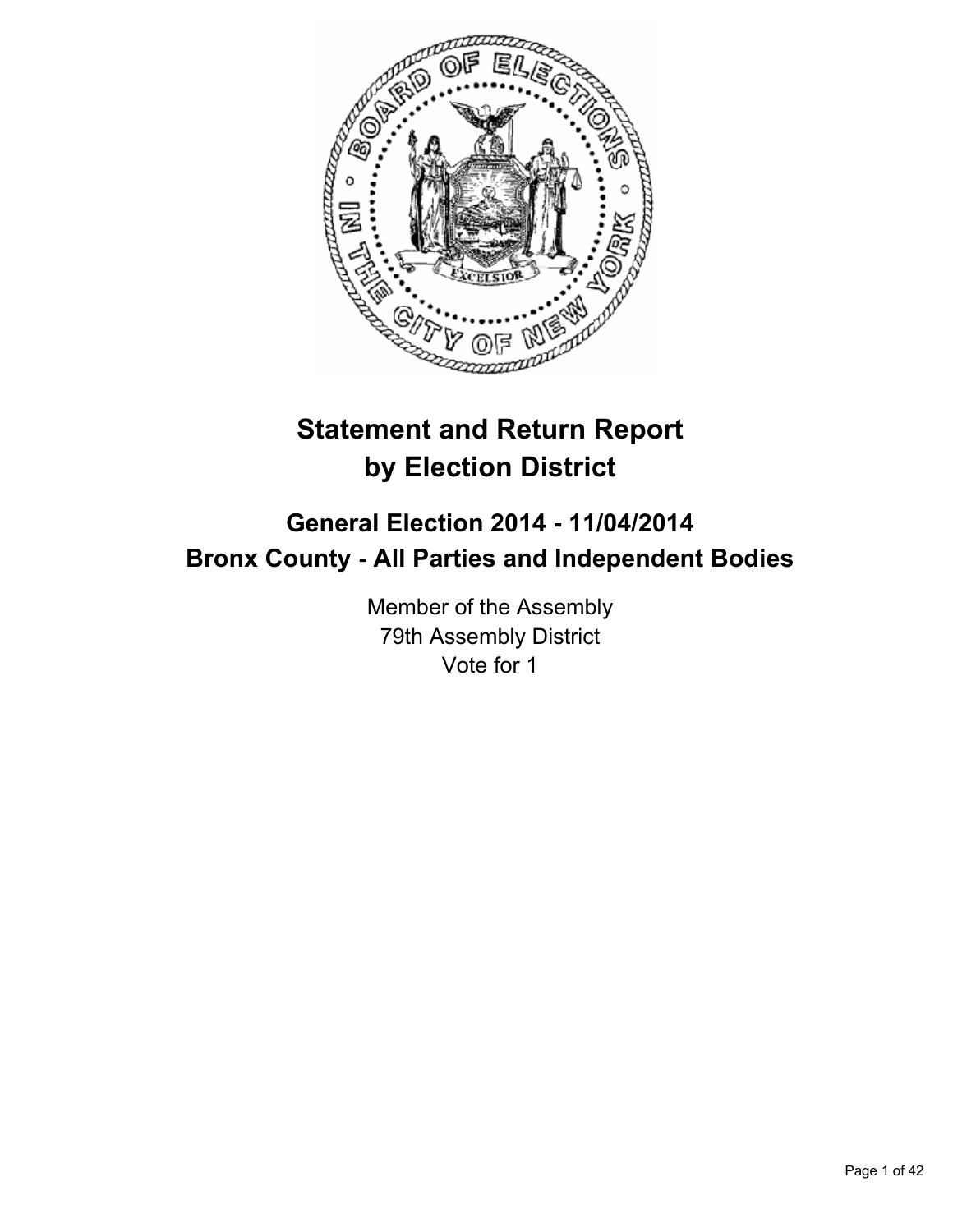

| PUBLIC COUNTER                                           | 129 |
|----------------------------------------------------------|-----|
| <b>EMERGENCY</b>                                         | 0   |
| ABSENTEE/MILITARY                                        | 0   |
| <b>FEDERAL</b>                                           | 1   |
| <b>SPECIAL PRESIDENTIAL</b>                              | 0   |
| <b>AFFIDAVIT</b>                                         | 6   |
| <b>Total Ballots</b>                                     | 136 |
| Less - Inapplicable Federal/Special Presidential Ballots | (1) |
| <b>Total Applicable Ballots</b>                          | 135 |
| MICHAEL A. BLAKE (DEMOCRATIC)                            | 111 |
| SELSIA M. EVANS (REPUBLICAN)                             | 4   |
| SELSIA M. EVANS (CONSERVATIVE)                           | 0   |
| MARSHA D. MICHAEL (WORKING FAMILIES)                     | 6   |
| <b>Total Votes</b>                                       | 121 |
| Unrecorded                                               | 14  |

| PUBLIC COUNTER                                           | 153 |
|----------------------------------------------------------|-----|
| <b>EMERGENCY</b>                                         | 0   |
| ABSENTEE/MILITARY                                        | 4   |
| <b>FEDERAL</b>                                           | 0   |
| <b>SPECIAL PRESIDENTIAL</b>                              | 0   |
| AFFIDAVIT                                                | 0   |
| <b>Total Ballots</b>                                     | 157 |
| Less - Inapplicable Federal/Special Presidential Ballots | 0   |
| <b>Total Applicable Ballots</b>                          | 157 |
| MICHAEL A. BLAKE (DEMOCRATIC)                            | 131 |
| SELSIA M. EVANS (REPUBLICAN)                             | 3   |
| SELSIA M. EVANS (CONSERVATIVE)                           | 1   |
| MARSHA D. MICHAEL (WORKING FAMILIES)                     | 4   |
| <b>Total Votes</b>                                       | 139 |
| Unrecorded                                               | 18  |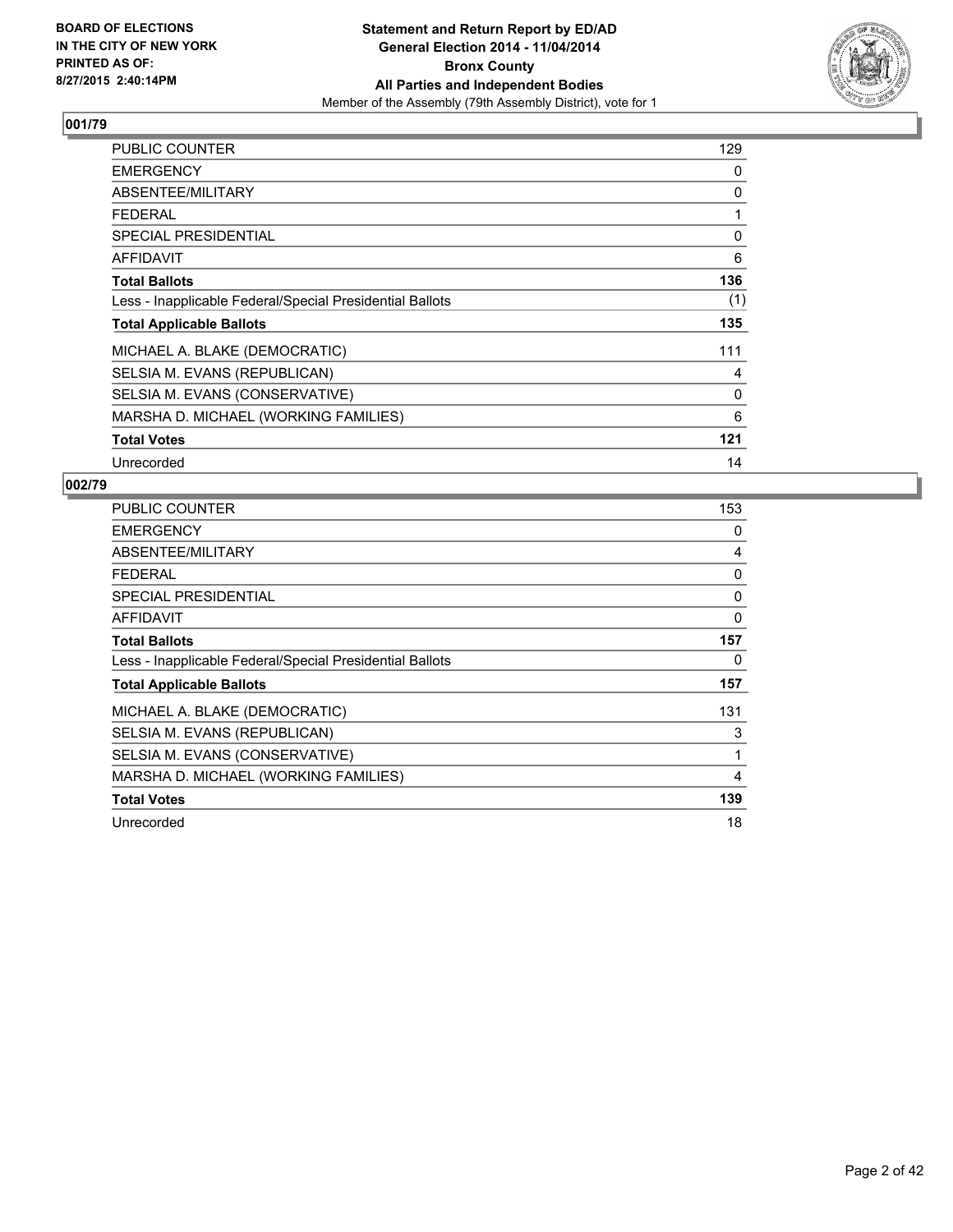

| PUBLIC COUNTER                                           | 173 |
|----------------------------------------------------------|-----|
| <b>EMERGENCY</b>                                         |     |
| ABSENTEE/MILITARY                                        | 3   |
| FEDERAL                                                  | 0   |
| <b>SPECIAL PRESIDENTIAL</b>                              | 0   |
| <b>AFFIDAVIT</b>                                         | 3   |
| <b>Total Ballots</b>                                     | 180 |
| Less - Inapplicable Federal/Special Presidential Ballots | 0   |
| <b>Total Applicable Ballots</b>                          | 180 |
| MICHAEL A. BLAKE (DEMOCRATIC)                            | 152 |
| SELSIA M. EVANS (REPUBLICAN)                             | 0   |
| SELSIA M. EVANS (CONSERVATIVE)                           | 1   |
| MARSHA D. MICHAEL (WORKING FAMILIES)                     | 4   |
| <b>Total Votes</b>                                       | 157 |
| Unrecorded                                               | 23  |

| PUBLIC COUNTER                                           | 116      |
|----------------------------------------------------------|----------|
| <b>EMERGENCY</b>                                         | 0        |
| ABSENTEE/MILITARY                                        | 2        |
| <b>FEDERAL</b>                                           | 0        |
| <b>SPECIAL PRESIDENTIAL</b>                              | 0        |
| AFFIDAVIT                                                | 0        |
| <b>Total Ballots</b>                                     | 118      |
| Less - Inapplicable Federal/Special Presidential Ballots | 0        |
| <b>Total Applicable Ballots</b>                          | 118      |
| MICHAEL A. BLAKE (DEMOCRATIC)                            | 92       |
| SELSIA M. EVANS (REPUBLICAN)                             | 5        |
| SELSIA M. EVANS (CONSERVATIVE)                           | 1        |
| MARSHA D. MICHAEL (WORKING FAMILIES)                     | $\Omega$ |
| <b>Total Votes</b>                                       | 98       |
| Unrecorded                                               | 20       |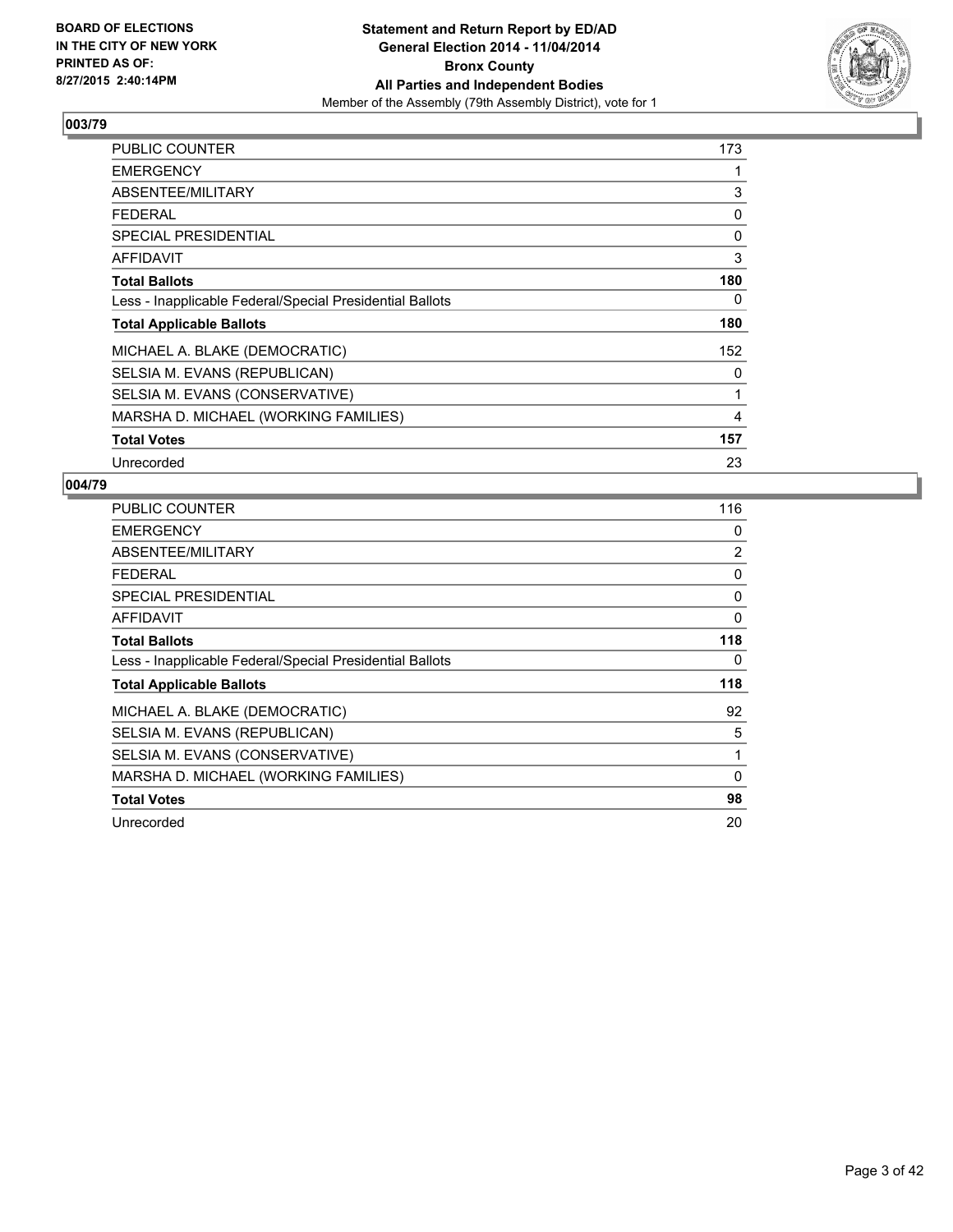

| <b>PUBLIC COUNTER</b>                                    | 154 |
|----------------------------------------------------------|-----|
| <b>EMERGENCY</b>                                         | 0   |
| ABSENTEE/MILITARY                                        | 6   |
| <b>FEDERAL</b>                                           | 0   |
| <b>SPECIAL PRESIDENTIAL</b>                              | 0   |
| <b>AFFIDAVIT</b>                                         | 0   |
| <b>Total Ballots</b>                                     | 160 |
| Less - Inapplicable Federal/Special Presidential Ballots | 0   |
| <b>Total Applicable Ballots</b>                          | 160 |
| MICHAEL A. BLAKE (DEMOCRATIC)                            | 136 |
| SELSIA M. EVANS (REPUBLICAN)                             | 0   |
| SELSIA M. EVANS (CONSERVATIVE)                           | 1   |
| MARSHA D. MICHAEL (WORKING FAMILIES)                     | 13  |
| <b>Total Votes</b>                                       | 150 |
| Unrecorded                                               | 10  |

| <b>PUBLIC COUNTER</b>                                    | 90 |
|----------------------------------------------------------|----|
| <b>EMERGENCY</b>                                         | 0  |
| ABSENTEE/MILITARY                                        | 0  |
| <b>FEDERAL</b>                                           | 0  |
| SPECIAL PRESIDENTIAL                                     | 0  |
| AFFIDAVIT                                                | 2  |
| <b>Total Ballots</b>                                     | 92 |
| Less - Inapplicable Federal/Special Presidential Ballots | 0  |
| <b>Total Applicable Ballots</b>                          | 92 |
| MICHAEL A. BLAKE (DEMOCRATIC)                            | 79 |
| SELSIA M. EVANS (REPUBLICAN)                             | 3  |
| SELSIA M. EVANS (CONSERVATIVE)                           | 0  |
| MARSHA D. MICHAEL (WORKING FAMILIES)                     | 4  |
| <b>Total Votes</b>                                       | 86 |
| Unrecorded                                               | 6  |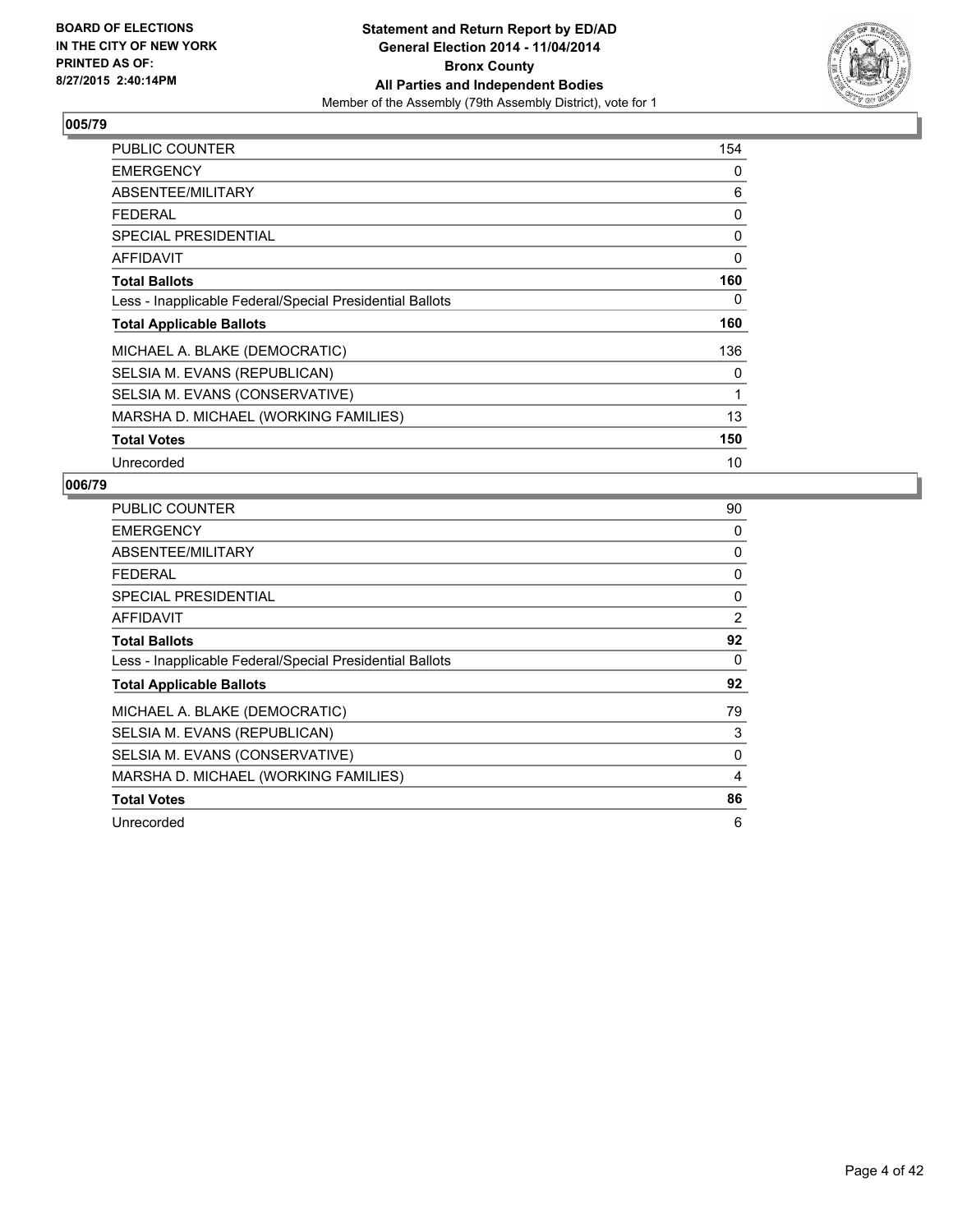

| <b>PUBLIC COUNTER</b>                                    | 113 |
|----------------------------------------------------------|-----|
| <b>EMERGENCY</b>                                         | 0   |
| ABSENTEE/MILITARY                                        | 3   |
| FEDERAL                                                  | 0   |
| <b>SPECIAL PRESIDENTIAL</b>                              | 0   |
| AFFIDAVIT                                                | 3   |
| <b>Total Ballots</b>                                     | 119 |
| Less - Inapplicable Federal/Special Presidential Ballots | 0   |
| <b>Total Applicable Ballots</b>                          | 119 |
| MICHAEL A. BLAKE (DEMOCRATIC)                            | 94  |
| SELSIA M. EVANS (REPUBLICAN)                             | 0   |
| SELSIA M. EVANS (CONSERVATIVE)                           | 1   |
| MARSHA D. MICHAEL (WORKING FAMILIES)                     | 6   |
| <b>Total Votes</b>                                       | 101 |
| Unrecorded                                               | 18  |

| <b>PUBLIC COUNTER</b>                                    | 86 |
|----------------------------------------------------------|----|
| <b>EMERGENCY</b>                                         | 0  |
| ABSENTEE/MILITARY                                        | 2  |
| <b>FEDERAL</b>                                           | 0  |
| <b>SPECIAL PRESIDENTIAL</b>                              | 0  |
| AFFIDAVIT                                                | 1  |
| <b>Total Ballots</b>                                     | 89 |
| Less - Inapplicable Federal/Special Presidential Ballots | 0  |
| <b>Total Applicable Ballots</b>                          | 89 |
| MICHAEL A. BLAKE (DEMOCRATIC)                            | 67 |
| SELSIA M. EVANS (REPUBLICAN)                             | 7  |
| SELSIA M. EVANS (CONSERVATIVE)                           | 0  |
| MARSHA D. MICHAEL (WORKING FAMILIES)                     | 5  |
| <b>Total Votes</b>                                       | 79 |
| Unrecorded                                               | 10 |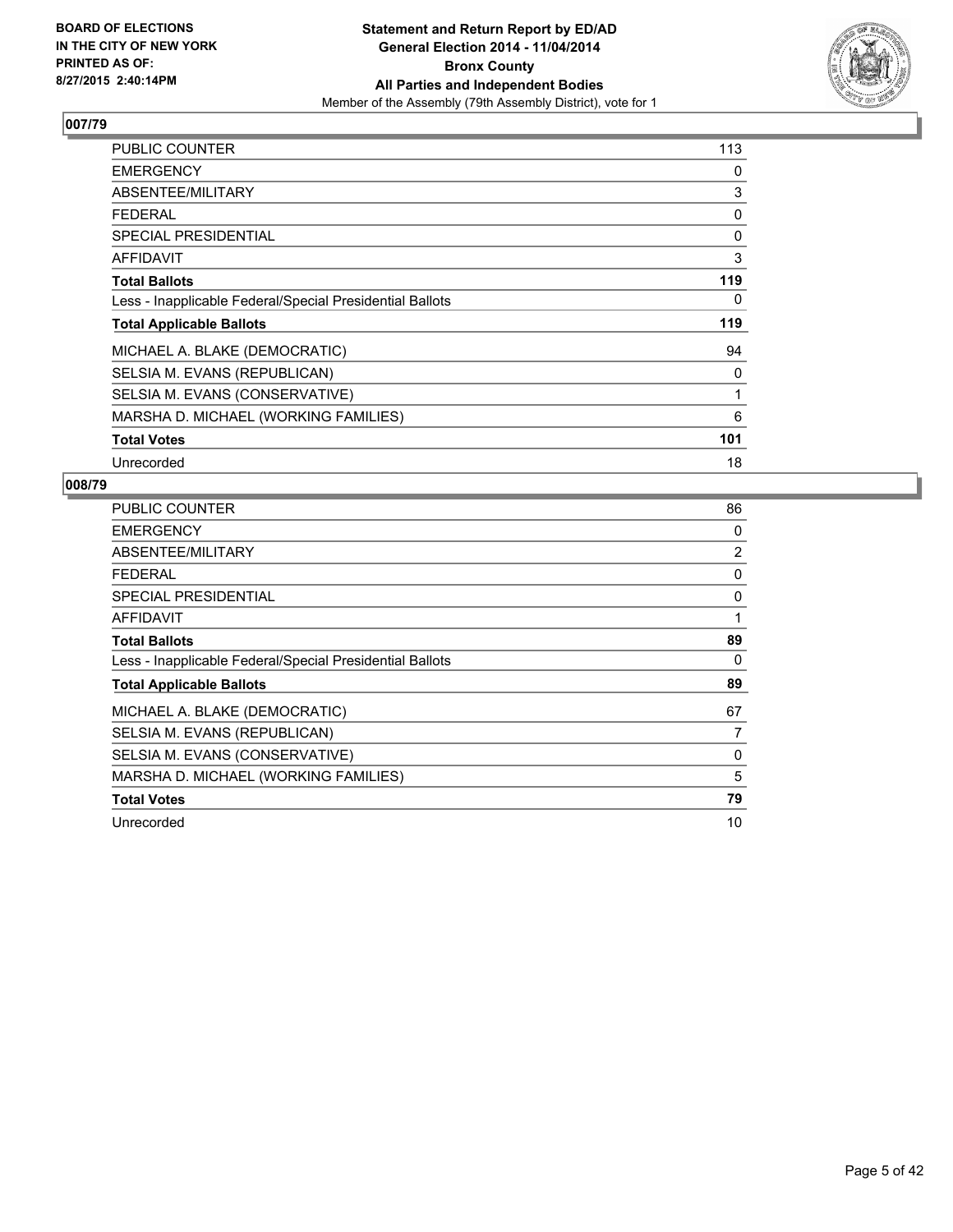

| PUBLIC COUNTER                                           | 74 |
|----------------------------------------------------------|----|
| <b>EMERGENCY</b>                                         | 0  |
| ABSENTEE/MILITARY                                        | 1  |
| FEDERAL                                                  | 0  |
| <b>SPECIAL PRESIDENTIAL</b>                              | 0  |
| <b>AFFIDAVIT</b>                                         | 2  |
| <b>Total Ballots</b>                                     | 77 |
| Less - Inapplicable Federal/Special Presidential Ballots | 0  |
| <b>Total Applicable Ballots</b>                          | 77 |
| MICHAEL A. BLAKE (DEMOCRATIC)                            | 66 |
| SELSIA M. EVANS (REPUBLICAN)                             | 2  |
| SELSIA M. EVANS (CONSERVATIVE)                           | 0  |
| MARSHA D. MICHAEL (WORKING FAMILIES)                     | 1  |
| <b>Total Votes</b>                                       | 69 |
| Unrecorded                                               | 8  |

| <b>PUBLIC COUNTER</b>                                    | 191 |
|----------------------------------------------------------|-----|
| <b>EMERGENCY</b>                                         | 0   |
| ABSENTEE/MILITARY                                        | 5   |
| <b>FEDERAL</b>                                           | 1   |
| <b>SPECIAL PRESIDENTIAL</b>                              | 0   |
| AFFIDAVIT                                                | 5   |
| <b>Total Ballots</b>                                     | 202 |
| Less - Inapplicable Federal/Special Presidential Ballots | (1) |
| <b>Total Applicable Ballots</b>                          | 201 |
| MICHAEL A. BLAKE (DEMOCRATIC)                            | 173 |
| SELSIA M. EVANS (REPUBLICAN)                             | 4   |
| SELSIA M. EVANS (CONSERVATIVE)                           | 3   |
| MARSHA D. MICHAEL (WORKING FAMILIES)                     | 9   |
| <b>Total Votes</b>                                       | 189 |
| Unrecorded                                               | 12  |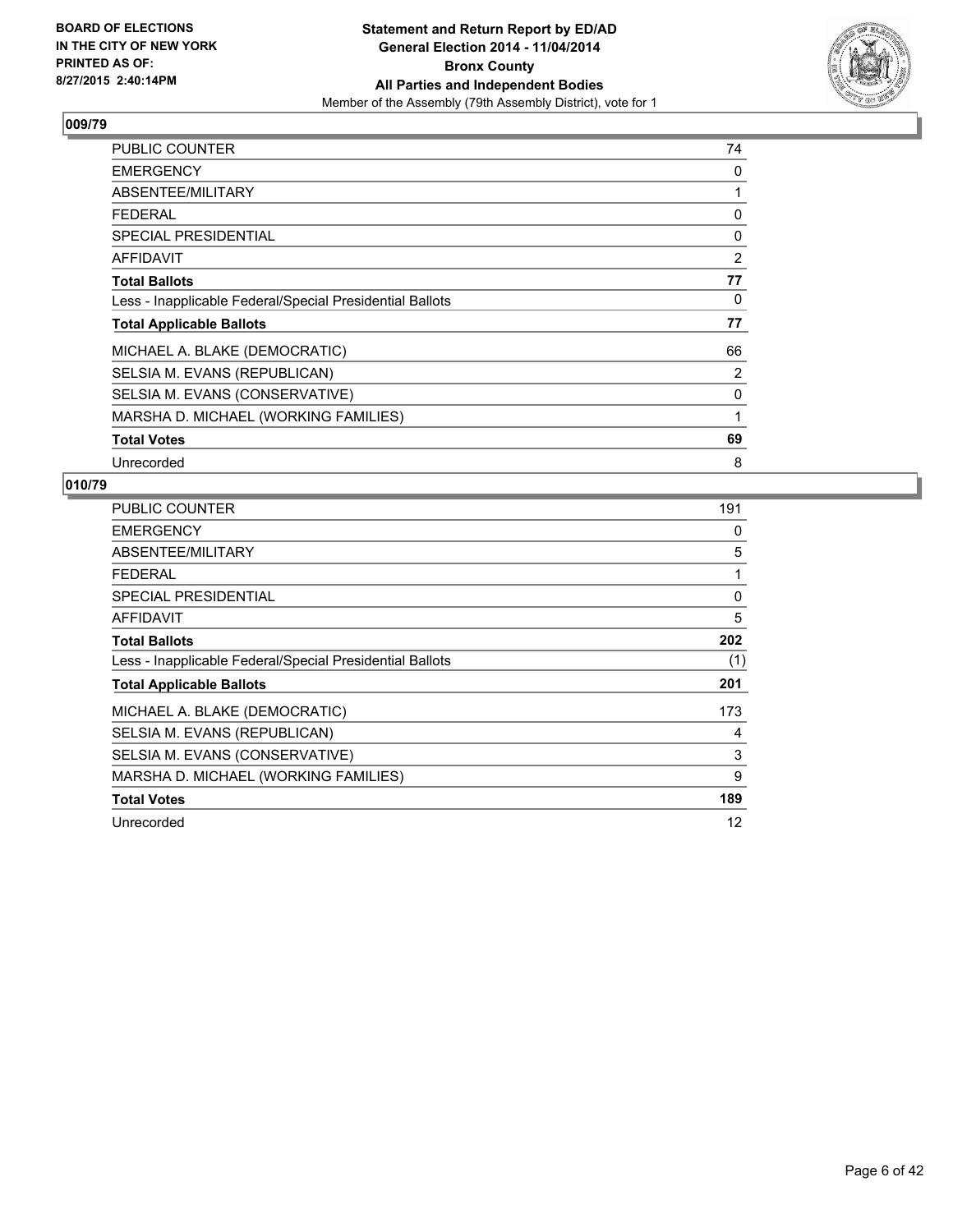

| <b>PUBLIC COUNTER</b>                                    | 53 |
|----------------------------------------------------------|----|
| <b>EMERGENCY</b>                                         | 0  |
| ABSENTEE/MILITARY                                        | 1  |
| <b>FEDERAL</b>                                           | 0  |
| <b>SPECIAL PRESIDENTIAL</b>                              | 0  |
| <b>AFFIDAVIT</b>                                         | 2  |
| <b>Total Ballots</b>                                     | 56 |
| Less - Inapplicable Federal/Special Presidential Ballots | 0  |
| <b>Total Applicable Ballots</b>                          | 56 |
| MICHAEL A. BLAKE (DEMOCRATIC)                            | 48 |
| SELSIA M. EVANS (REPUBLICAN)                             | 0  |
| SELSIA M. EVANS (CONSERVATIVE)                           | 2  |
| MARSHA D. MICHAEL (WORKING FAMILIES)                     | 3  |
| <b>Total Votes</b>                                       | 53 |
| Unrecorded                                               | 3  |

| <b>PUBLIC COUNTER</b>                                    | 37  |
|----------------------------------------------------------|-----|
| <b>EMERGENCY</b>                                         | 0   |
| ABSENTEE/MILITARY                                        |     |
| <b>FEDERAL</b>                                           |     |
| <b>SPECIAL PRESIDENTIAL</b>                              | 0   |
| AFFIDAVIT                                                | 0   |
| <b>Total Ballots</b>                                     | 39  |
| Less - Inapplicable Federal/Special Presidential Ballots | (1) |
| <b>Total Applicable Ballots</b>                          | 38  |
| MICHAEL A. BLAKE (DEMOCRATIC)                            | 33  |
| SELSIA M. EVANS (REPUBLICAN)                             | 0   |
| SELSIA M. EVANS (CONSERVATIVE)                           | 0   |
| MARSHA D. MICHAEL (WORKING FAMILIES)                     | 3   |
| <b>Total Votes</b>                                       | 36  |
| Unrecorded                                               | 2   |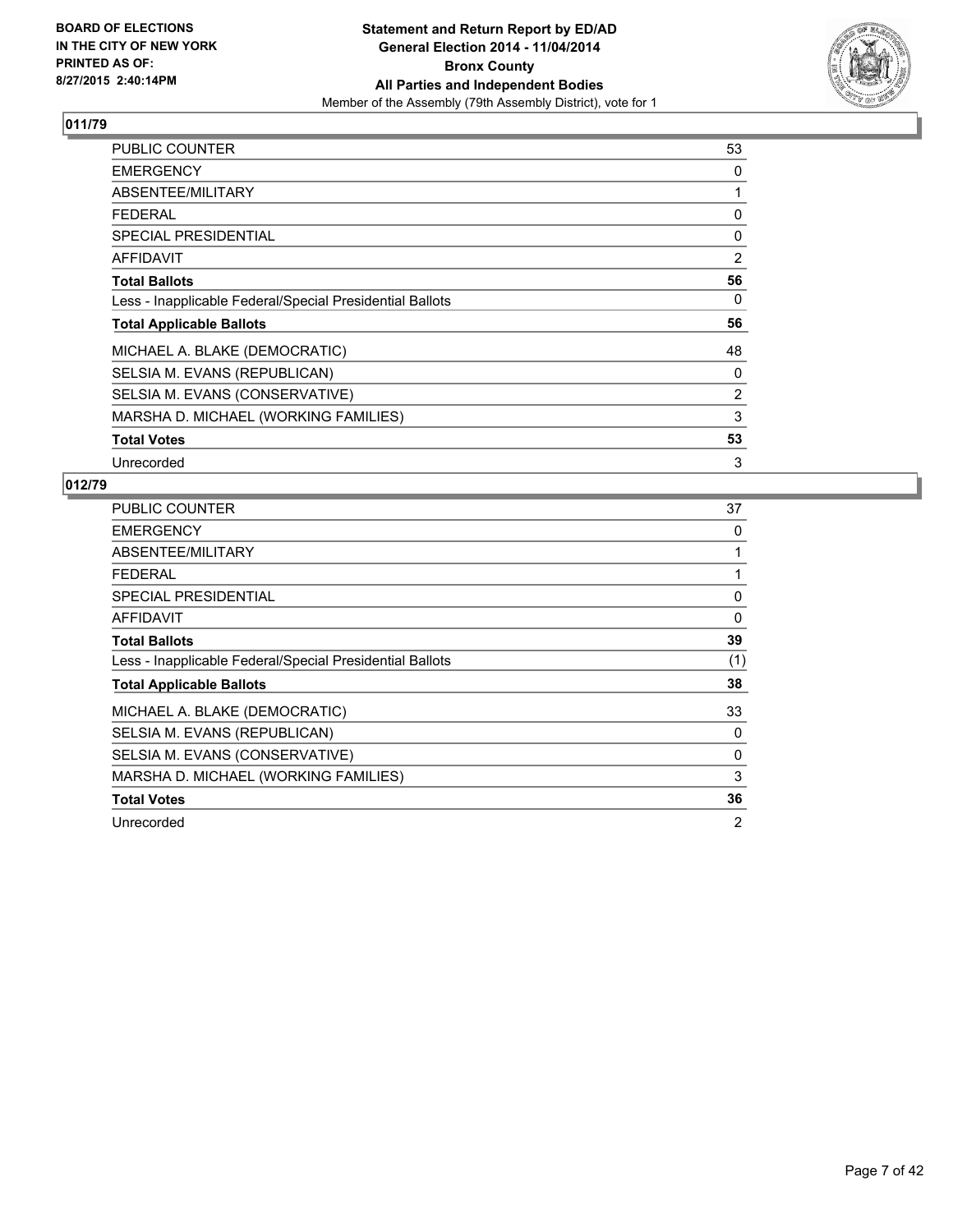

| PUBLIC COUNTER                                           | 190 |
|----------------------------------------------------------|-----|
| <b>EMERGENCY</b>                                         | 0   |
| ABSENTEE/MILITARY                                        | 1   |
| <b>FEDERAL</b>                                           | 0   |
| <b>SPECIAL PRESIDENTIAL</b>                              | 0   |
| <b>AFFIDAVIT</b>                                         | 2   |
| <b>Total Ballots</b>                                     | 193 |
| Less - Inapplicable Federal/Special Presidential Ballots | 0   |
| <b>Total Applicable Ballots</b>                          | 193 |
| MICHAEL A. BLAKE (DEMOCRATIC)                            | 143 |
| SELSIA M. EVANS (REPUBLICAN)                             | 10  |
| SELSIA M. EVANS (CONSERVATIVE)                           | 2   |
| MARSHA D. MICHAEL (WORKING FAMILIES)                     | 10  |
| <b>Total Votes</b>                                       | 165 |
| Unrecorded                                               | 28  |

| <b>PUBLIC COUNTER</b>                                    | 41 |
|----------------------------------------------------------|----|
| <b>EMERGENCY</b>                                         | 0  |
| ABSENTEE/MILITARY                                        |    |
| <b>FEDERAL</b>                                           | 0  |
| <b>SPECIAL PRESIDENTIAL</b>                              | 0  |
| <b>AFFIDAVIT</b>                                         | 0  |
| <b>Total Ballots</b>                                     | 42 |
| Less - Inapplicable Federal/Special Presidential Ballots | 0  |
| <b>Total Applicable Ballots</b>                          | 42 |
| MICHAEL A. BLAKE (DEMOCRATIC)                            | 34 |
| SELSIA M. EVANS (REPUBLICAN)                             |    |
| SELSIA M. EVANS (CONSERVATIVE)                           | 0  |
| MARSHA D. MICHAEL (WORKING FAMILIES)                     | 3  |
| <b>Total Votes</b>                                       | 38 |
| Unrecorded                                               | 4  |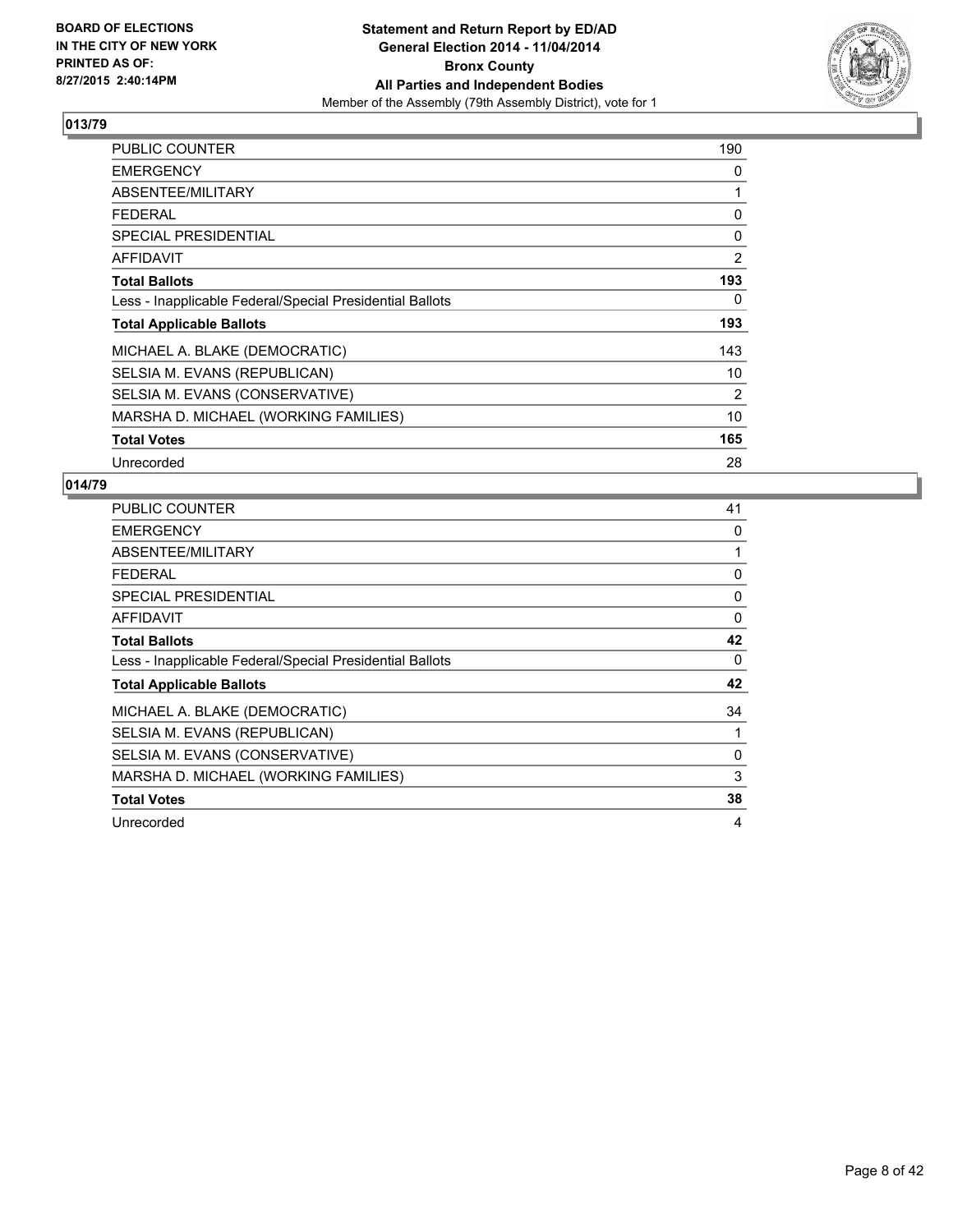

| <b>PUBLIC COUNTER</b>                                    | 108 |
|----------------------------------------------------------|-----|
| <b>EMERGENCY</b>                                         | 0   |
| ABSENTEE/MILITARY                                        | 0   |
| <b>FEDERAL</b>                                           | 0   |
| SPECIAL PRESIDENTIAL                                     | 0   |
| <b>AFFIDAVIT</b>                                         | 1   |
| <b>Total Ballots</b>                                     | 109 |
| Less - Inapplicable Federal/Special Presidential Ballots | 0   |
| <b>Total Applicable Ballots</b>                          | 109 |
| MICHAEL A. BLAKE (DEMOCRATIC)                            | 93  |
| SELSIA M. EVANS (REPUBLICAN)                             | 2   |
| SELSIA M. EVANS (CONSERVATIVE)                           | 0   |
| MARSHA D. MICHAEL (WORKING FAMILIES)                     | 3   |
| UNATTRIBUTABLE WRITE-IN (WRITE-IN)                       | 1   |
| <b>Total Votes</b>                                       | 99  |
| Unrecorded                                               | 10  |

| PUBLIC COUNTER                                           | 120      |
|----------------------------------------------------------|----------|
| <b>EMERGENCY</b>                                         | 0        |
| ABSENTEE/MILITARY                                        | 3        |
| <b>FEDERAL</b>                                           | 0        |
| <b>SPECIAL PRESIDENTIAL</b>                              | 0        |
| <b>AFFIDAVIT</b>                                         | $\Omega$ |
| <b>Total Ballots</b>                                     | 123      |
| Less - Inapplicable Federal/Special Presidential Ballots | 0        |
| <b>Total Applicable Ballots</b>                          | 123      |
| MICHAEL A. BLAKE (DEMOCRATIC)                            | 100      |
| SELSIA M. EVANS (REPUBLICAN)                             | 4        |
| SELSIA M. EVANS (CONSERVATIVE)                           | 1        |
| MARSHA D. MICHAEL (WORKING FAMILIES)                     | 7        |
| WILLIAM R MOORE (WRITE-IN)                               | 1        |
| <b>Total Votes</b>                                       | 113      |
| Unrecorded                                               | 10       |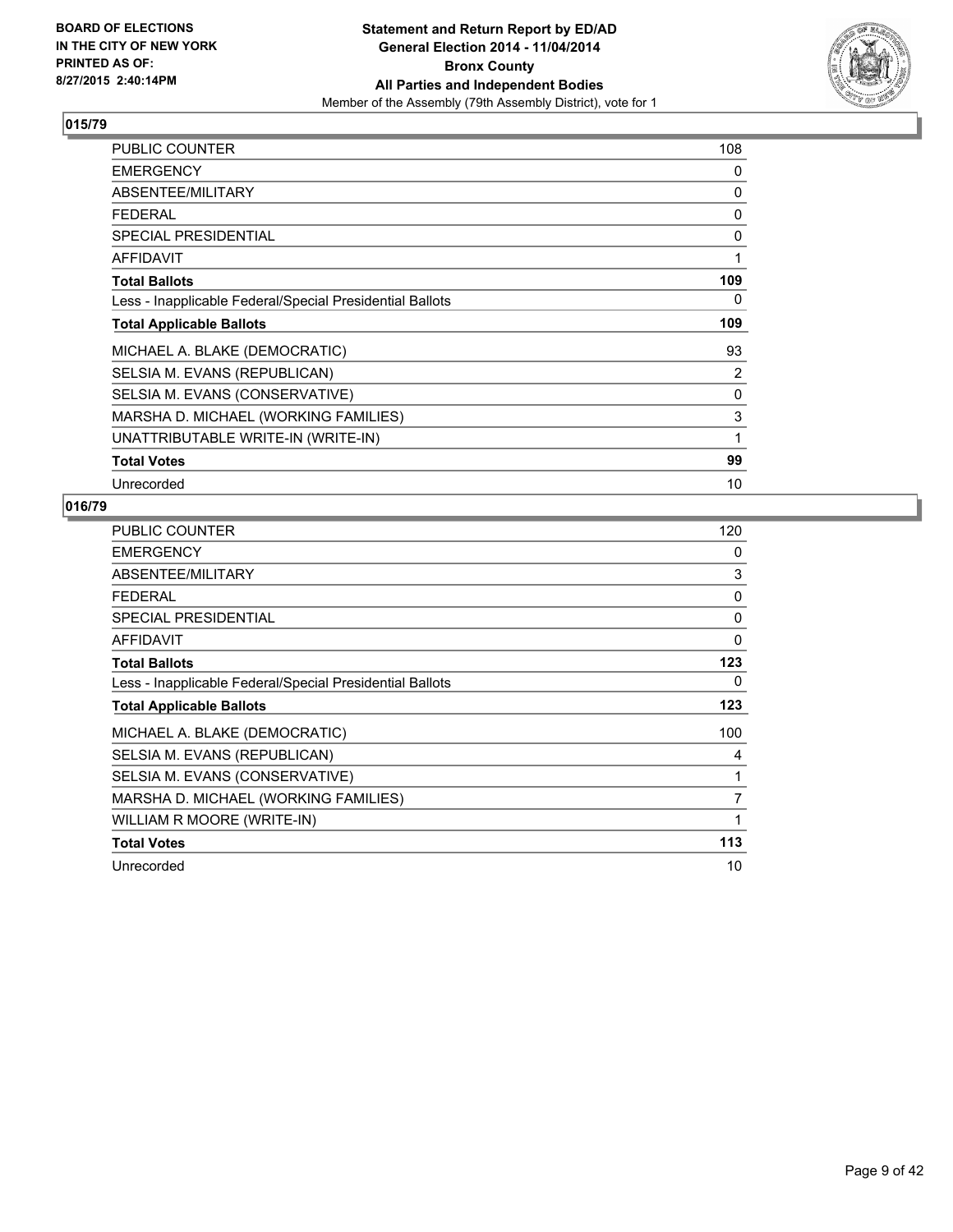

| PUBLIC COUNTER                                           | 153 |
|----------------------------------------------------------|-----|
| <b>EMERGENCY</b>                                         | 0   |
| ABSENTEE/MILITARY                                        | 1   |
| <b>FEDERAL</b>                                           | 0   |
| SPECIAL PRESIDENTIAL                                     | 0   |
| <b>AFFIDAVIT</b>                                         | 5   |
| <b>Total Ballots</b>                                     | 159 |
| Less - Inapplicable Federal/Special Presidential Ballots | 0   |
| <b>Total Applicable Ballots</b>                          | 159 |
| MICHAEL A. BLAKE (DEMOCRATIC)                            | 136 |
| SELSIA M. EVANS (REPUBLICAN)                             | 5   |
| SELSIA M. EVANS (CONSERVATIVE)                           | 2   |
| MARSHA D. MICHAEL (WORKING FAMILIES)                     | 7   |
| <b>Total Votes</b>                                       | 150 |
| Unrecorded                                               | 9   |

| <b>PUBLIC COUNTER</b>                                    | 36             |
|----------------------------------------------------------|----------------|
| <b>EMERGENCY</b>                                         | 0              |
| ABSENTEE/MILITARY                                        | $\overline{2}$ |
| <b>FEDERAL</b>                                           | 0              |
| <b>SPECIAL PRESIDENTIAL</b>                              | 0              |
| <b>AFFIDAVIT</b>                                         | 0              |
| <b>Total Ballots</b>                                     | 38             |
| Less - Inapplicable Federal/Special Presidential Ballots | 0              |
| <b>Total Applicable Ballots</b>                          | 38             |
| MICHAEL A. BLAKE (DEMOCRATIC)                            | 29             |
| SELSIA M. EVANS (REPUBLICAN)                             | 5              |
| SELSIA M. EVANS (CONSERVATIVE)                           | 0              |
| MARSHA D. MICHAEL (WORKING FAMILIES)                     |                |
| <b>Total Votes</b>                                       | 35             |
| Unrecorded                                               | 3              |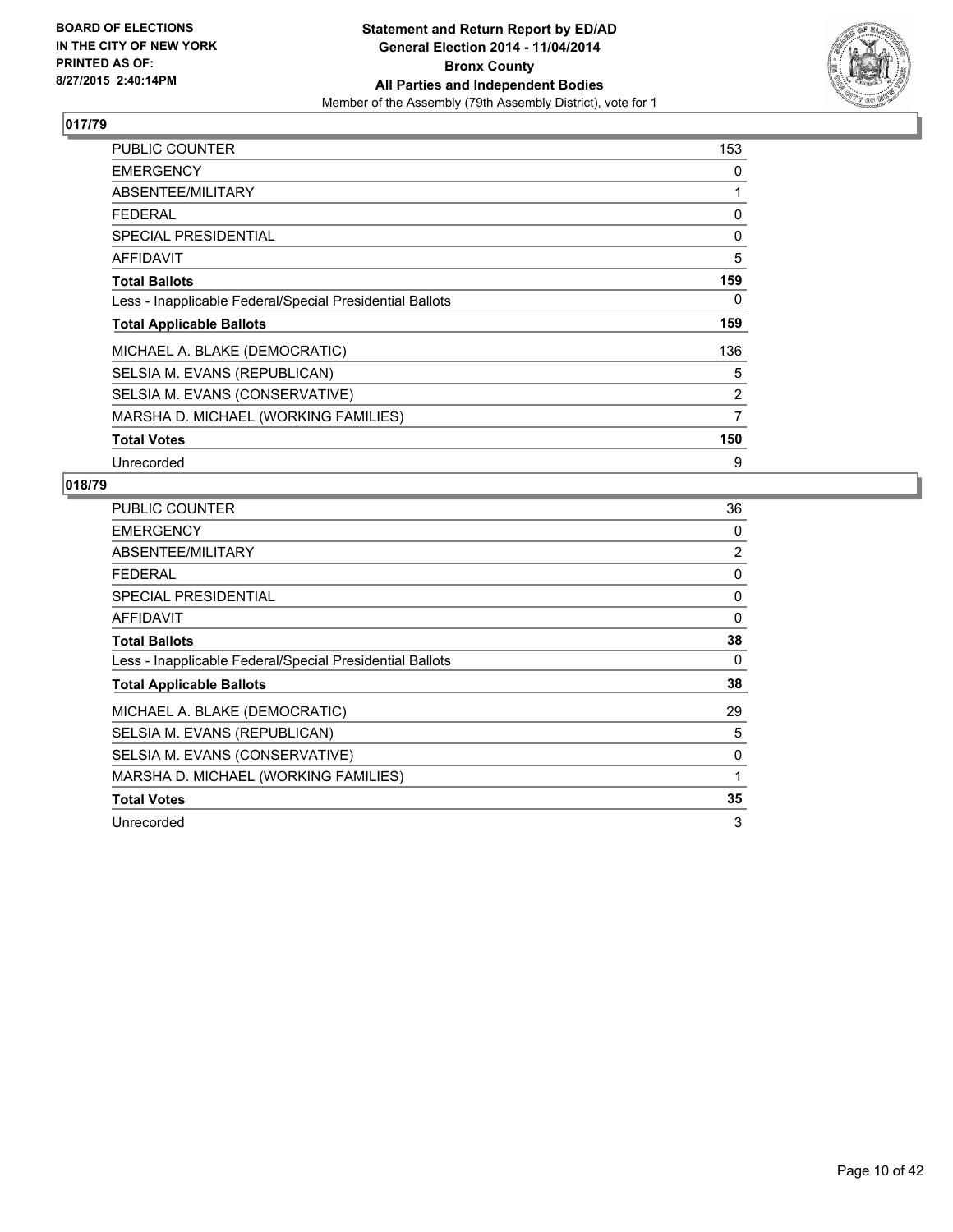

| PUBLIC COUNTER                                           | 114            |
|----------------------------------------------------------|----------------|
| <b>EMERGENCY</b>                                         | 0              |
| ABSENTEE/MILITARY                                        | $\overline{2}$ |
| <b>FEDERAL</b>                                           | 0              |
| <b>SPECIAL PRESIDENTIAL</b>                              | 0              |
| <b>AFFIDAVIT</b>                                         | $\overline{2}$ |
| <b>Total Ballots</b>                                     | 118            |
| Less - Inapplicable Federal/Special Presidential Ballots | 0              |
| <b>Total Applicable Ballots</b>                          | 118            |
| MICHAEL A. BLAKE (DEMOCRATIC)                            | 92             |
| SELSIA M. EVANS (REPUBLICAN)                             | 5              |
| SELSIA M. EVANS (CONSERVATIVE)                           | 0              |
| MARSHA D. MICHAEL (WORKING FAMILIES)                     | 8              |
| ZORAIDA J TORRES (WRITE-IN)                              | 1              |
| ZORAMBA JASMAN (WRITE-IN)                                | 1              |
| <b>Total Votes</b>                                       | 107            |
| Unrecorded                                               | 11             |

| <b>PUBLIC COUNTER</b>                                    | 99           |
|----------------------------------------------------------|--------------|
| <b>EMERGENCY</b>                                         | 0            |
| ABSENTEE/MILITARY                                        | 1            |
| <b>FEDERAL</b>                                           | 0            |
| <b>SPECIAL PRESIDENTIAL</b>                              | 0            |
| <b>AFFIDAVIT</b>                                         | $\mathbf{0}$ |
| <b>Total Ballots</b>                                     | 100          |
| Less - Inapplicable Federal/Special Presidential Ballots | 0            |
| <b>Total Applicable Ballots</b>                          | 100          |
|                                                          | 81           |
| MICHAEL A. BLAKE (DEMOCRATIC)                            |              |
| SELSIA M. EVANS (REPUBLICAN)                             | 6            |
| SELSIA M. EVANS (CONSERVATIVE)                           | 0            |
| MARSHA D. MICHAEL (WORKING FAMILIES)                     | 7            |
| <b>Total Votes</b>                                       | 94           |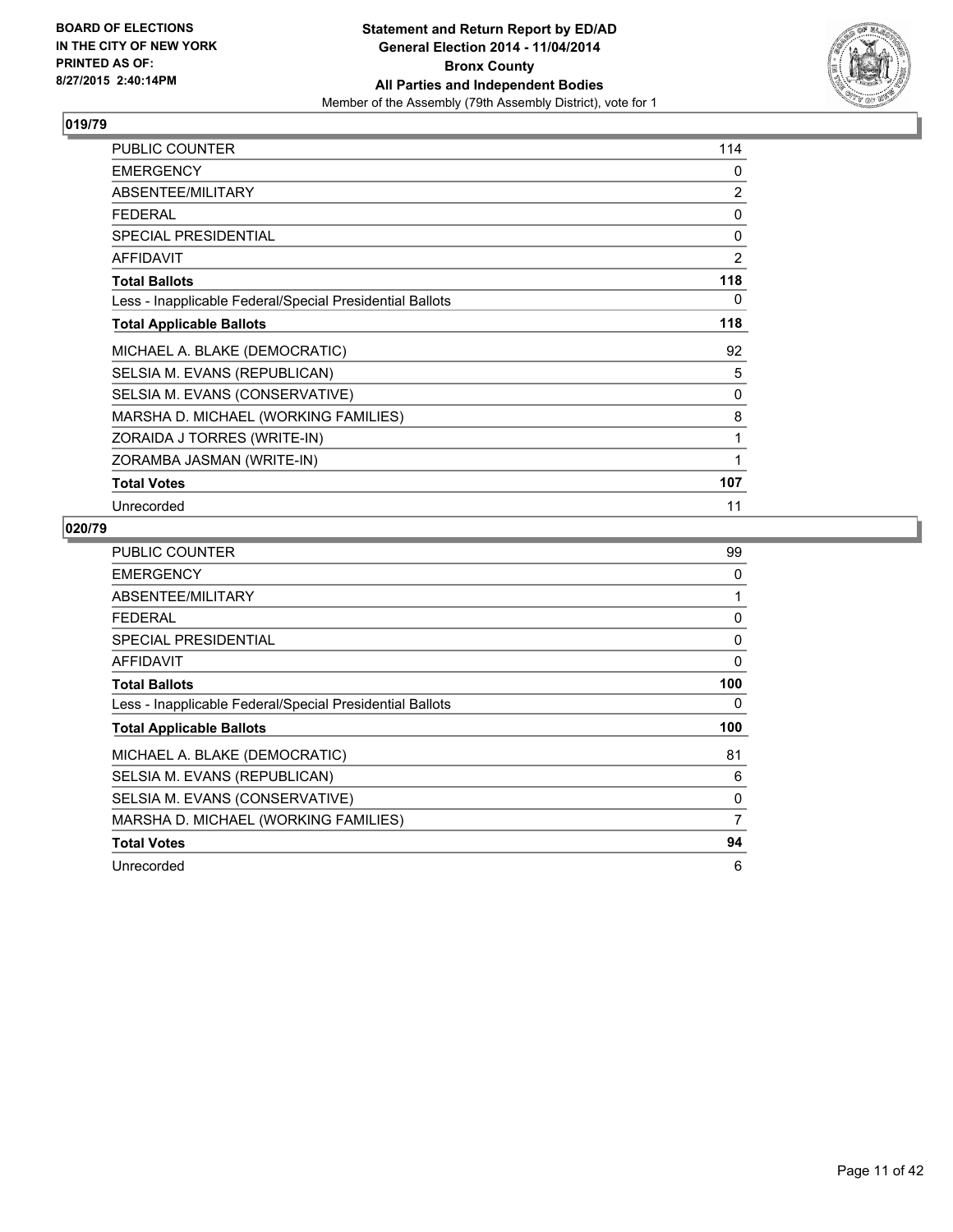

| <b>PUBLIC COUNTER</b>                                    | 93 |
|----------------------------------------------------------|----|
| <b>EMERGENCY</b>                                         | 0  |
| ABSENTEE/MILITARY                                        | 3  |
| <b>FEDERAL</b>                                           | 0  |
| <b>SPECIAL PRESIDENTIAL</b>                              | 0  |
| <b>AFFIDAVIT</b>                                         | 3  |
| <b>Total Ballots</b>                                     | 99 |
| Less - Inapplicable Federal/Special Presidential Ballots | 0  |
| <b>Total Applicable Ballots</b>                          | 99 |
| MICHAEL A. BLAKE (DEMOCRATIC)                            | 79 |
| SELSIA M. EVANS (REPUBLICAN)                             | 7  |
| SELSIA M. EVANS (CONSERVATIVE)                           | 1  |
| MARSHA D. MICHAEL (WORKING FAMILIES)                     | 4  |
| <b>Total Votes</b>                                       | 91 |
| Unrecorded                                               | 8  |

| PUBLIC COUNTER                                           | 75 |
|----------------------------------------------------------|----|
| <b>EMERGENCY</b>                                         | 0  |
| ABSENTEE/MILITARY                                        | 0  |
| <b>FEDERAL</b>                                           | 0  |
| <b>SPECIAL PRESIDENTIAL</b>                              | 0  |
| AFFIDAVIT                                                | 4  |
| <b>Total Ballots</b>                                     | 79 |
| Less - Inapplicable Federal/Special Presidential Ballots | 0  |
| <b>Total Applicable Ballots</b>                          | 79 |
| MICHAEL A. BLAKE (DEMOCRATIC)                            | 68 |
| SELSIA M. EVANS (REPUBLICAN)                             |    |
| SELSIA M. EVANS (CONSERVATIVE)                           | 1  |
| MARSHA D. MICHAEL (WORKING FAMILIES)                     | 5  |
| <b>Total Votes</b>                                       | 75 |
| Unrecorded                                               | 4  |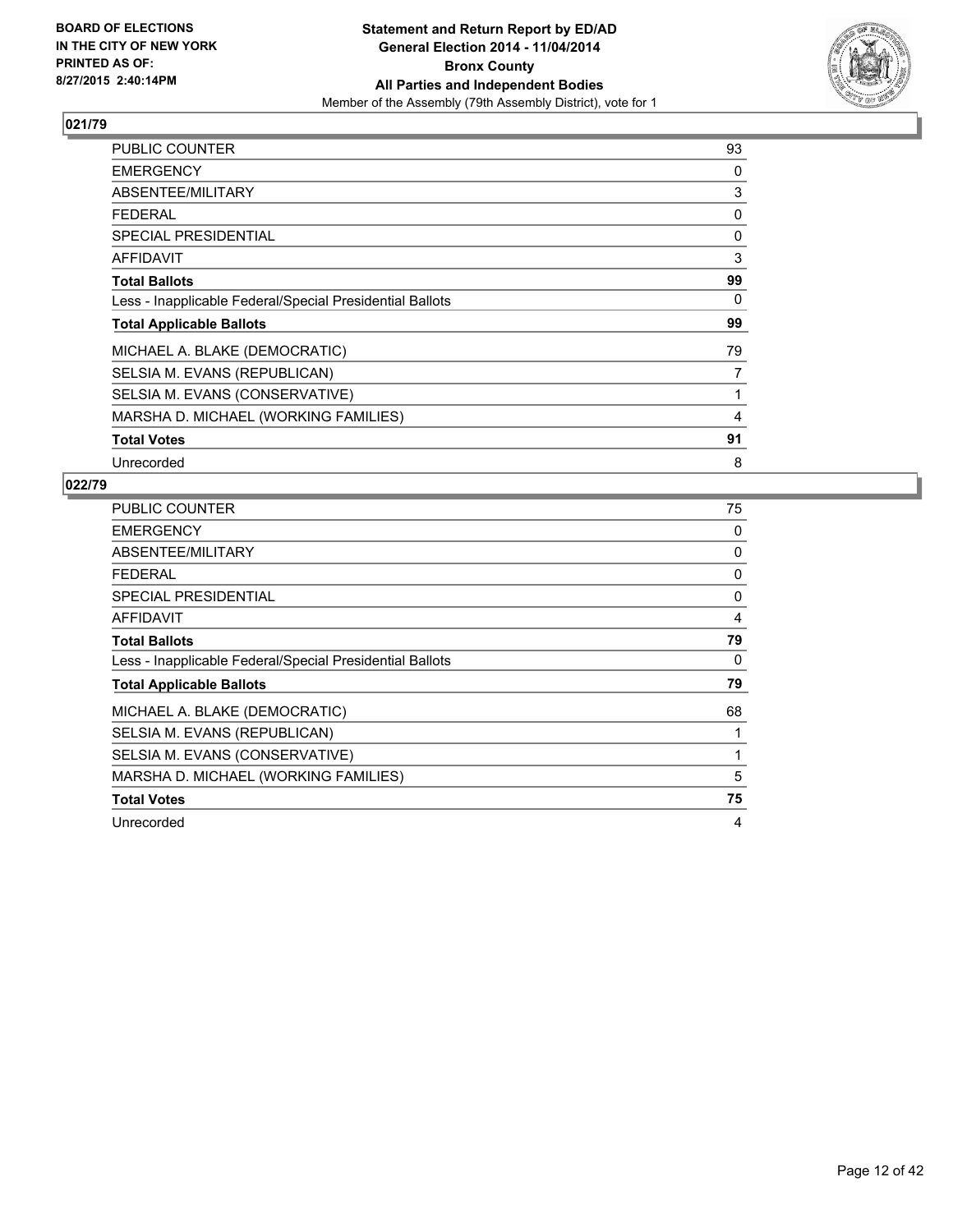

| PUBLIC COUNTER                                           | 116 |
|----------------------------------------------------------|-----|
| <b>EMERGENCY</b>                                         | 0   |
| ABSENTEE/MILITARY                                        | 2   |
| <b>FEDERAL</b>                                           | 0   |
| <b>SPECIAL PRESIDENTIAL</b>                              | 0   |
| AFFIDAVIT                                                | 3   |
| <b>Total Ballots</b>                                     | 121 |
| Less - Inapplicable Federal/Special Presidential Ballots | 0   |
| <b>Total Applicable Ballots</b>                          | 121 |
| MICHAEL A. BLAKE (DEMOCRATIC)                            | 103 |
| SELSIA M. EVANS (REPUBLICAN)                             | 2   |
| SELSIA M. EVANS (CONSERVATIVE)                           | 3   |
| MARSHA D. MICHAEL (WORKING FAMILIES)                     | 6   |
| <b>Total Votes</b>                                       | 114 |
| Unrecorded                                               | 7   |

| <b>PUBLIC COUNTER</b>                                    | 151 |
|----------------------------------------------------------|-----|
| <b>EMERGENCY</b>                                         | 0   |
| ABSENTEE/MILITARY                                        | 1   |
| <b>FEDERAL</b>                                           | 0   |
| <b>SPECIAL PRESIDENTIAL</b>                              | 0   |
| <b>AFFIDAVIT</b>                                         | 1   |
| <b>Total Ballots</b>                                     | 153 |
| Less - Inapplicable Federal/Special Presidential Ballots | 0   |
| <b>Total Applicable Ballots</b>                          | 153 |
| MICHAEL A. BLAKE (DEMOCRATIC)                            | 124 |
| SELSIA M. EVANS (REPUBLICAN)                             | 6   |
| SELSIA M. EVANS (CONSERVATIVE)                           | 3   |
| MARSHA D. MICHAEL (WORKING FAMILIES)                     | 11  |
| <b>Total Votes</b>                                       | 144 |
| Unrecorded                                               | 9   |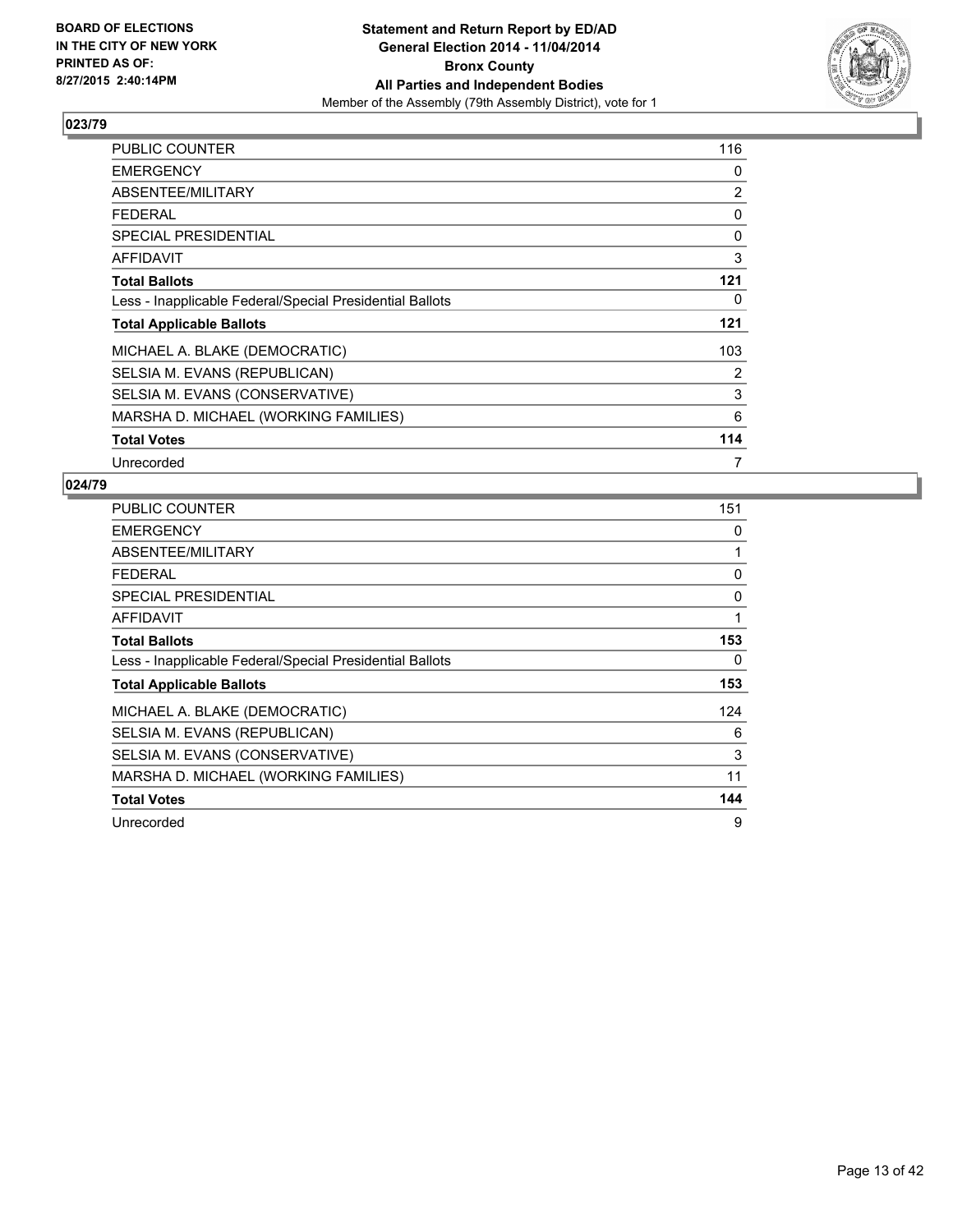

| PUBLIC COUNTER                                           | 147 |
|----------------------------------------------------------|-----|
| <b>EMERGENCY</b>                                         | 0   |
| ABSENTEE/MILITARY                                        | 2   |
| FEDERAL                                                  | 1   |
| <b>SPECIAL PRESIDENTIAL</b>                              | 0   |
| <b>AFFIDAVIT</b>                                         | 5   |
| <b>Total Ballots</b>                                     | 155 |
| Less - Inapplicable Federal/Special Presidential Ballots | (1) |
| <b>Total Applicable Ballots</b>                          | 154 |
| MICHAEL A. BLAKE (DEMOCRATIC)                            | 139 |
| SELSIA M. EVANS (REPUBLICAN)                             |     |
| SELSIA M. EVANS (CONSERVATIVE)                           | 1   |
| MARSHA D. MICHAEL (WORKING FAMILIES)                     | 2   |
| <b>Total Votes</b>                                       | 143 |
| Unrecorded                                               | 11  |

| <b>PUBLIC COUNTER</b>                                    | 112 |
|----------------------------------------------------------|-----|
| <b>EMERGENCY</b>                                         | 0   |
| ABSENTEE/MILITARY                                        | 1   |
| <b>FEDERAL</b>                                           | 1   |
| <b>SPECIAL PRESIDENTIAL</b>                              | 0   |
| <b>AFFIDAVIT</b>                                         | 5   |
| <b>Total Ballots</b>                                     | 119 |
| Less - Inapplicable Federal/Special Presidential Ballots | (1) |
| <b>Total Applicable Ballots</b>                          | 118 |
| MICHAEL A. BLAKE (DEMOCRATIC)                            | 98  |
| SELSIA M. EVANS (REPUBLICAN)                             | 5   |
| SELSIA M. EVANS (CONSERVATIVE)                           | 0   |
| MARSHA D. MICHAEL (WORKING FAMILIES)                     | 2   |
| <b>Total Votes</b>                                       | 105 |
| Unrecorded                                               | 13  |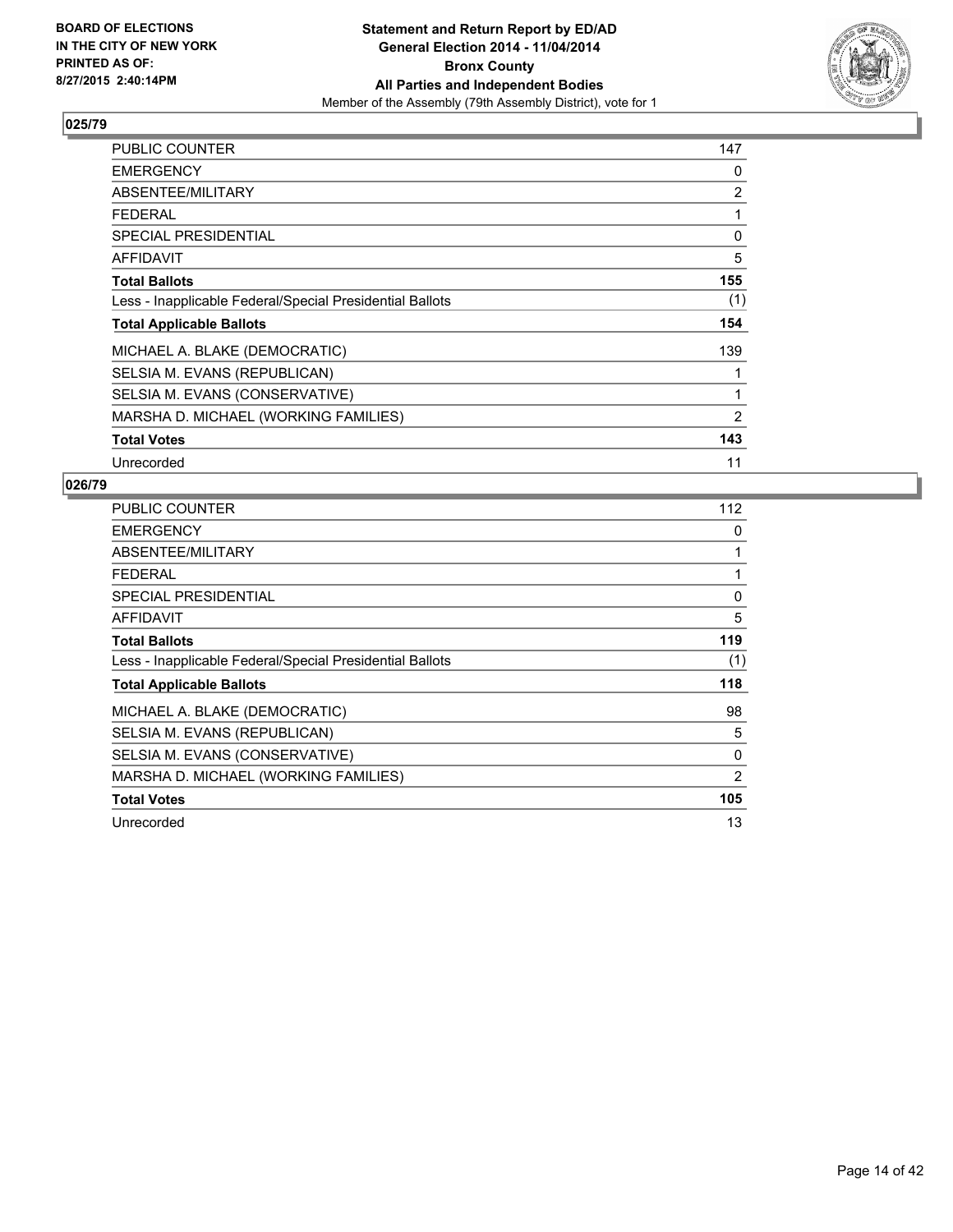

| PUBLIC COUNTER                                           | 182 |
|----------------------------------------------------------|-----|
| <b>EMERGENCY</b>                                         | 0   |
| ABSENTEE/MILITARY                                        | 3   |
| <b>FEDERAL</b>                                           | 0   |
| <b>SPECIAL PRESIDENTIAL</b>                              | 0   |
| AFFIDAVIT                                                | 2   |
| <b>Total Ballots</b>                                     | 187 |
| Less - Inapplicable Federal/Special Presidential Ballots | 0   |
| <b>Total Applicable Ballots</b>                          | 187 |
| MICHAEL A. BLAKE (DEMOCRATIC)                            | 168 |
| SELSIA M. EVANS (REPUBLICAN)                             | 0   |
| SELSIA M. EVANS (CONSERVATIVE)                           | 2   |
| MARSHA D. MICHAEL (WORKING FAMILIES)                     | 3   |
| <b>Total Votes</b>                                       | 173 |
| Unrecorded                                               | 14  |

| <b>PUBLIC COUNTER</b>                                    | 170            |
|----------------------------------------------------------|----------------|
| <b>EMERGENCY</b>                                         | 0              |
| ABSENTEE/MILITARY                                        | $\overline{2}$ |
| <b>FEDERAL</b>                                           | 0              |
| <b>SPECIAL PRESIDENTIAL</b>                              | 0              |
| <b>AFFIDAVIT</b>                                         | 11             |
| <b>Total Ballots</b>                                     | 183            |
| Less - Inapplicable Federal/Special Presidential Ballots | 0              |
| <b>Total Applicable Ballots</b>                          | 183            |
| MICHAEL A. BLAKE (DEMOCRATIC)                            | 145            |
| SELSIA M. EVANS (REPUBLICAN)                             | 9              |
| SELSIA M. EVANS (CONSERVATIVE)                           | 0              |
| MARSHA D. MICHAEL (WORKING FAMILIES)                     | 10             |
| <b>Total Votes</b>                                       | 164            |
| Unrecorded                                               | 19             |
| 029/79 COMBINED into: 074/79                             |                |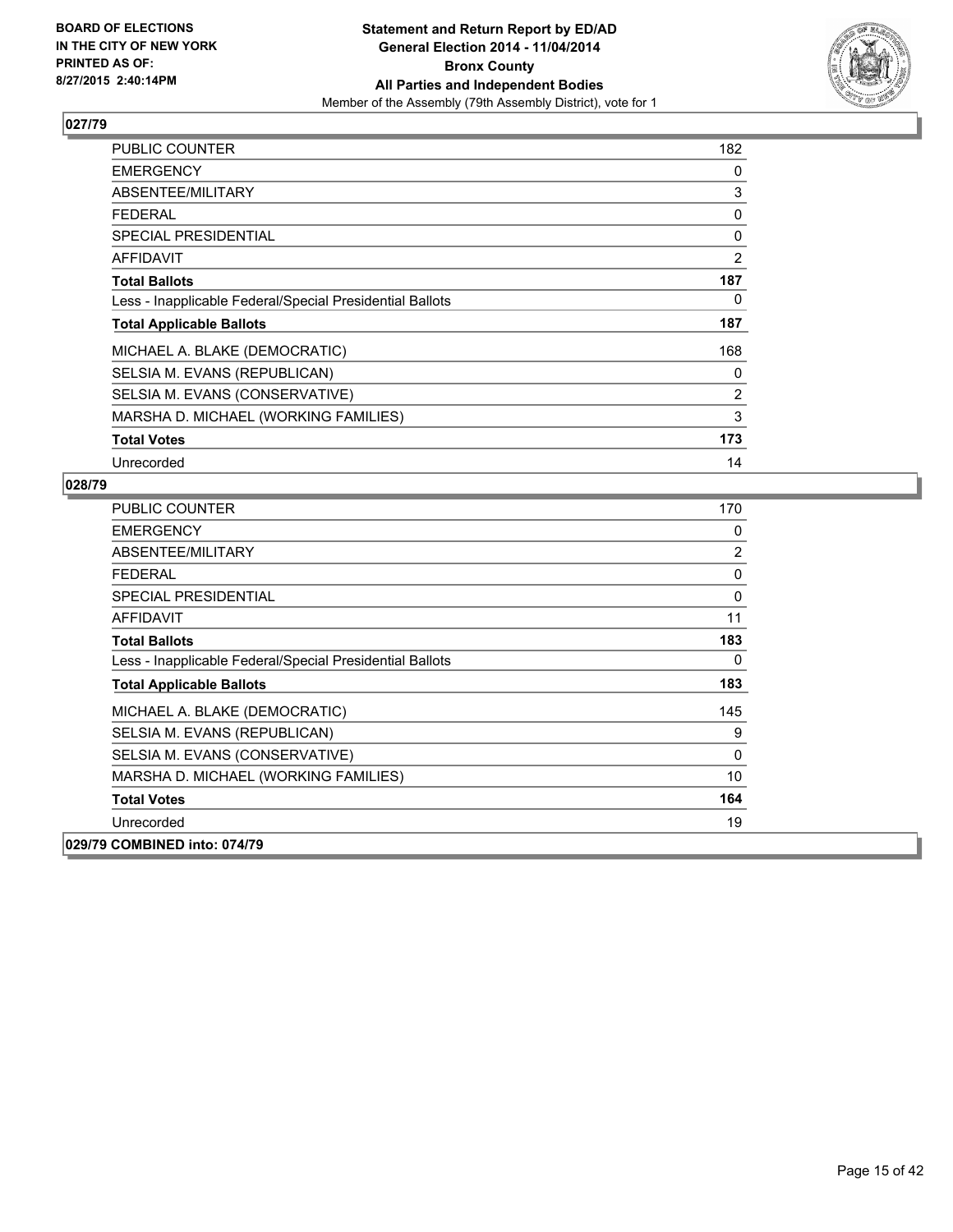

| PUBLIC COUNTER                                           | 241 |
|----------------------------------------------------------|-----|
| <b>EMERGENCY</b>                                         | 0   |
| ABSENTEE/MILITARY                                        | 8   |
| FEDERAL                                                  | 0   |
| <b>SPECIAL PRESIDENTIAL</b>                              | 0   |
| <b>AFFIDAVIT</b>                                         | 9   |
| <b>Total Ballots</b>                                     | 258 |
| Less - Inapplicable Federal/Special Presidential Ballots | 0   |
| <b>Total Applicable Ballots</b>                          | 258 |
| MICHAEL A. BLAKE (DEMOCRATIC)                            | 227 |
| SELSIA M. EVANS (REPUBLICAN)                             | 5   |
| SELSIA M. EVANS (CONSERVATIVE)                           | 0   |
| MARSHA D. MICHAEL (WORKING FAMILIES)                     | 12  |
| <b>Total Votes</b>                                       | 244 |
| Unrecorded                                               | 14  |

| <b>PUBLIC COUNTER</b>                                    | 184 |
|----------------------------------------------------------|-----|
| <b>EMERGENCY</b>                                         | 0   |
| ABSENTEE/MILITARY                                        | 8   |
| <b>FEDERAL</b>                                           | 0   |
| <b>SPECIAL PRESIDENTIAL</b>                              | 0   |
| AFFIDAVIT                                                | 4   |
| <b>Total Ballots</b>                                     | 196 |
| Less - Inapplicable Federal/Special Presidential Ballots | 0   |
| <b>Total Applicable Ballots</b>                          | 196 |
| MICHAEL A. BLAKE (DEMOCRATIC)                            | 177 |
| SELSIA M. EVANS (REPUBLICAN)                             | 3   |
| SELSIA M. EVANS (CONSERVATIVE)                           | 1   |
| MARSHA D. MICHAEL (WORKING FAMILIES)                     | 1   |
| <b>Total Votes</b>                                       | 182 |
| Unrecorded                                               | 14  |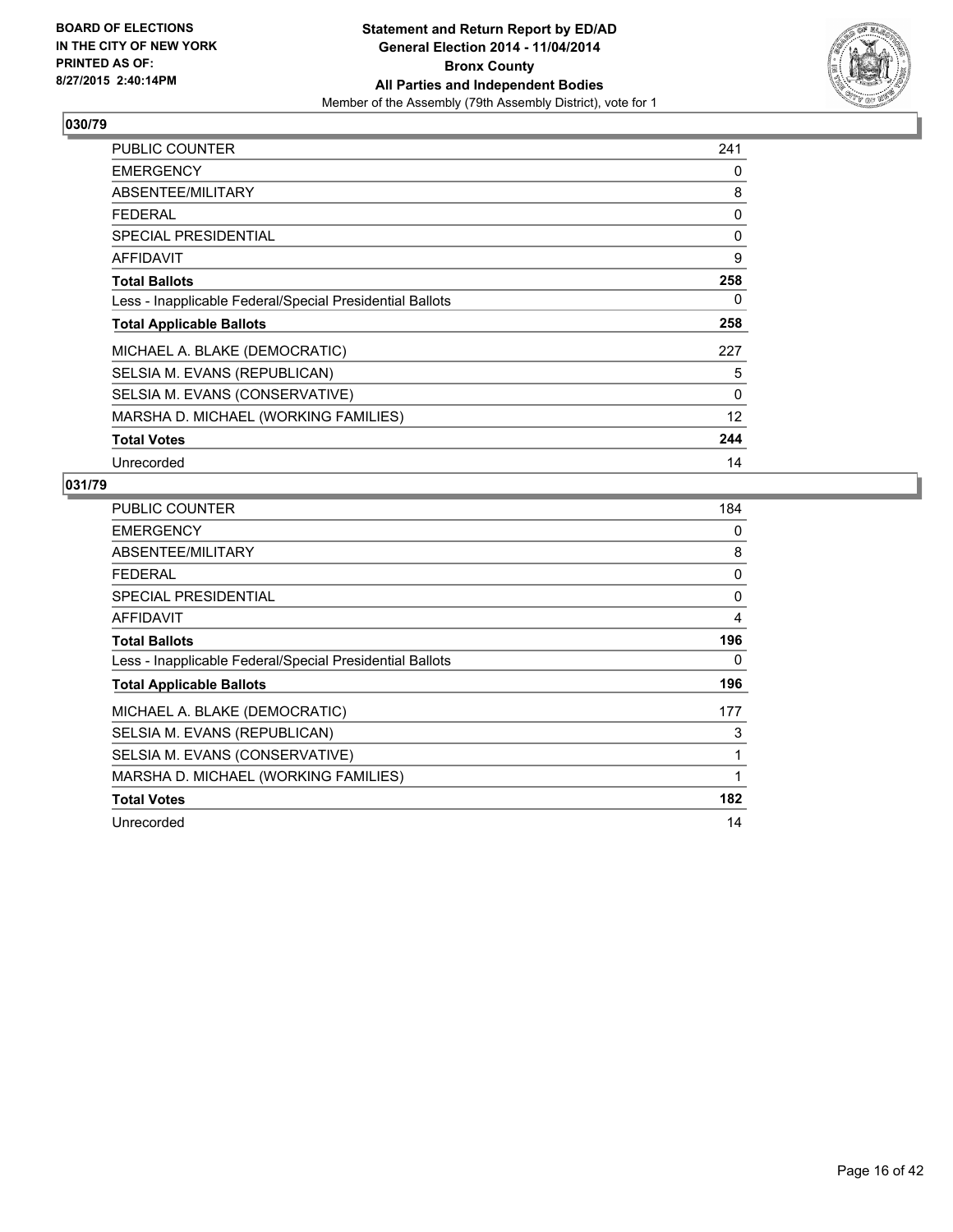

| PUBLIC COUNTER                                           | 147 |
|----------------------------------------------------------|-----|
| <b>EMERGENCY</b>                                         | 0   |
| ABSENTEE/MILITARY                                        | 1   |
| <b>FEDERAL</b>                                           | 0   |
| <b>SPECIAL PRESIDENTIAL</b>                              | 0   |
| AFFIDAVIT                                                | 4   |
| <b>Total Ballots</b>                                     | 152 |
| Less - Inapplicable Federal/Special Presidential Ballots | 0   |
| <b>Total Applicable Ballots</b>                          | 152 |
| MICHAEL A. BLAKE (DEMOCRATIC)                            | 122 |
| SELSIA M. EVANS (REPUBLICAN)                             | 5   |
| SELSIA M. EVANS (CONSERVATIVE)                           | 1   |
| MARSHA D. MICHAEL (WORKING FAMILIES)                     | 8   |
| <b>Total Votes</b>                                       | 136 |
| Unrecorded                                               | 16  |

| <b>PUBLIC COUNTER</b>                                    | 105 |
|----------------------------------------------------------|-----|
| <b>EMERGENCY</b>                                         | 0   |
| ABSENTEE/MILITARY                                        | 2   |
| <b>FEDERAL</b>                                           | 0   |
| <b>SPECIAL PRESIDENTIAL</b>                              | 0   |
| <b>AFFIDAVIT</b>                                         | 3   |
| <b>Total Ballots</b>                                     | 110 |
| Less - Inapplicable Federal/Special Presidential Ballots | 0   |
| <b>Total Applicable Ballots</b>                          | 110 |
| MICHAEL A. BLAKE (DEMOCRATIC)                            | 87  |
| SELSIA M. EVANS (REPUBLICAN)                             | 2   |
| SELSIA M. EVANS (CONSERVATIVE)                           | 0   |
| MARSHA D. MICHAEL (WORKING FAMILIES)                     | 7   |
| <b>Total Votes</b>                                       | 96  |
| Unrecorded                                               | 14  |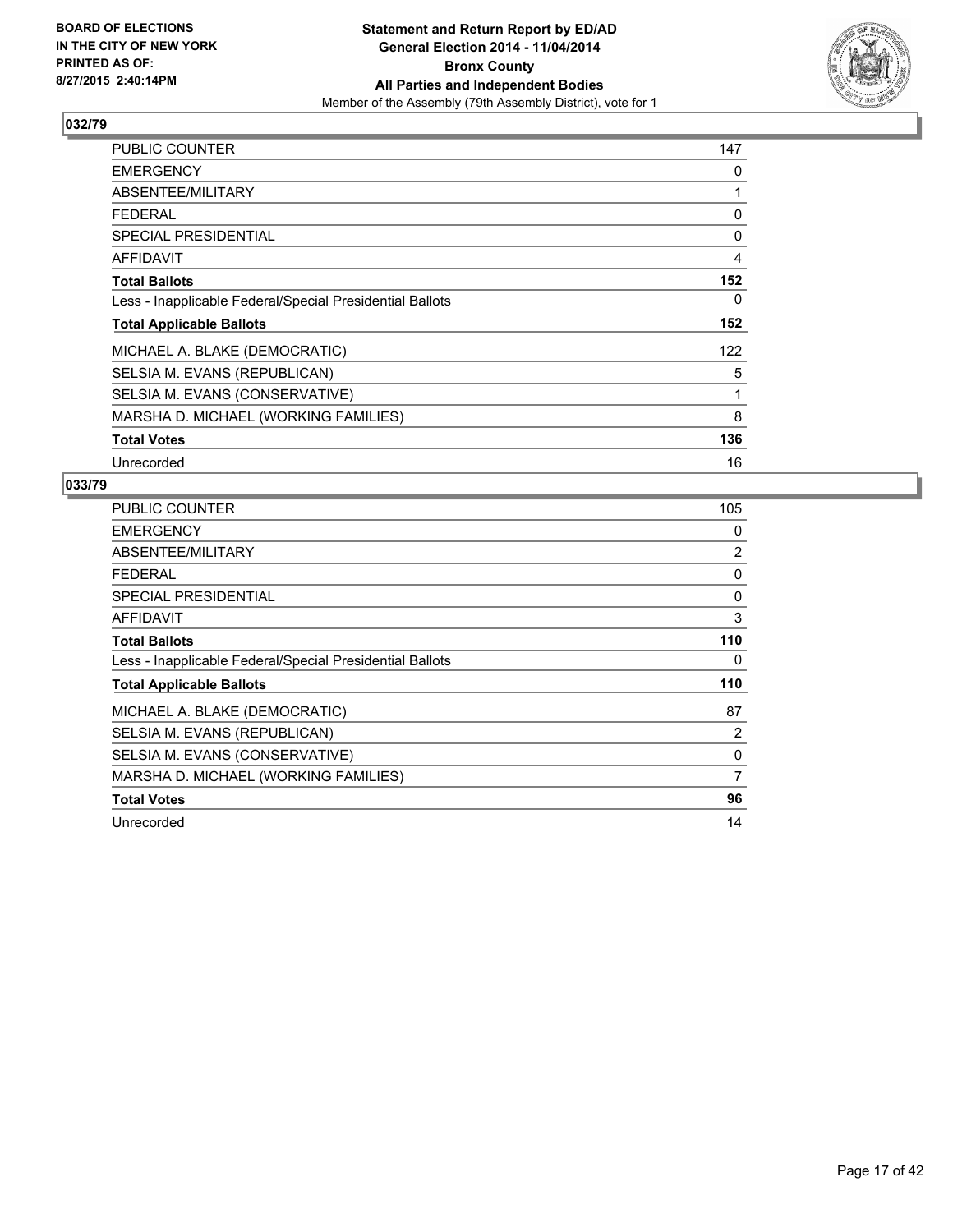

| PUBLIC COUNTER                                           | 277 |
|----------------------------------------------------------|-----|
| <b>EMERGENCY</b>                                         | 0   |
| ABSENTEE/MILITARY                                        | 1   |
| <b>FEDERAL</b>                                           | 0   |
| <b>SPECIAL PRESIDENTIAL</b>                              | 0   |
| <b>AFFIDAVIT</b>                                         | 3   |
| <b>Total Ballots</b>                                     | 281 |
| Less - Inapplicable Federal/Special Presidential Ballots | 0   |
| <b>Total Applicable Ballots</b>                          | 281 |
| MICHAEL A. BLAKE (DEMOCRATIC)                            | 247 |
| SELSIA M. EVANS (REPUBLICAN)                             | 6   |
| SELSIA M. EVANS (CONSERVATIVE)                           | 1   |
| MARSHA D. MICHAEL (WORKING FAMILIES)                     | 14  |
| <b>Total Votes</b>                                       | 268 |
| Unrecorded                                               | 13  |

| PUBLIC COUNTER                                           | 165 |
|----------------------------------------------------------|-----|
| <b>EMERGENCY</b>                                         | 0   |
| ABSENTEE/MILITARY                                        | 5   |
| <b>FEDERAL</b>                                           | 0   |
| <b>SPECIAL PRESIDENTIAL</b>                              | 0   |
| AFFIDAVIT                                                | 6   |
| <b>Total Ballots</b>                                     | 176 |
| Less - Inapplicable Federal/Special Presidential Ballots | 0   |
| <b>Total Applicable Ballots</b>                          | 176 |
| MICHAEL A. BLAKE (DEMOCRATIC)                            | 136 |
| SELSIA M. EVANS (REPUBLICAN)                             | 9   |
| SELSIA M. EVANS (CONSERVATIVE)                           | 2   |
| MARSHA D. MICHAEL (WORKING FAMILIES)                     | 5   |
| <b>Total Votes</b>                                       | 152 |
| Unrecorded                                               | 24  |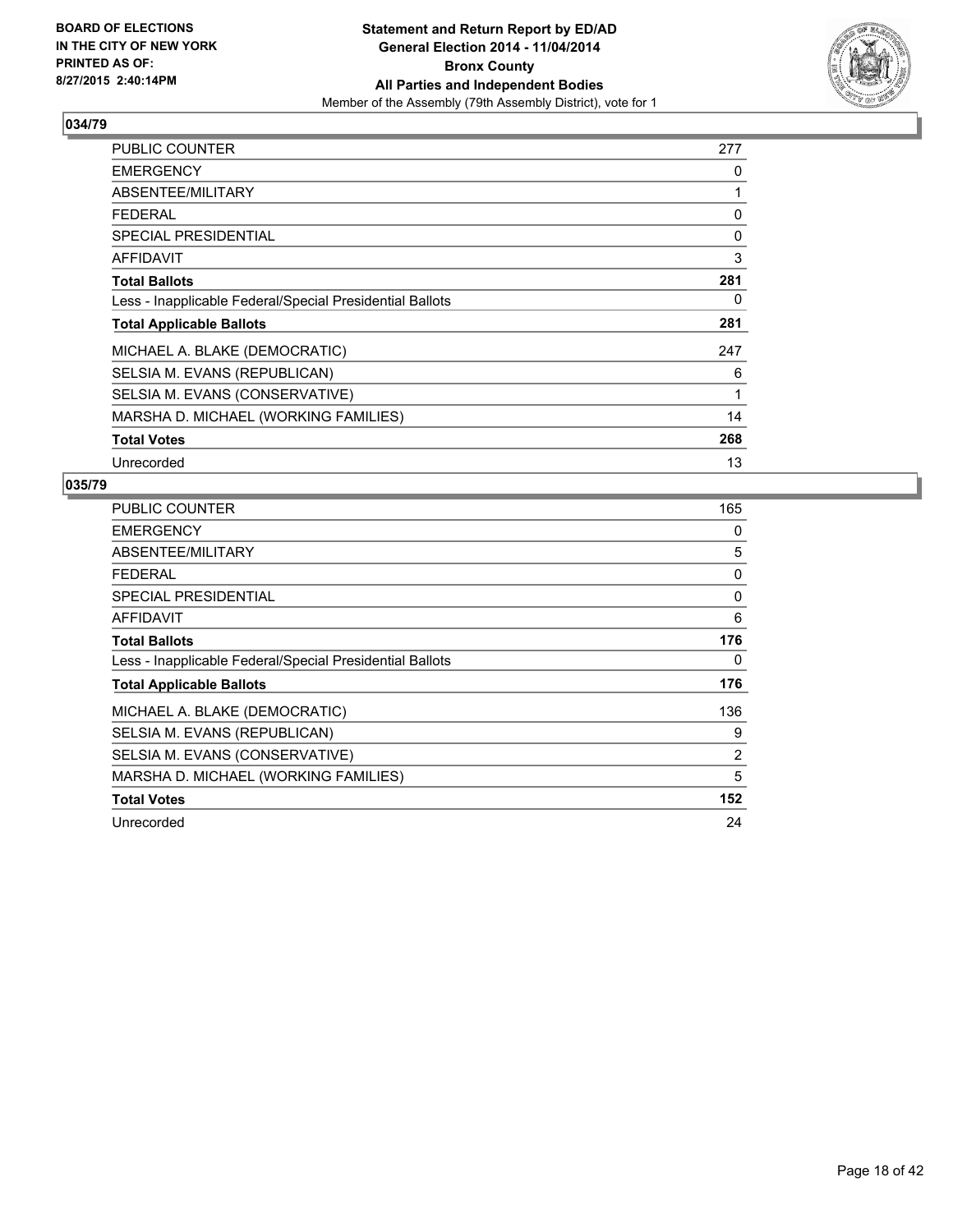

| <b>PUBLIC COUNTER</b>                                    | 160            |
|----------------------------------------------------------|----------------|
| <b>EMERGENCY</b>                                         | 0              |
| ABSENTEE/MILITARY                                        | 5              |
| <b>FEDERAL</b>                                           | 0              |
| <b>SPECIAL PRESIDENTIAL</b>                              | 0              |
| <b>AFFIDAVIT</b>                                         | 2              |
| <b>Total Ballots</b>                                     | 167            |
| Less - Inapplicable Federal/Special Presidential Ballots | 0              |
| <b>Total Applicable Ballots</b>                          | 167            |
| MICHAEL A. BLAKE (DEMOCRATIC)                            | 145            |
| SELSIA M. EVANS (REPUBLICAN)                             | 0              |
| SELSIA M. EVANS (CONSERVATIVE)                           | 0              |
| MARSHA D. MICHAEL (WORKING FAMILIES)                     | $\overline{7}$ |
| <b>Total Votes</b>                                       | 152            |
| Unrecorded                                               | 15             |

| PUBLIC COUNTER                                           | 237 |
|----------------------------------------------------------|-----|
| <b>EMERGENCY</b>                                         | 0   |
| ABSENTEE/MILITARY                                        | 13  |
| <b>FEDERAL</b>                                           | 2   |
| <b>SPECIAL PRESIDENTIAL</b>                              | 0   |
| AFFIDAVIT                                                | 3   |
| <b>Total Ballots</b>                                     | 255 |
| Less - Inapplicable Federal/Special Presidential Ballots | (2) |
| <b>Total Applicable Ballots</b>                          | 253 |
| MICHAEL A. BLAKE (DEMOCRATIC)                            | 222 |
| SELSIA M. EVANS (REPUBLICAN)                             | 7   |
| SELSIA M. EVANS (CONSERVATIVE)                           | 1   |
| MARSHA D. MICHAEL (WORKING FAMILIES)                     | 1   |
| <b>Total Votes</b>                                       | 231 |
| Unrecorded                                               | 22  |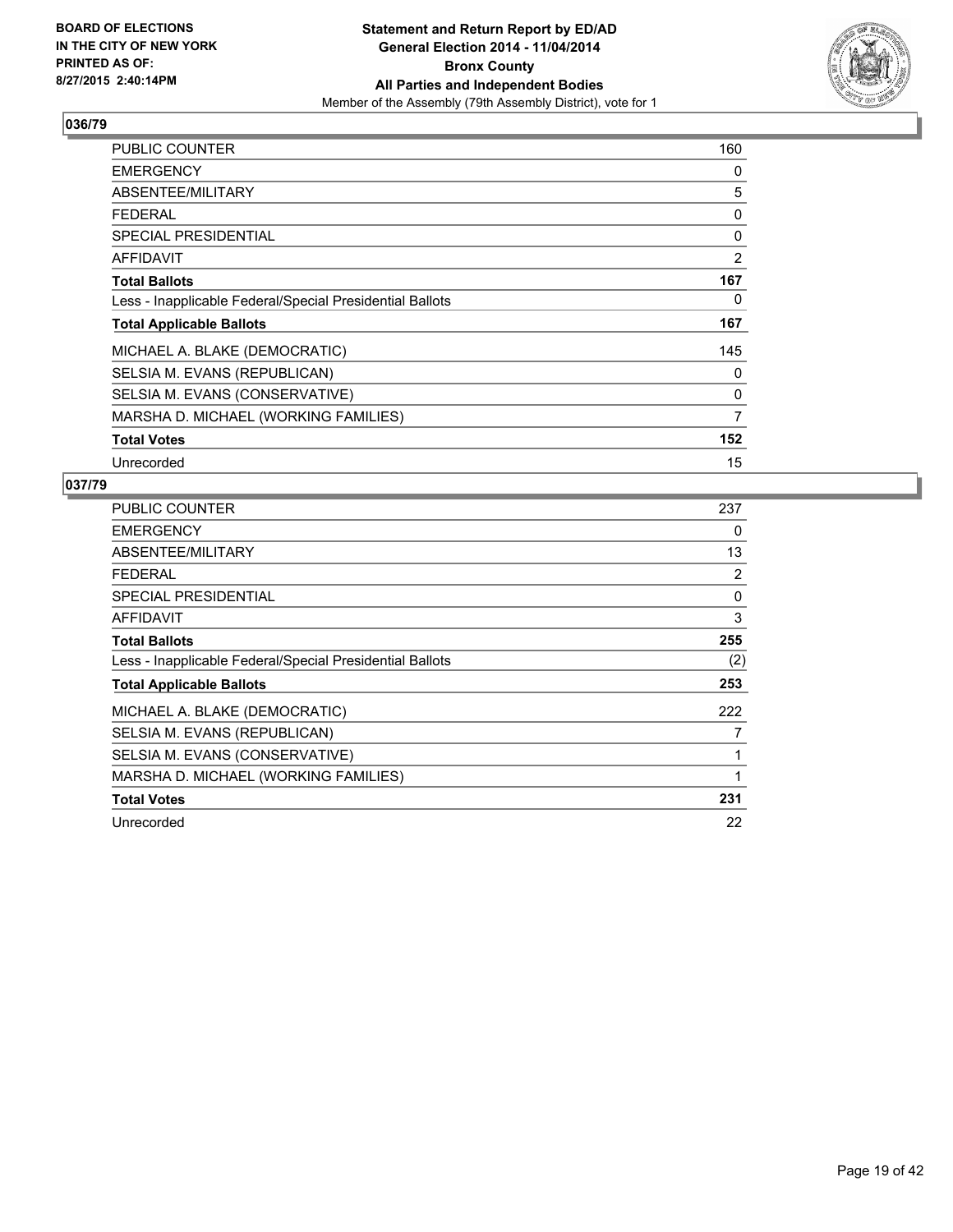

| <b>PUBLIC COUNTER</b>                                    | 156 |
|----------------------------------------------------------|-----|
| <b>EMERGENCY</b>                                         | 0   |
| ABSENTEE/MILITARY                                        | 5   |
| <b>FEDERAL</b>                                           | 0   |
| <b>SPECIAL PRESIDENTIAL</b>                              | 0   |
| AFFIDAVIT                                                | 3   |
| <b>Total Ballots</b>                                     | 164 |
| Less - Inapplicable Federal/Special Presidential Ballots | 0   |
| <b>Total Applicable Ballots</b>                          | 164 |
| MICHAEL A. BLAKE (DEMOCRATIC)                            | 128 |
| SELSIA M. EVANS (REPUBLICAN)                             | 5   |
| SELSIA M. EVANS (CONSERVATIVE)                           | 1   |
| MARSHA D. MICHAEL (WORKING FAMILIES)                     | 12  |
| <b>Total Votes</b>                                       | 146 |
| Unrecorded                                               | 18  |

| <b>PUBLIC COUNTER</b>                                    | 161 |
|----------------------------------------------------------|-----|
| <b>EMERGENCY</b>                                         | 0   |
| ABSENTEE/MILITARY                                        | 7   |
| <b>FEDERAL</b>                                           | 0   |
| SPECIAL PRESIDENTIAL                                     | 0   |
| AFFIDAVIT                                                | 5   |
| <b>Total Ballots</b>                                     | 173 |
| Less - Inapplicable Federal/Special Presidential Ballots | 0   |
| <b>Total Applicable Ballots</b>                          | 173 |
| MICHAEL A. BLAKE (DEMOCRATIC)                            | 143 |
| SELSIA M. EVANS (REPUBLICAN)                             | 1   |
| SELSIA M. EVANS (CONSERVATIVE)                           | 0   |
| MARSHA D. MICHAEL (WORKING FAMILIES)                     | 11  |
| <b>Total Votes</b>                                       | 155 |
| Unrecorded                                               | 18  |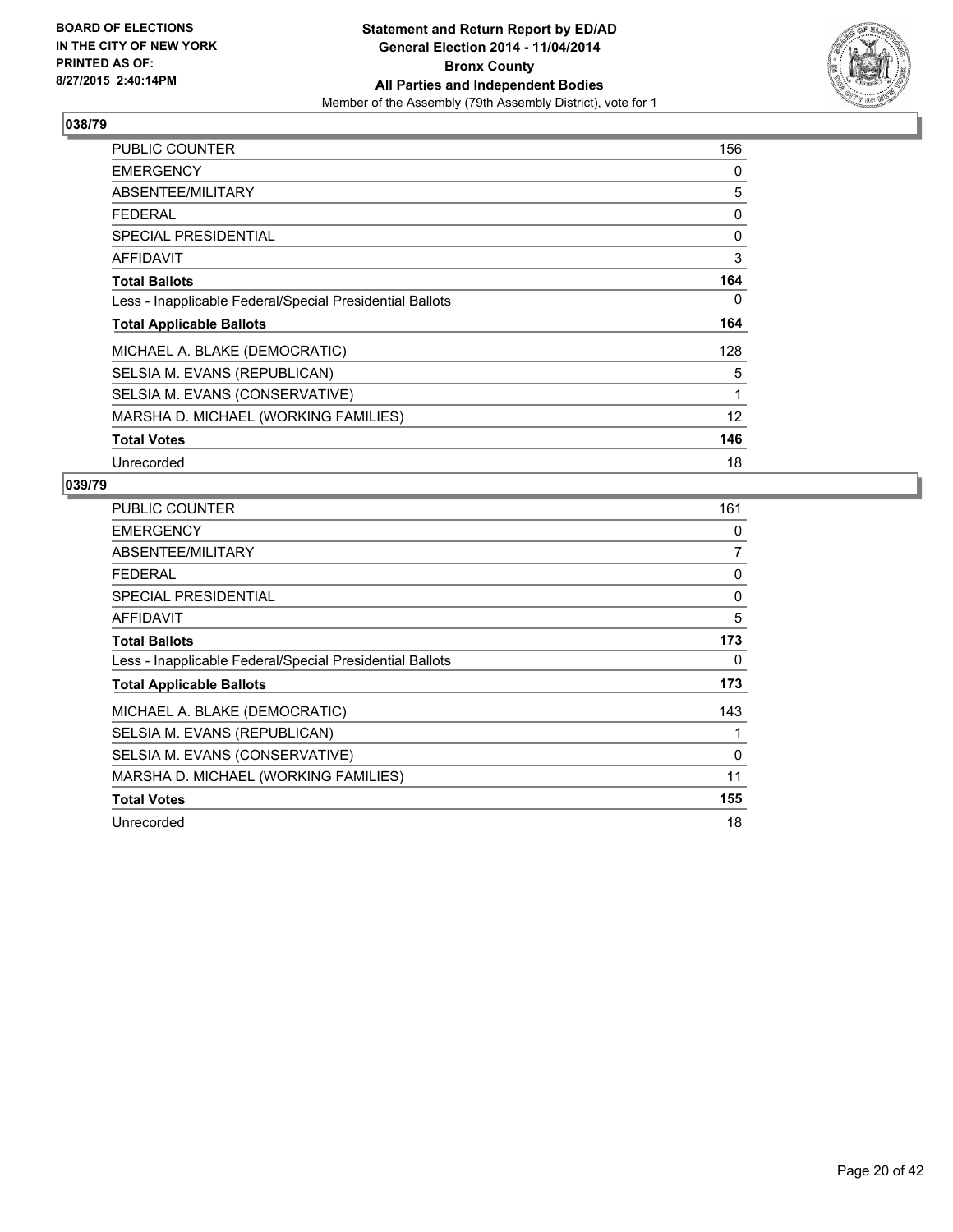

| <b>PUBLIC COUNTER</b>                                    | 177 |
|----------------------------------------------------------|-----|
| <b>EMERGENCY</b>                                         | 0   |
| ABSENTEE/MILITARY                                        | 6   |
| <b>FEDERAL</b>                                           | 2   |
| <b>SPECIAL PRESIDENTIAL</b>                              | 0   |
| AFFIDAVIT                                                | 6   |
| <b>Total Ballots</b>                                     | 191 |
| Less - Inapplicable Federal/Special Presidential Ballots | (2) |
| <b>Total Applicable Ballots</b>                          | 189 |
| MICHAEL A. BLAKE (DEMOCRATIC)                            | 168 |
| SELSIA M. EVANS (REPUBLICAN)                             | 0   |
| SELSIA M. EVANS (CONSERVATIVE)                           | 0   |
| MARSHA D. MICHAEL (WORKING FAMILIES)                     | 10  |
| <b>Total Votes</b>                                       | 178 |
| Unrecorded                                               | 11  |

| <b>PUBLIC COUNTER</b>                                    | 128 |
|----------------------------------------------------------|-----|
| <b>EMERGENCY</b>                                         | 0   |
| ABSENTEE/MILITARY                                        | 5   |
| <b>FEDERAL</b>                                           | 0   |
| SPECIAL PRESIDENTIAL                                     | 0   |
| AFFIDAVIT                                                | 0   |
| <b>Total Ballots</b>                                     | 133 |
| Less - Inapplicable Federal/Special Presidential Ballots | 0   |
| <b>Total Applicable Ballots</b>                          | 133 |
| MICHAEL A. BLAKE (DEMOCRATIC)                            | 106 |
| SELSIA M. EVANS (REPUBLICAN)                             | 3   |
| SELSIA M. EVANS (CONSERVATIVE)                           | 1   |
| MARSHA D. MICHAEL (WORKING FAMILIES)                     | 9   |
| <b>Total Votes</b>                                       | 119 |
| Unrecorded                                               | 14  |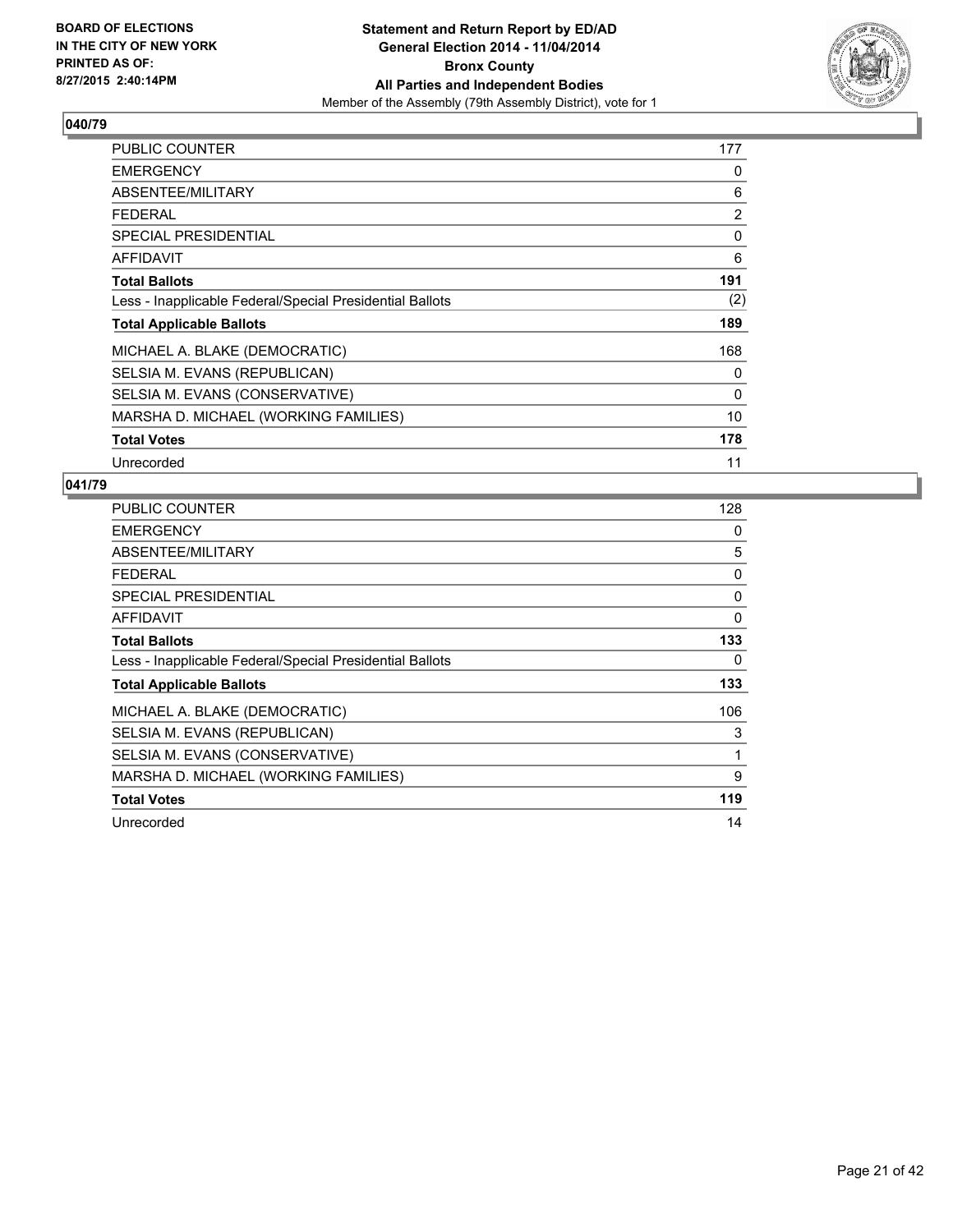

| PUBLIC COUNTER                                           | 144 |
|----------------------------------------------------------|-----|
| <b>EMERGENCY</b>                                         | 0   |
| ABSENTEE/MILITARY                                        | 5   |
| <b>FEDERAL</b>                                           | 1   |
| <b>SPECIAL PRESIDENTIAL</b>                              | 0   |
| <b>AFFIDAVIT</b>                                         | 3   |
| <b>Total Ballots</b>                                     | 153 |
| Less - Inapplicable Federal/Special Presidential Ballots | (1) |
| <b>Total Applicable Ballots</b>                          | 152 |
| MICHAEL A. BLAKE (DEMOCRATIC)                            | 128 |
| SELSIA M. EVANS (REPUBLICAN)                             | 3   |
| SELSIA M. EVANS (CONSERVATIVE)                           | 4   |
| MARSHA D. MICHAEL (WORKING FAMILIES)                     | 9   |
| <b>Total Votes</b>                                       | 144 |
| Unrecorded                                               | 8   |

| <b>PUBLIC COUNTER</b>                                    | 121 |
|----------------------------------------------------------|-----|
| <b>EMERGENCY</b>                                         | 0   |
| ABSENTEE/MILITARY                                        | 2   |
| <b>FEDERAL</b>                                           | 0   |
| <b>SPECIAL PRESIDENTIAL</b>                              | 0   |
| AFFIDAVIT                                                | 4   |
| <b>Total Ballots</b>                                     | 127 |
| Less - Inapplicable Federal/Special Presidential Ballots | 0   |
| <b>Total Applicable Ballots</b>                          | 127 |
| MICHAEL A. BLAKE (DEMOCRATIC)                            | 97  |
| SELSIA M. EVANS (REPUBLICAN)                             | 8   |
| SELSIA M. EVANS (CONSERVATIVE)                           | 2   |
| MARSHA D. MICHAEL (WORKING FAMILIES)                     | 8   |
| <b>Total Votes</b>                                       | 115 |
| Unrecorded                                               | 12  |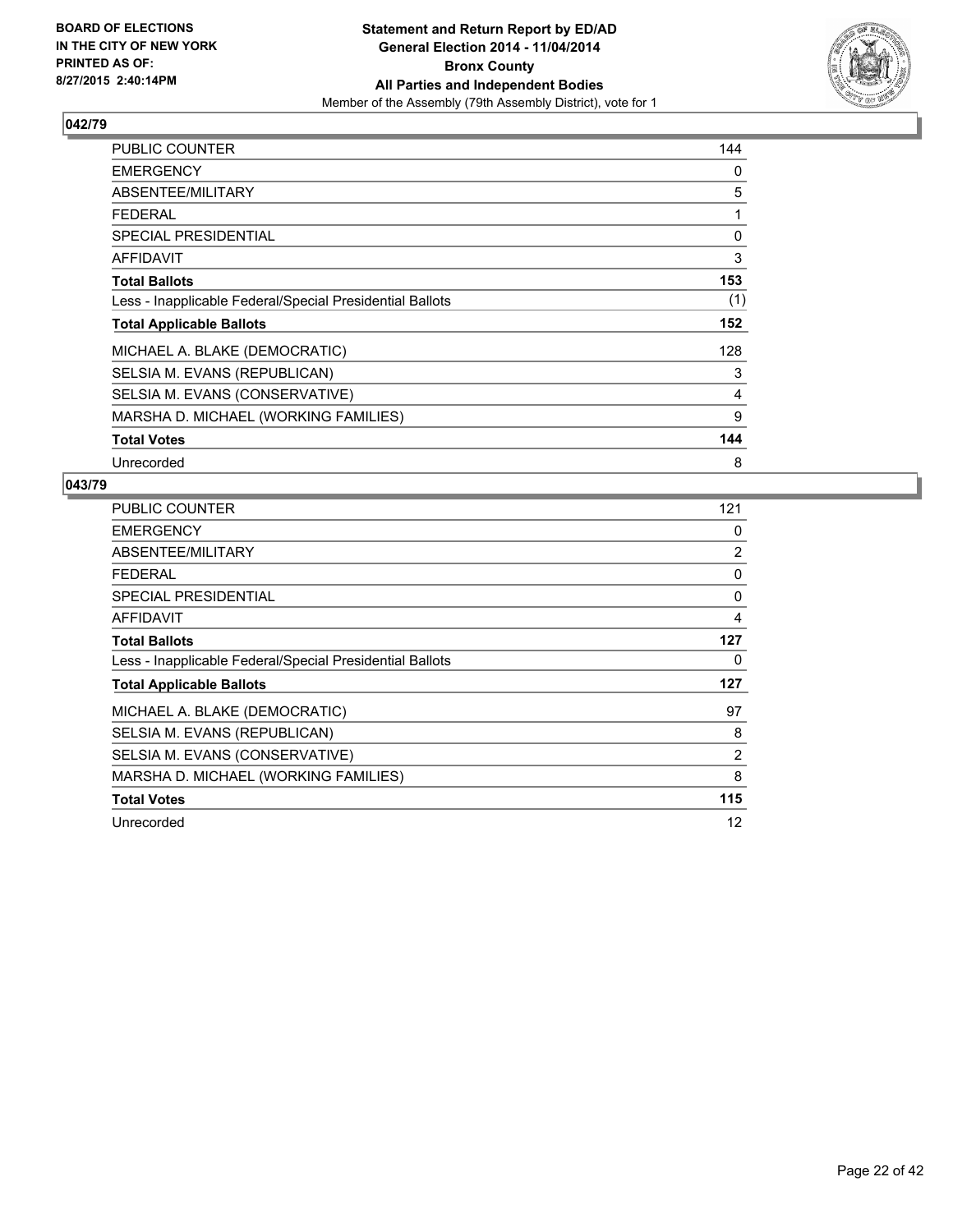

| PUBLIC COUNTER                                           | 131 |
|----------------------------------------------------------|-----|
| <b>EMERGENCY</b>                                         | 0   |
| ABSENTEE/MILITARY                                        | 2   |
| <b>FEDERAL</b>                                           | 0   |
| <b>SPECIAL PRESIDENTIAL</b>                              | 0   |
| <b>AFFIDAVIT</b>                                         | 3   |
| <b>Total Ballots</b>                                     | 136 |
| Less - Inapplicable Federal/Special Presidential Ballots | 0   |
| <b>Total Applicable Ballots</b>                          | 136 |
| MICHAEL A. BLAKE (DEMOCRATIC)                            | 113 |
| SELSIA M. EVANS (REPUBLICAN)                             | 6   |
| SELSIA M. EVANS (CONSERVATIVE)                           | 5   |
| MARSHA D. MICHAEL (WORKING FAMILIES)                     | 2   |
| <b>Total Votes</b>                                       | 126 |
| Unrecorded                                               | 10  |

| PUBLIC COUNTER                                           | 108 |
|----------------------------------------------------------|-----|
| <b>EMERGENCY</b>                                         | 0   |
| ABSENTEE/MILITARY                                        | 2   |
| <b>FEDERAL</b>                                           | 1   |
| <b>SPECIAL PRESIDENTIAL</b>                              | 0   |
| AFFIDAVIT                                                | 3   |
| <b>Total Ballots</b>                                     | 114 |
| Less - Inapplicable Federal/Special Presidential Ballots | (1) |
| <b>Total Applicable Ballots</b>                          | 113 |
| MICHAEL A. BLAKE (DEMOCRATIC)                            | 96  |
| SELSIA M. EVANS (REPUBLICAN)                             | 1   |
| SELSIA M. EVANS (CONSERVATIVE)                           | 0   |
| MARSHA D. MICHAEL (WORKING FAMILIES)                     | 6   |
| <b>Total Votes</b>                                       | 103 |
| Unrecorded                                               | 10  |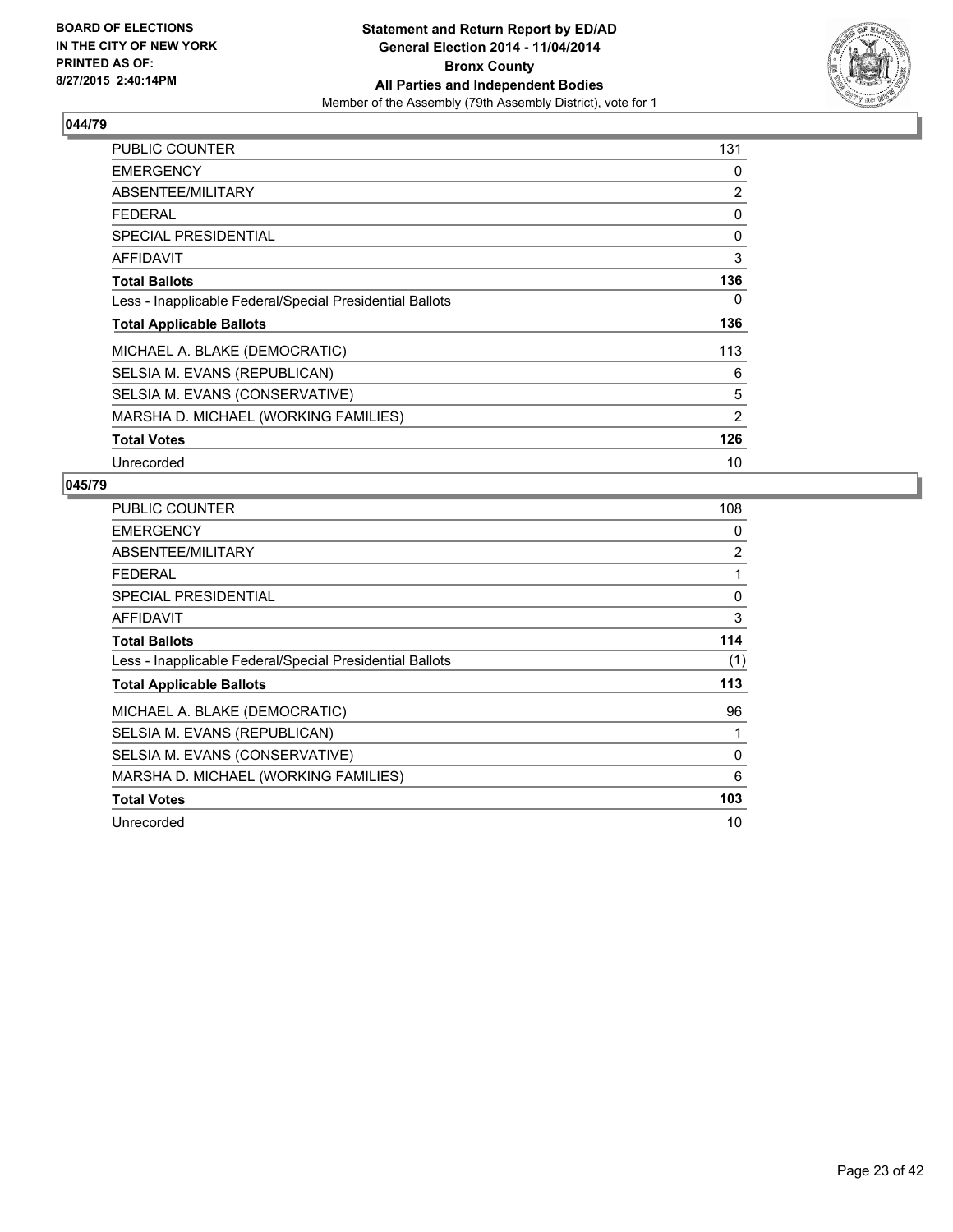

| <b>PUBLIC COUNTER</b>                                    | 169 |
|----------------------------------------------------------|-----|
| <b>EMERGENCY</b>                                         | 0   |
| ABSENTEE/MILITARY                                        | 4   |
| <b>FEDERAL</b>                                           | 0   |
| <b>SPECIAL PRESIDENTIAL</b>                              | 0   |
| AFFIDAVIT                                                | 5   |
| <b>Total Ballots</b>                                     | 178 |
| Less - Inapplicable Federal/Special Presidential Ballots | 0   |
| <b>Total Applicable Ballots</b>                          | 178 |
| MICHAEL A. BLAKE (DEMOCRATIC)                            | 152 |
| SELSIA M. EVANS (REPUBLICAN)                             | 3   |
| SELSIA M. EVANS (CONSERVATIVE)                           | 1   |
| MARSHA D. MICHAEL (WORKING FAMILIES)                     | 3   |
| <b>Total Votes</b>                                       | 159 |
| Unrecorded                                               | 19  |

| <b>PUBLIC COUNTER</b>                                    | 183 |
|----------------------------------------------------------|-----|
| <b>EMERGENCY</b>                                         | 0   |
| ABSENTEE/MILITARY                                        | 2   |
| <b>FEDERAL</b>                                           | 0   |
| <b>SPECIAL PRESIDENTIAL</b>                              | 0   |
| <b>AFFIDAVIT</b>                                         | 6   |
| <b>Total Ballots</b>                                     | 191 |
| Less - Inapplicable Federal/Special Presidential Ballots | 0   |
| <b>Total Applicable Ballots</b>                          | 191 |
| MICHAEL A. BLAKE (DEMOCRATIC)                            | 170 |
| SELSIA M. EVANS (REPUBLICAN)                             | 2   |
| SELSIA M. EVANS (CONSERVATIVE)                           | 0   |
| MARSHA D. MICHAEL (WORKING FAMILIES)                     | 4   |
| <b>Total Votes</b>                                       | 176 |
| Unrecorded                                               | 15  |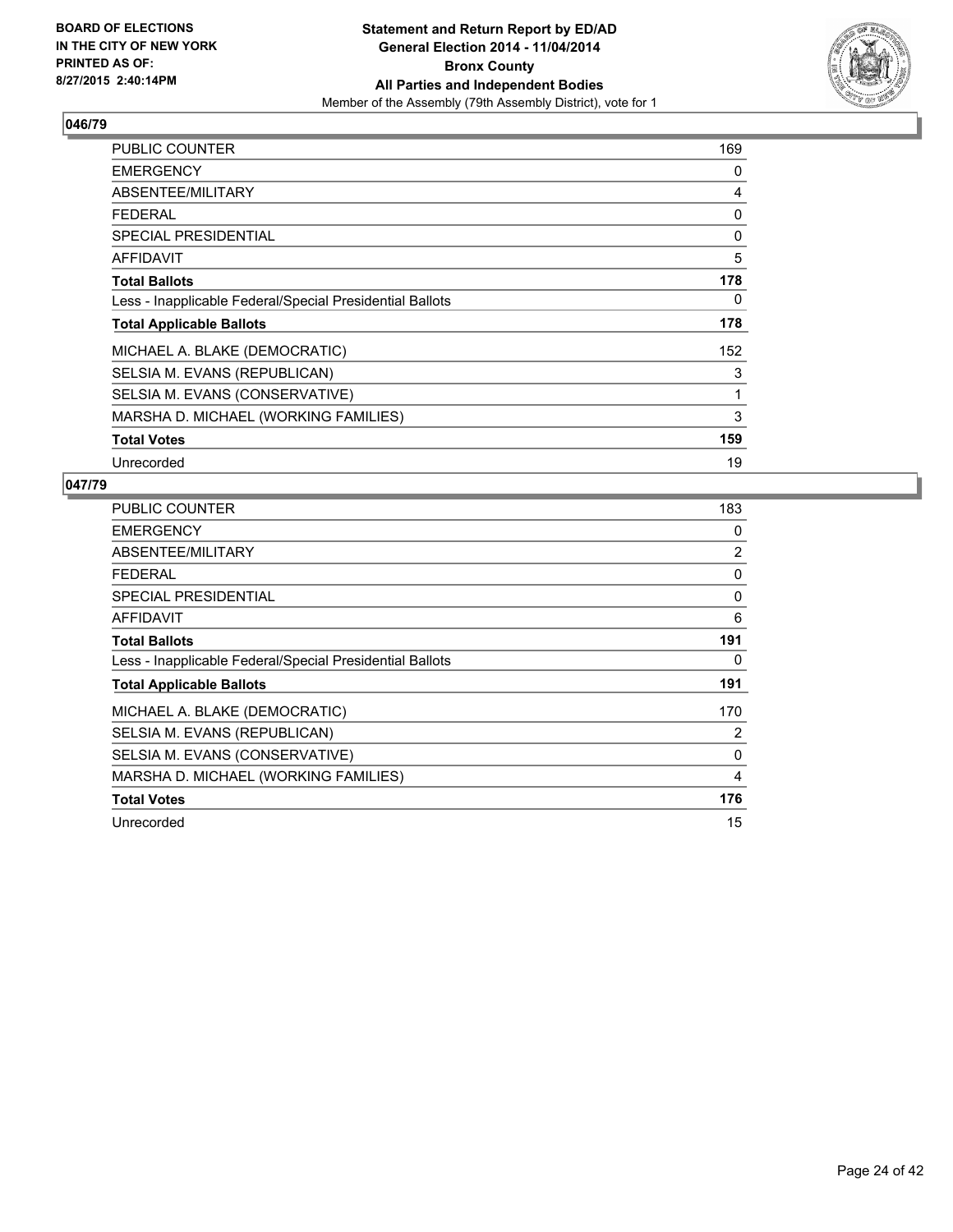

| PUBLIC COUNTER                                           | 146 |
|----------------------------------------------------------|-----|
| <b>EMERGENCY</b>                                         | 0   |
| ABSENTEE/MILITARY                                        | 4   |
| <b>FEDERAL</b>                                           | 0   |
| <b>SPECIAL PRESIDENTIAL</b>                              | 0   |
| <b>AFFIDAVIT</b>                                         | 1   |
| <b>Total Ballots</b>                                     | 151 |
| Less - Inapplicable Federal/Special Presidential Ballots | 0   |
| <b>Total Applicable Ballots</b>                          | 151 |
| MICHAEL A. BLAKE (DEMOCRATIC)                            | 131 |
| SELSIA M. EVANS (REPUBLICAN)                             | 4   |
| SELSIA M. EVANS (CONSERVATIVE)                           | 0   |
| MARSHA D. MICHAEL (WORKING FAMILIES)                     | 4   |
| <b>Total Votes</b>                                       | 139 |
| Unrecorded                                               | 12  |

| <b>PUBLIC COUNTER</b>                                    | 101      |
|----------------------------------------------------------|----------|
| <b>EMERGENCY</b>                                         | 0        |
| ABSENTEE/MILITARY                                        | 0        |
| <b>FEDERAL</b>                                           | $\Omega$ |
| <b>SPECIAL PRESIDENTIAL</b>                              | 0        |
| <b>AFFIDAVIT</b>                                         | $\Omega$ |
| <b>Total Ballots</b>                                     | 101      |
| Less - Inapplicable Federal/Special Presidential Ballots | 0        |
|                                                          |          |
| <b>Total Applicable Ballots</b>                          | 101      |
| MICHAEL A. BLAKE (DEMOCRATIC)                            | 90       |
| SELSIA M. EVANS (REPUBLICAN)                             | 0        |
| SELSIA M. EVANS (CONSERVATIVE)                           | $\Omega$ |
| MARSHA D. MICHAEL (WORKING FAMILIES)                     | 0        |
| SELVIN ALFONSO WHITE JR. (WRITE-IN)                      | 1        |
| <b>Total Votes</b>                                       | 91       |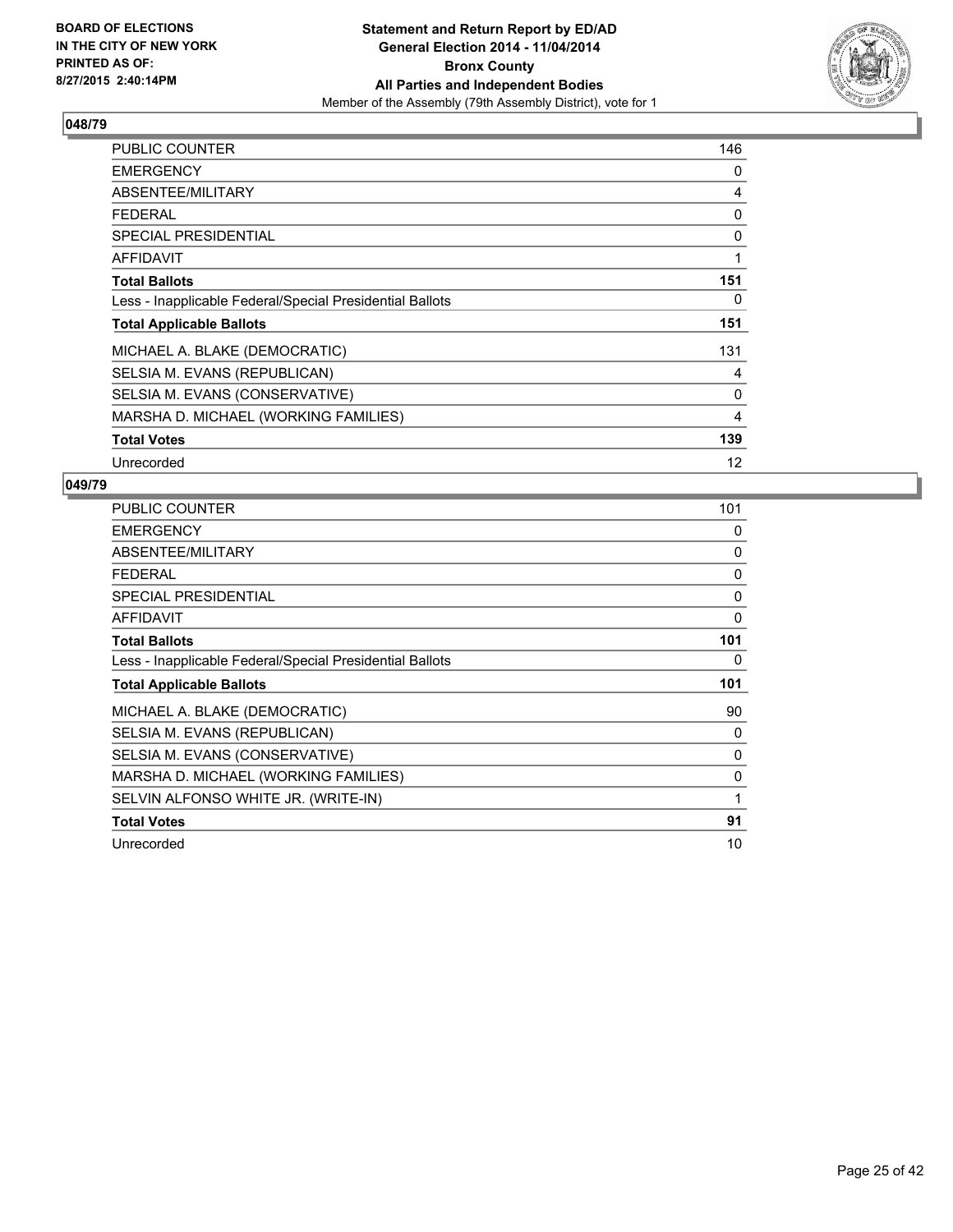

| PUBLIC COUNTER                                           | 138 |
|----------------------------------------------------------|-----|
| <b>EMERGENCY</b>                                         | 0   |
| ABSENTEE/MILITARY                                        | 1   |
| <b>FEDERAL</b>                                           | 0   |
| <b>SPECIAL PRESIDENTIAL</b>                              | 0   |
| <b>AFFIDAVIT</b>                                         | 1   |
| <b>Total Ballots</b>                                     | 140 |
| Less - Inapplicable Federal/Special Presidential Ballots | 0   |
| <b>Total Applicable Ballots</b>                          | 140 |
| MICHAEL A. BLAKE (DEMOCRATIC)                            | 102 |
| SELSIA M. EVANS (REPUBLICAN)                             | 3   |
| SELSIA M. EVANS (CONSERVATIVE)                           | 0   |
| MARSHA D. MICHAEL (WORKING FAMILIES)                     | 5   |
| <b>Total Votes</b>                                       | 110 |
| Unrecorded                                               | 30  |

| <b>PUBLIC COUNTER</b>                                    | 231 |
|----------------------------------------------------------|-----|
| <b>EMERGENCY</b>                                         | 0   |
| ABSENTEE/MILITARY                                        | 5   |
| <b>FEDERAL</b>                                           | 0   |
| <b>SPECIAL PRESIDENTIAL</b>                              | 0   |
| AFFIDAVIT                                                | 1   |
| <b>Total Ballots</b>                                     | 237 |
| Less - Inapplicable Federal/Special Presidential Ballots | 0   |
| <b>Total Applicable Ballots</b>                          | 237 |
| MICHAEL A. BLAKE (DEMOCRATIC)                            | 189 |
| SELSIA M. EVANS (REPUBLICAN)                             | 2   |
| SELSIA M. EVANS (CONSERVATIVE)                           | 1   |
| MARSHA D. MICHAEL (WORKING FAMILIES)                     | 15  |
| <b>Total Votes</b>                                       | 207 |
| Unrecorded                                               | 30  |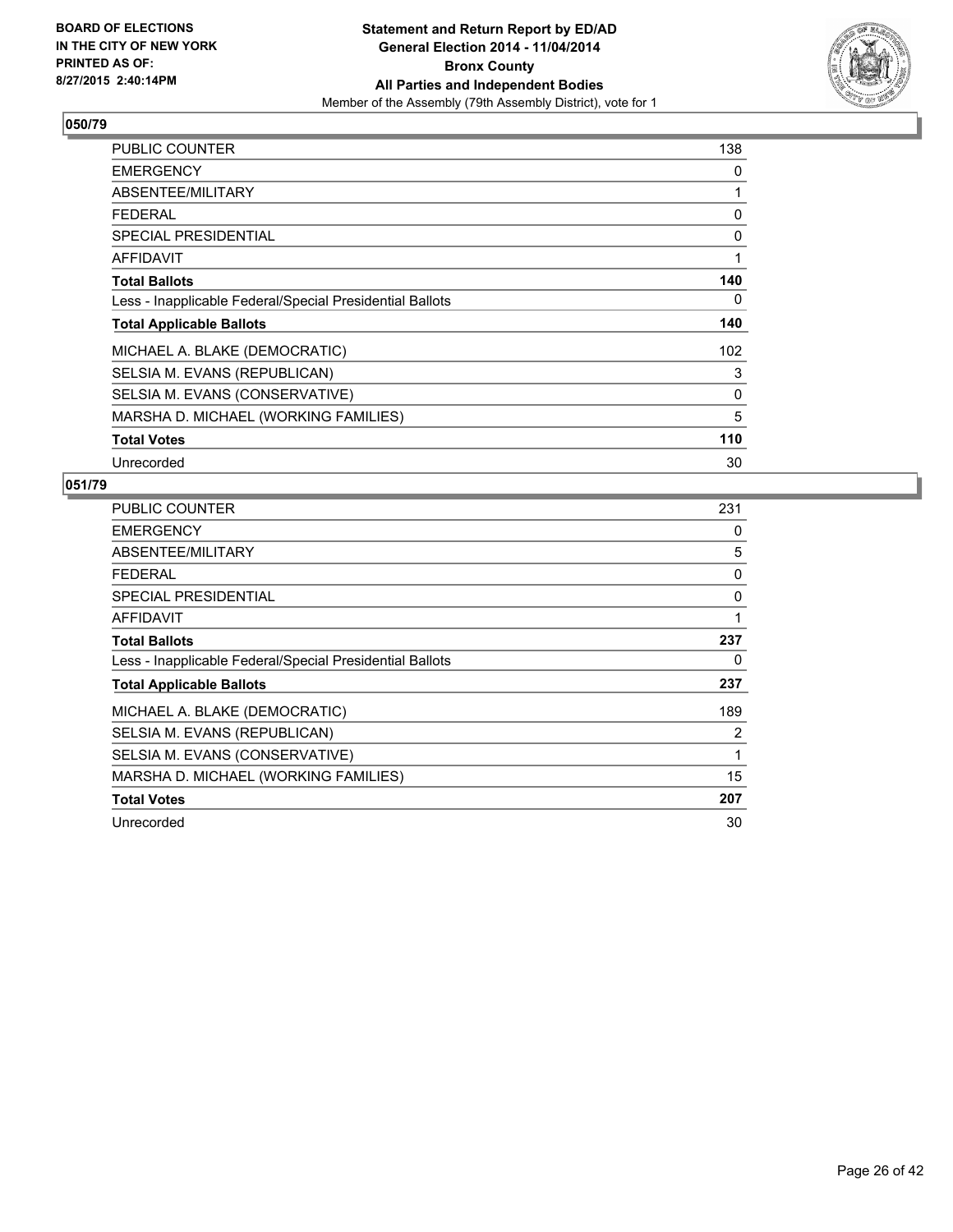

| PUBLIC COUNTER                                           | 189            |
|----------------------------------------------------------|----------------|
| <b>EMERGENCY</b>                                         | 0              |
| ABSENTEE/MILITARY                                        | 7              |
| <b>FEDERAL</b>                                           | 2              |
| <b>SPECIAL PRESIDENTIAL</b>                              | 0              |
| AFFIDAVIT                                                | $\overline{7}$ |
| <b>Total Ballots</b>                                     | 205            |
| Less - Inapplicable Federal/Special Presidential Ballots | (2)            |
| <b>Total Applicable Ballots</b>                          | 203            |
| MICHAEL A. BLAKE (DEMOCRATIC)                            | 174            |
| SELSIA M. EVANS (REPUBLICAN)                             | 7              |
| SELSIA M. EVANS (CONSERVATIVE)                           | 2              |
| MARSHA D. MICHAEL (WORKING FAMILIES)                     | 9              |
| <b>Total Votes</b>                                       | 192            |
| Unrecorded                                               | 11             |

| PUBLIC COUNTER                                           | 147 |
|----------------------------------------------------------|-----|
| <b>EMERGENCY</b>                                         | 0   |
| ABSENTEE/MILITARY                                        | 1   |
| <b>FEDERAL</b>                                           | 0   |
| <b>SPECIAL PRESIDENTIAL</b>                              | 0   |
| AFFIDAVIT                                                | 3   |
| <b>Total Ballots</b>                                     | 151 |
| Less - Inapplicable Federal/Special Presidential Ballots | 0   |
| <b>Total Applicable Ballots</b>                          | 151 |
| MICHAEL A. BLAKE (DEMOCRATIC)                            | 120 |
| SELSIA M. EVANS (REPUBLICAN)                             | 3   |
| SELSIA M. EVANS (CONSERVATIVE)                           | 1   |
| MARSHA D. MICHAEL (WORKING FAMILIES)                     | 11  |
| <b>Total Votes</b>                                       | 135 |
| Unrecorded                                               | 16  |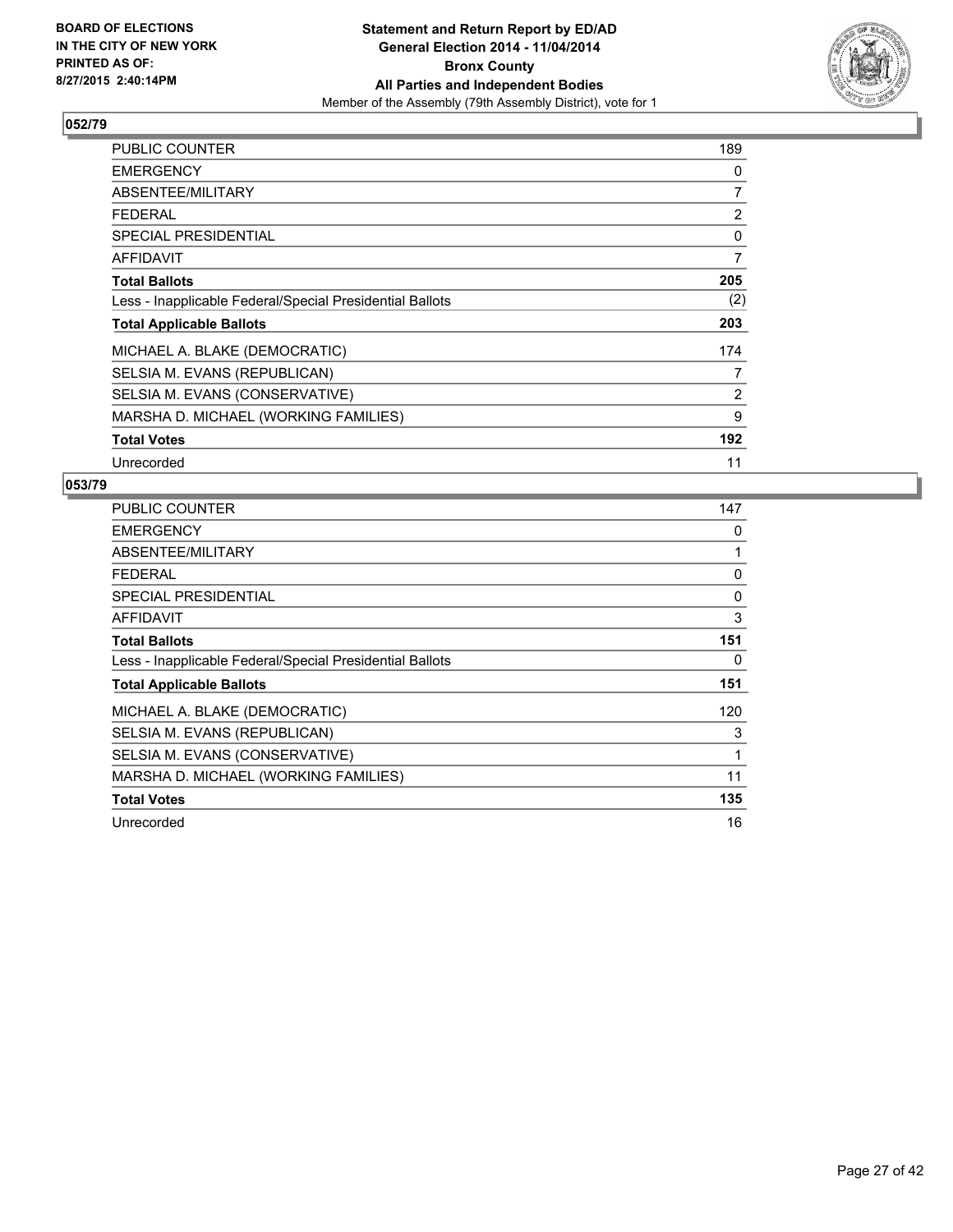

| <b>PUBLIC COUNTER</b>                                    | 97  |
|----------------------------------------------------------|-----|
| <b>EMERGENCY</b>                                         | 0   |
| ABSENTEE/MILITARY                                        | 1   |
| <b>FEDERAL</b>                                           | 0   |
| <b>SPECIAL PRESIDENTIAL</b>                              | 0   |
| <b>AFFIDAVIT</b>                                         | 2   |
| <b>Total Ballots</b>                                     | 100 |
| Less - Inapplicable Federal/Special Presidential Ballots | 0   |
| <b>Total Applicable Ballots</b>                          | 100 |
| MICHAEL A. BLAKE (DEMOCRATIC)                            | 87  |
| SELSIA M. EVANS (REPUBLICAN)                             | 3   |
| SELSIA M. EVANS (CONSERVATIVE)                           | 0   |
| MARSHA D. MICHAEL (WORKING FAMILIES)                     | 2   |
| NURYS LAUREANO (WRITE-IN)                                | 1   |
| <b>Total Votes</b>                                       | 93  |
| Unrecorded                                               | 7   |

| <b>PUBLIC COUNTER</b>                                    | 40 |
|----------------------------------------------------------|----|
| <b>EMERGENCY</b>                                         | 0  |
| ABSENTEE/MILITARY                                        | 0  |
| <b>FEDERAL</b>                                           | 0  |
| <b>SPECIAL PRESIDENTIAL</b>                              | 0  |
| <b>AFFIDAVIT</b>                                         | 1  |
| <b>Total Ballots</b>                                     | 41 |
| Less - Inapplicable Federal/Special Presidential Ballots | 0  |
| <b>Total Applicable Ballots</b>                          | 41 |
| MICHAEL A. BLAKE (DEMOCRATIC)                            | 33 |
| SELSIA M. EVANS (REPUBLICAN)                             | 2  |
| SELSIA M. EVANS (CONSERVATIVE)                           | 0  |
| MARSHA D. MICHAEL (WORKING FAMILIES)                     | 4  |
| <b>Total Votes</b>                                       | 39 |
| Unrecorded                                               | 2  |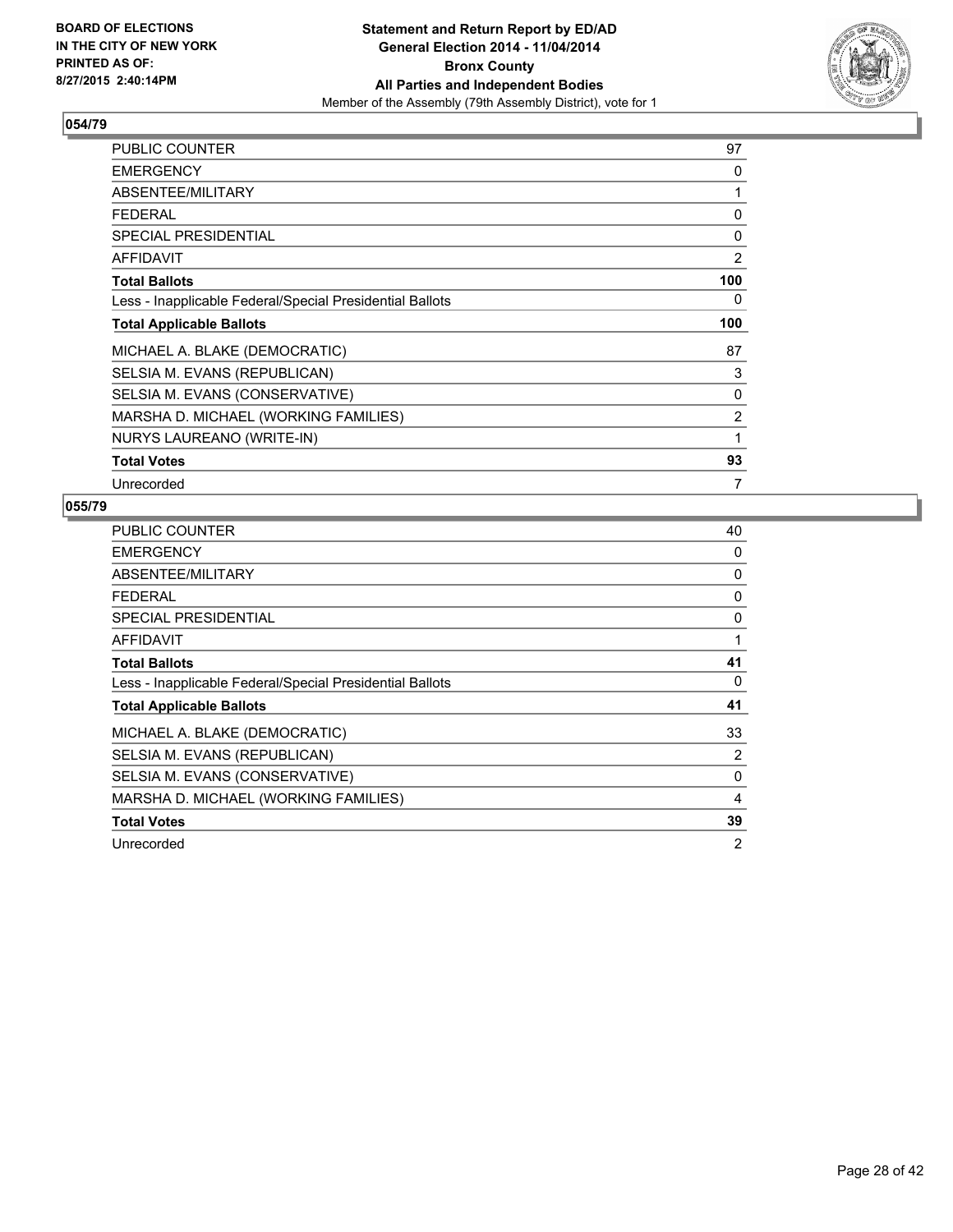

| PUBLIC COUNTER                                           | 230 |
|----------------------------------------------------------|-----|
| <b>EMERGENCY</b>                                         | 0   |
| ABSENTEE/MILITARY                                        | 0   |
| <b>FEDERAL</b>                                           | 0   |
| <b>SPECIAL PRESIDENTIAL</b>                              | 0   |
| <b>AFFIDAVIT</b>                                         | 5   |
| <b>Total Ballots</b>                                     | 235 |
| Less - Inapplicable Federal/Special Presidential Ballots | 0   |
| <b>Total Applicable Ballots</b>                          | 235 |
| MICHAEL A. BLAKE (DEMOCRATIC)                            | 184 |
| SELSIA M. EVANS (REPUBLICAN)                             | 6   |
| SELSIA M. EVANS (CONSERVATIVE)                           | 1   |
| MARSHA D. MICHAEL (WORKING FAMILIES)                     | 12  |
| <b>Total Votes</b>                                       | 203 |
| Unrecorded                                               | 32  |

| <b>PUBLIC COUNTER</b>                                    | 278            |
|----------------------------------------------------------|----------------|
| <b>EMERGENCY</b>                                         | 0              |
| ABSENTEE/MILITARY                                        | $\overline{2}$ |
| <b>FEDERAL</b>                                           | 0              |
| <b>SPECIAL PRESIDENTIAL</b>                              | 0              |
| <b>AFFIDAVIT</b>                                         | 4              |
| <b>Total Ballots</b>                                     | 284            |
| Less - Inapplicable Federal/Special Presidential Ballots | 0              |
| <b>Total Applicable Ballots</b>                          | 284            |
| MICHAEL A. BLAKE (DEMOCRATIC)                            | 216            |
| SELSIA M. EVANS (REPUBLICAN)                             | 5              |
| SELSIA M. EVANS (CONSERVATIVE)                           | 3              |
| MARSHA D. MICHAEL (WORKING FAMILIES)                     | 17             |
| UNATTRIBUTABLE WRITE-IN (WRITE-IN)                       | 1              |
| <b>Total Votes</b>                                       | 242            |
| Unrecorded                                               | 42             |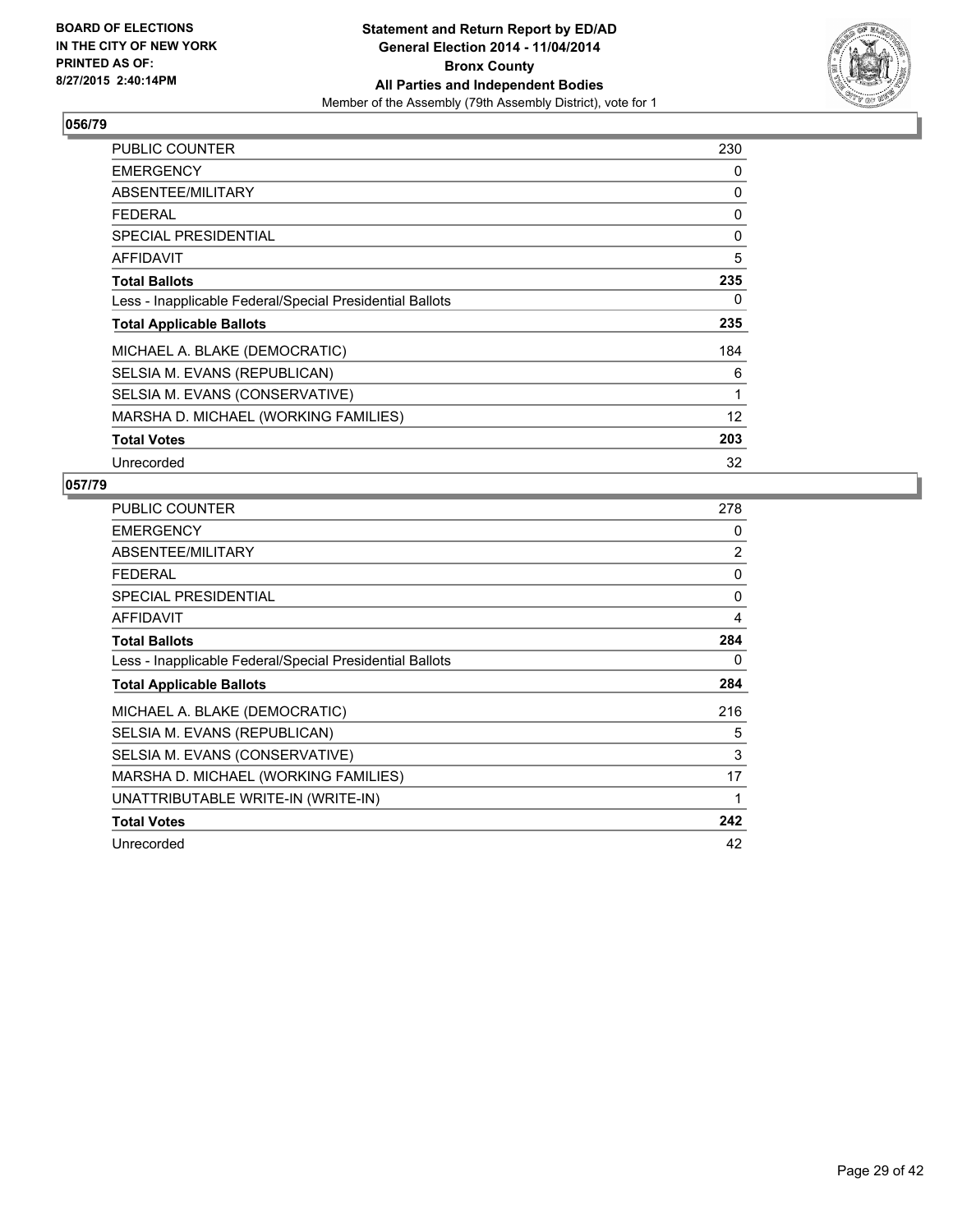

| PUBLIC COUNTER                                           | 140 |
|----------------------------------------------------------|-----|
| <b>EMERGENCY</b>                                         | 0   |
| ABSENTEE/MILITARY                                        | 2   |
| <b>FEDERAL</b>                                           | 2   |
| <b>SPECIAL PRESIDENTIAL</b>                              | 0   |
| <b>AFFIDAVIT</b>                                         | 0   |
| <b>Total Ballots</b>                                     | 144 |
| Less - Inapplicable Federal/Special Presidential Ballots | (2) |
| <b>Total Applicable Ballots</b>                          | 142 |
| MICHAEL A. BLAKE (DEMOCRATIC)                            | 116 |
| SELSIA M. EVANS (REPUBLICAN)                             | 7   |
| SELSIA M. EVANS (CONSERVATIVE)                           | 0   |
| MARSHA D. MICHAEL (WORKING FAMILIES)                     | 1   |
| <b>Total Votes</b>                                       | 124 |
| Unrecorded                                               | 18  |

| <b>PUBLIC COUNTER</b>                                    | 135 |
|----------------------------------------------------------|-----|
| <b>EMERGENCY</b>                                         | 0   |
| ABSENTEE/MILITARY                                        | 3   |
| <b>FEDERAL</b>                                           | 0   |
| SPECIAL PRESIDENTIAL                                     | 0   |
| <b>AFFIDAVIT</b>                                         | 1   |
| <b>Total Ballots</b>                                     | 139 |
| Less - Inapplicable Federal/Special Presidential Ballots | 0   |
| <b>Total Applicable Ballots</b>                          | 139 |
| MICHAEL A. BLAKE (DEMOCRATIC)                            | 111 |
| SELSIA M. EVANS (REPUBLICAN)                             | 6   |
| SELSIA M. EVANS (CONSERVATIVE)                           | 1   |
| MARSHA D. MICHAEL (WORKING FAMILIES)                     | 8   |
| <b>Total Votes</b>                                       | 126 |
| Unrecorded                                               | 13  |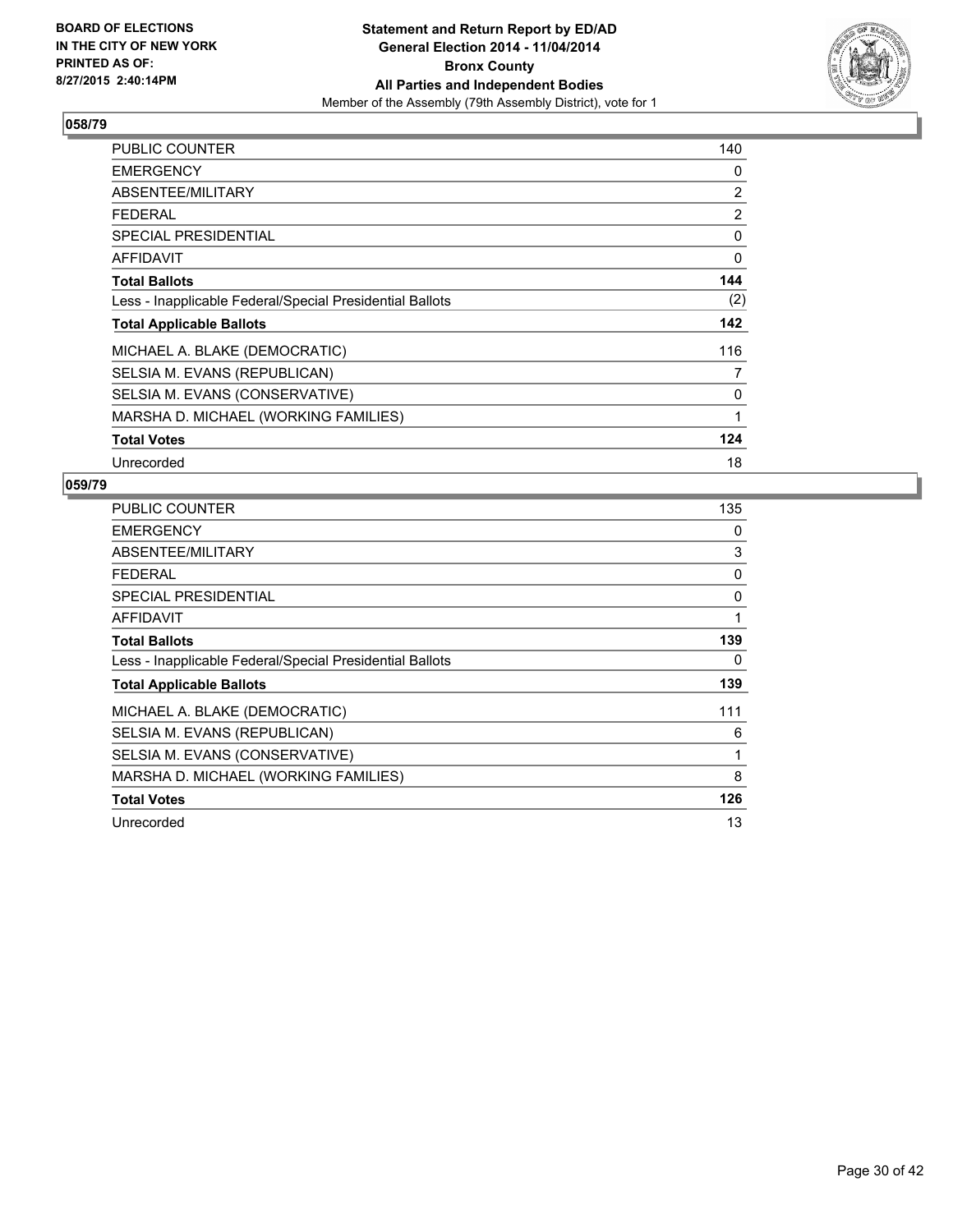

| PUBLIC COUNTER                                           | 84 |
|----------------------------------------------------------|----|
| <b>EMERGENCY</b>                                         | 0  |
| ABSENTEE/MILITARY                                        | 3  |
| <b>FEDERAL</b>                                           | 0  |
| <b>SPECIAL PRESIDENTIAL</b>                              | 0  |
| <b>AFFIDAVIT</b>                                         | 0  |
| <b>Total Ballots</b>                                     | 87 |
| Less - Inapplicable Federal/Special Presidential Ballots | 0  |
| <b>Total Applicable Ballots</b>                          | 87 |
| MICHAEL A. BLAKE (DEMOCRATIC)                            | 78 |
| SELSIA M. EVANS (REPUBLICAN)                             | 0  |
| SELSIA M. EVANS (CONSERVATIVE)                           | 0  |
| MARSHA D. MICHAEL (WORKING FAMILIES)                     | 1  |
| <b>Total Votes</b>                                       | 79 |
| Unrecorded                                               | 8  |

| PUBLIC COUNTER                                           | 197 |
|----------------------------------------------------------|-----|
| <b>EMERGENCY</b>                                         | 0   |
| ABSENTEE/MILITARY                                        | 6   |
| <b>FEDERAL</b>                                           | 1   |
| <b>SPECIAL PRESIDENTIAL</b>                              | 0   |
| AFFIDAVIT                                                | 5   |
| <b>Total Ballots</b>                                     | 209 |
| Less - Inapplicable Federal/Special Presidential Ballots | (1) |
| <b>Total Applicable Ballots</b>                          | 208 |
| MICHAEL A. BLAKE (DEMOCRATIC)                            | 179 |
| SELSIA M. EVANS (REPUBLICAN)                             | 6   |
| SELSIA M. EVANS (CONSERVATIVE)                           | 1   |
| MARSHA D. MICHAEL (WORKING FAMILIES)                     | 3   |
| <b>Total Votes</b>                                       | 189 |
| Unrecorded                                               | 19  |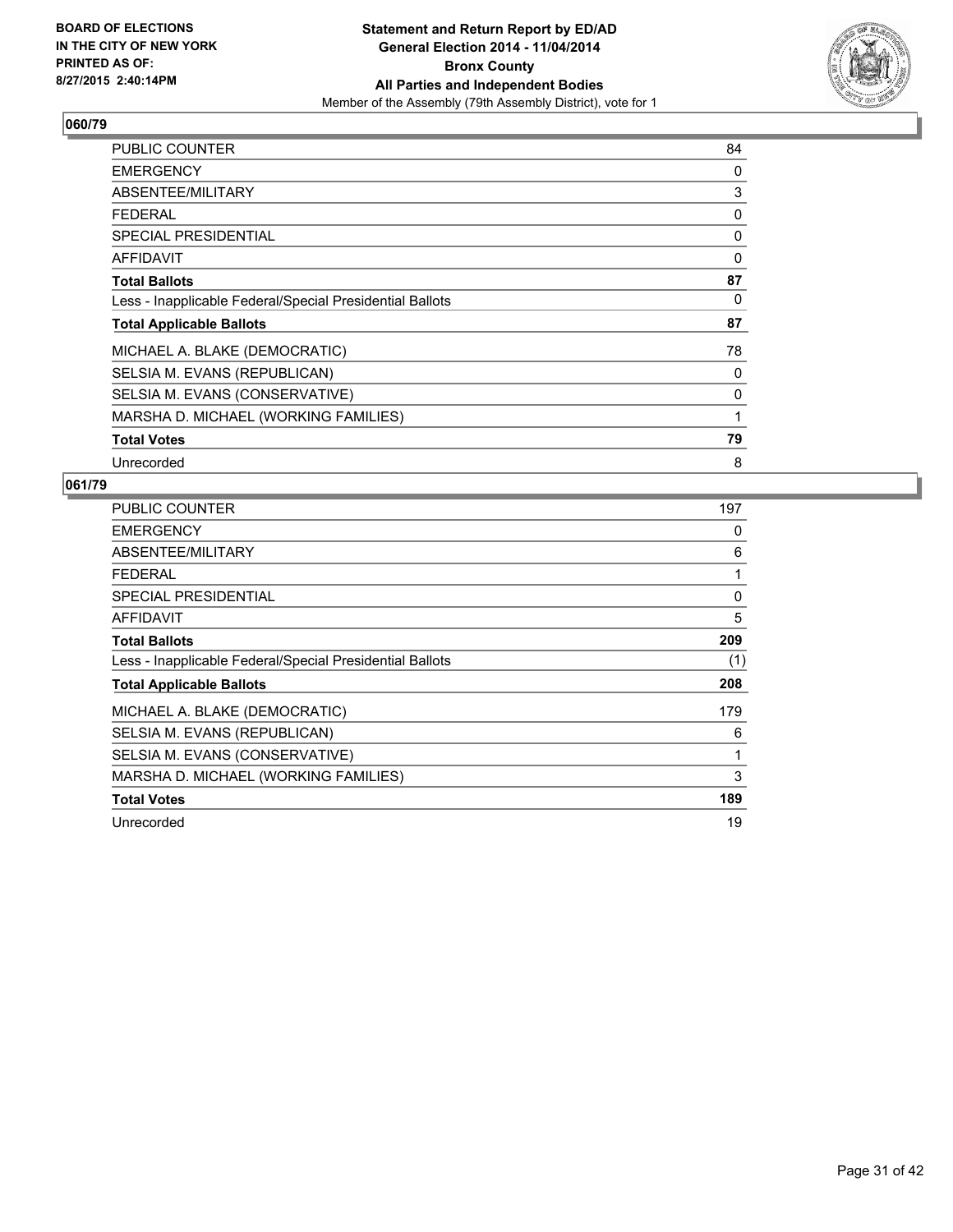

| PUBLIC COUNTER                                           | 135 |
|----------------------------------------------------------|-----|
| <b>EMERGENCY</b>                                         | 0   |
| ABSENTEE/MILITARY                                        | 2   |
| <b>FEDERAL</b>                                           | 0   |
| <b>SPECIAL PRESIDENTIAL</b>                              | 0   |
| AFFIDAVIT                                                | 4   |
| <b>Total Ballots</b>                                     | 141 |
| Less - Inapplicable Federal/Special Presidential Ballots | 0   |
| <b>Total Applicable Ballots</b>                          | 141 |
| MICHAEL A. BLAKE (DEMOCRATIC)                            | 105 |
| SELSIA M. EVANS (REPUBLICAN)                             | 6   |
| SELSIA M. EVANS (CONSERVATIVE)                           | 1   |
| MARSHA D. MICHAEL (WORKING FAMILIES)                     | 5   |
| <b>Total Votes</b>                                       | 117 |
| Unrecorded                                               | 24  |

| PUBLIC COUNTER                                           | 147 |
|----------------------------------------------------------|-----|
| <b>EMERGENCY</b>                                         | 0   |
| ABSENTEE/MILITARY                                        | 3   |
| <b>FEDERAL</b>                                           | 0   |
| <b>SPECIAL PRESIDENTIAL</b>                              | 0   |
| AFFIDAVIT                                                | 3   |
| <b>Total Ballots</b>                                     | 153 |
| Less - Inapplicable Federal/Special Presidential Ballots | 0   |
| <b>Total Applicable Ballots</b>                          | 153 |
| MICHAEL A. BLAKE (DEMOCRATIC)                            | 121 |
| SELSIA M. EVANS (REPUBLICAN)                             | 6   |
| SELSIA M. EVANS (CONSERVATIVE)                           | 2   |
| MARSHA D. MICHAEL (WORKING FAMILIES)                     | 7   |
| <b>Total Votes</b>                                       | 136 |
| Unrecorded                                               | 17  |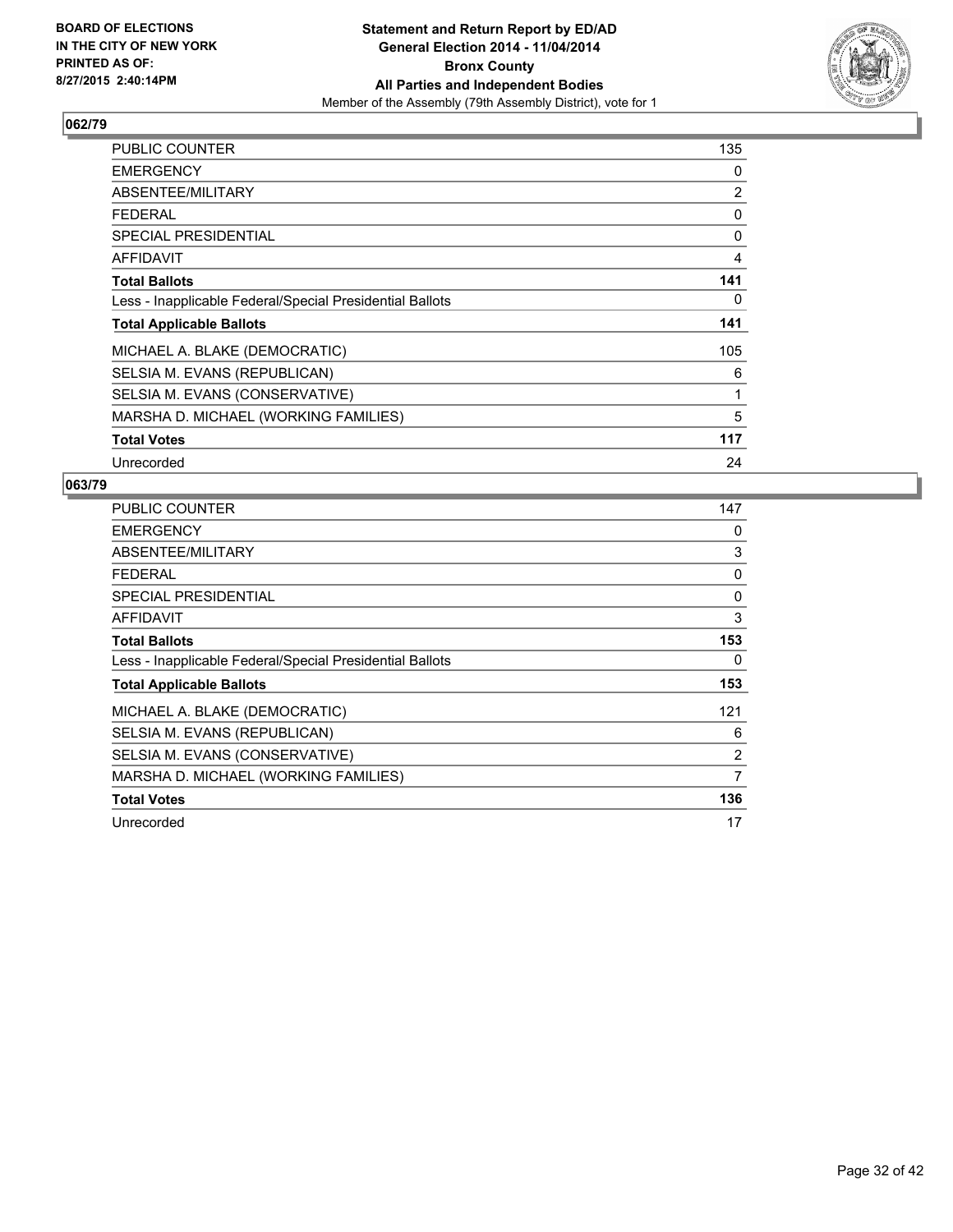

| PUBLIC COUNTER                                           | 84       |
|----------------------------------------------------------|----------|
| <b>EMERGENCY</b>                                         | 0        |
| ABSENTEE/MILITARY                                        | 1        |
| <b>FEDERAL</b>                                           | 0        |
| <b>SPECIAL PRESIDENTIAL</b>                              | 0        |
| <b>AFFIDAVIT</b>                                         | $\Omega$ |
| <b>Total Ballots</b>                                     | 85       |
| Less - Inapplicable Federal/Special Presidential Ballots | 0        |
| <b>Total Applicable Ballots</b>                          | 85       |
| MICHAEL A. BLAKE (DEMOCRATIC)                            | 68       |
| SELSIA M. EVANS (REPUBLICAN)                             | 1        |
| SELSIA M. EVANS (CONSERVATIVE)                           | 1        |
| MARSHA D. MICHAEL (WORKING FAMILIES)                     | 1        |
| <b>Total Votes</b>                                       | 71       |
| Unrecorded                                               | 14       |

| <b>PUBLIC COUNTER</b>                                    | 133            |
|----------------------------------------------------------|----------------|
| <b>EMERGENCY</b>                                         | 0              |
| ABSENTEE/MILITARY                                        | $\overline{2}$ |
| <b>FEDERAL</b>                                           | 0              |
| SPECIAL PRESIDENTIAL                                     | 0              |
| AFFIDAVIT                                                | 3              |
| <b>Total Ballots</b>                                     | 138            |
| Less - Inapplicable Federal/Special Presidential Ballots | 0              |
| <b>Total Applicable Ballots</b>                          | 138            |
| MICHAEL A. BLAKE (DEMOCRATIC)                            | 115            |
| SELSIA M. EVANS (REPUBLICAN)                             | 1              |
| SELSIA M. EVANS (CONSERVATIVE)                           | 0              |
| MARSHA D. MICHAEL (WORKING FAMILIES)                     | 8              |
| <b>Total Votes</b>                                       | 124            |
| Unrecorded                                               | 14             |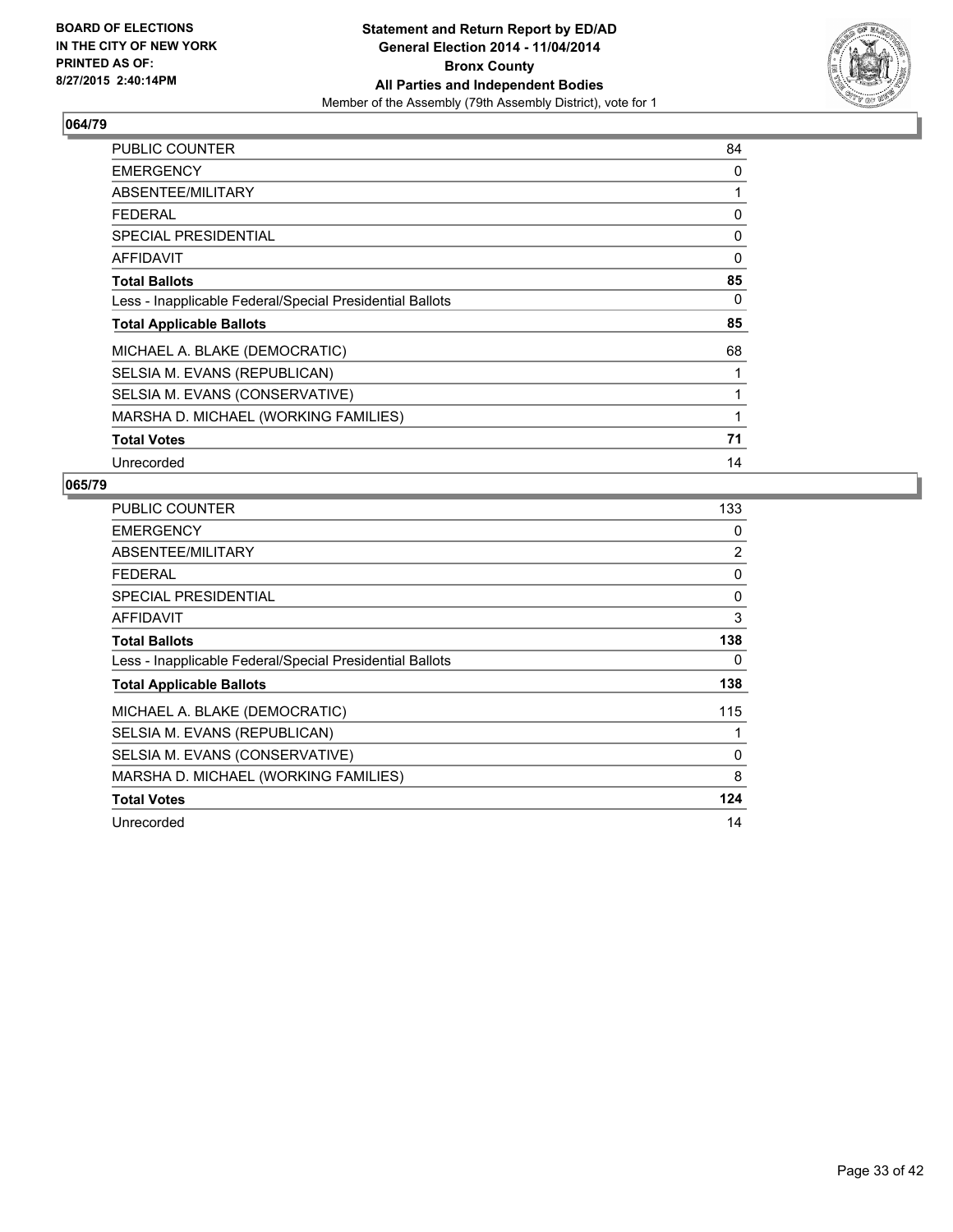

| PUBLIC COUNTER                                           | 163 |
|----------------------------------------------------------|-----|
| <b>EMERGENCY</b>                                         | 0   |
| ABSENTEE/MILITARY                                        | 1   |
| <b>FEDERAL</b>                                           | 0   |
| <b>SPECIAL PRESIDENTIAL</b>                              | 0   |
| AFFIDAVIT                                                | 1   |
| <b>Total Ballots</b>                                     | 165 |
| Less - Inapplicable Federal/Special Presidential Ballots | 0   |
| <b>Total Applicable Ballots</b>                          | 165 |
| MICHAEL A. BLAKE (DEMOCRATIC)                            | 136 |
| SELSIA M. EVANS (REPUBLICAN)                             | 3   |
| SELSIA M. EVANS (CONSERVATIVE)                           | 0   |
| MARSHA D. MICHAEL (WORKING FAMILIES)                     | 2   |
| <b>Total Votes</b>                                       | 141 |
| Unrecorded                                               | 24  |

| PUBLIC COUNTER                                           | 91             |
|----------------------------------------------------------|----------------|
| <b>EMERGENCY</b>                                         | 0              |
| ABSENTEE/MILITARY                                        | $\overline{2}$ |
| <b>FEDERAL</b>                                           | 0              |
| <b>SPECIAL PRESIDENTIAL</b>                              | 0              |
| AFFIDAVIT                                                | 7              |
| <b>Total Ballots</b>                                     | 100            |
| Less - Inapplicable Federal/Special Presidential Ballots | 0              |
| <b>Total Applicable Ballots</b>                          | 100            |
| MICHAEL A. BLAKE (DEMOCRATIC)                            | 80             |
| SELSIA M. EVANS (REPUBLICAN)                             | 4              |
| SELSIA M. EVANS (CONSERVATIVE)                           | 0              |
| MARSHA D. MICHAEL (WORKING FAMILIES)                     | 4              |
| <b>Total Votes</b>                                       | 88             |
| Unrecorded                                               | 12             |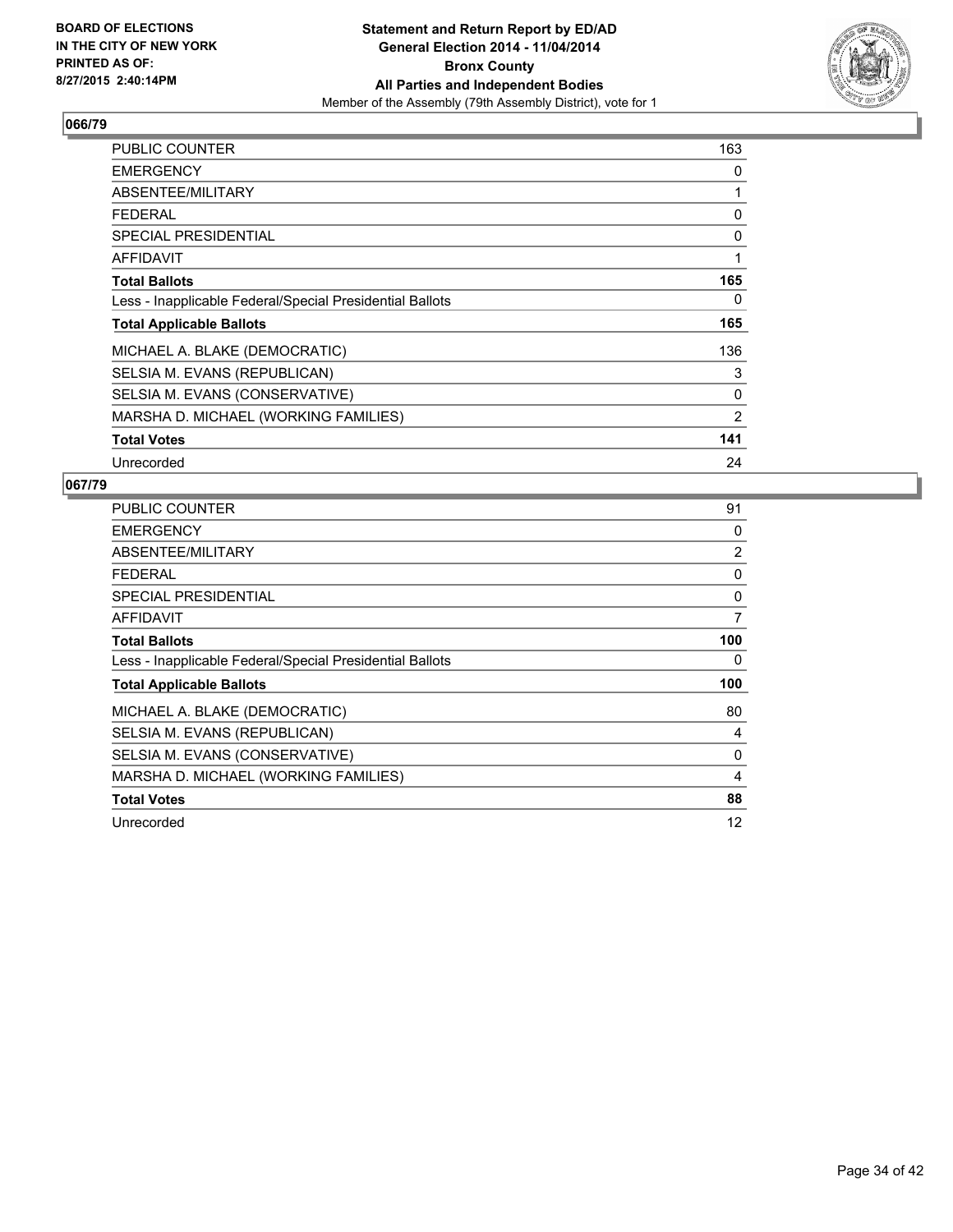

| <b>PUBLIC COUNTER</b>                                    | 359 |
|----------------------------------------------------------|-----|
| <b>EMERGENCY</b>                                         | 0   |
| ABSENTEE/MILITARY                                        | 4   |
| <b>FEDERAL</b>                                           | 1   |
| <b>SPECIAL PRESIDENTIAL</b>                              | 0   |
| AFFIDAVIT                                                | 3   |
| <b>Total Ballots</b>                                     | 367 |
| Less - Inapplicable Federal/Special Presidential Ballots | (1) |
| <b>Total Applicable Ballots</b>                          | 366 |
| MICHAEL A. BLAKE (DEMOCRATIC)                            | 306 |
| SELSIA M. EVANS (REPUBLICAN)                             | 3   |
| SELSIA M. EVANS (CONSERVATIVE)                           | 3   |
| MARSHA D. MICHAEL (WORKING FAMILIES)                     | 29  |
| <b>Total Votes</b>                                       | 341 |
| Unrecorded                                               | 25  |

| <b>PUBLIC COUNTER</b>                                    | 393 |
|----------------------------------------------------------|-----|
| <b>EMERGENCY</b>                                         | 0   |
| ABSENTEE/MILITARY                                        | 5   |
| <b>FEDERAL</b>                                           | 0   |
| SPECIAL PRESIDENTIAL                                     | 0   |
| AFFIDAVIT                                                | 3   |
| <b>Total Ballots</b>                                     | 401 |
| Less - Inapplicable Federal/Special Presidential Ballots | 0   |
| <b>Total Applicable Ballots</b>                          | 401 |
| MICHAEL A. BLAKE (DEMOCRATIC)                            | 357 |
| SELSIA M. EVANS (REPUBLICAN)                             | 5   |
| SELSIA M. EVANS (CONSERVATIVE)                           | 4   |
| MARSHA D. MICHAEL (WORKING FAMILIES)                     | 19  |
| <b>Total Votes</b>                                       | 385 |
| Unrecorded                                               | 16  |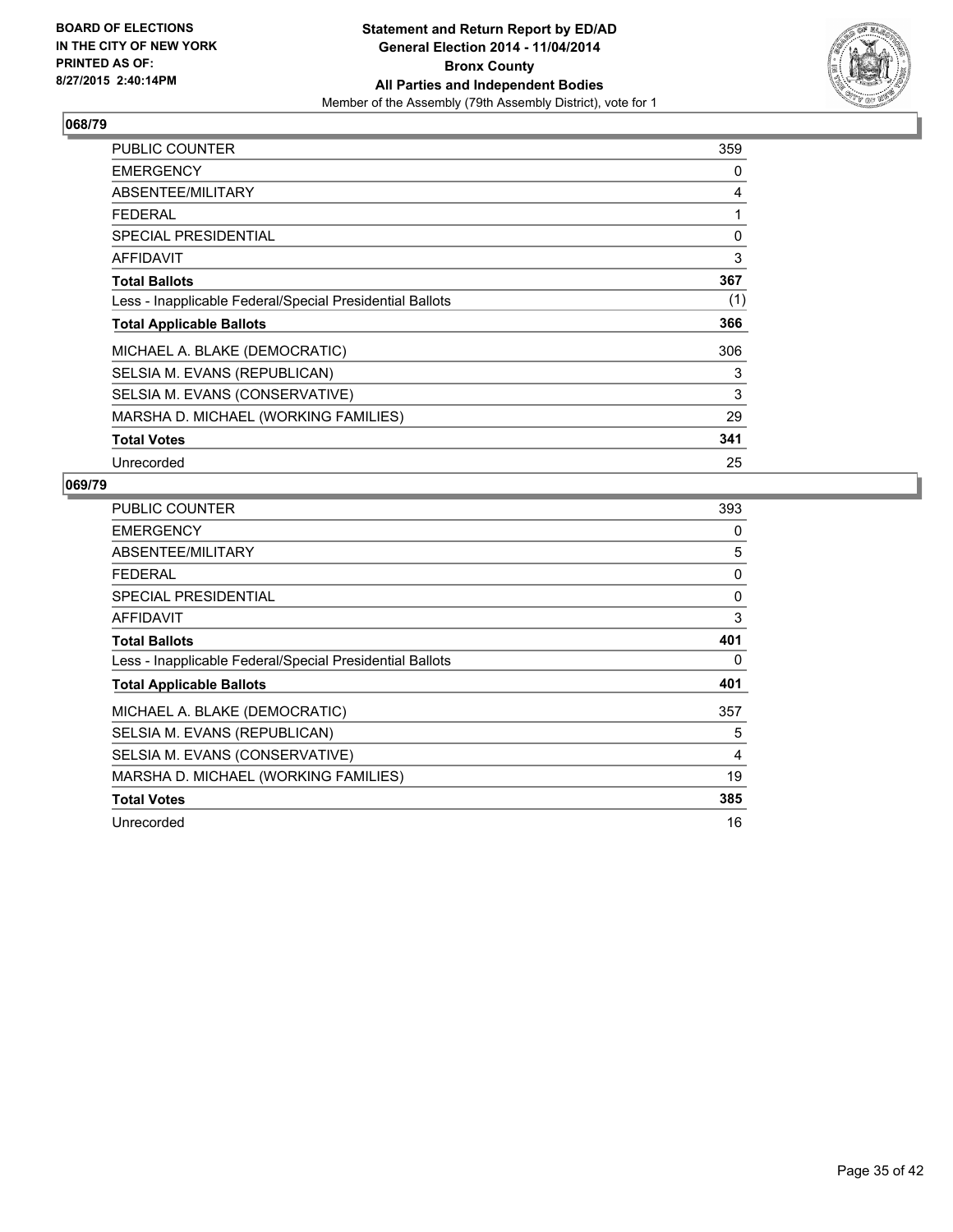

| PUBLIC COUNTER                                           | 367 |
|----------------------------------------------------------|-----|
| <b>EMERGENCY</b>                                         | 0   |
| ABSENTEE/MILITARY                                        | 6   |
| <b>FEDERAL</b>                                           | 1   |
| SPECIAL PRESIDENTIAL                                     | 0   |
| <b>AFFIDAVIT</b>                                         | 3   |
| <b>Total Ballots</b>                                     | 377 |
| Less - Inapplicable Federal/Special Presidential Ballots | (1) |
| <b>Total Applicable Ballots</b>                          | 376 |
| MICHAEL A. BLAKE (DEMOCRATIC)                            | 329 |
| SELSIA M. EVANS (REPUBLICAN)                             | 2   |
| SELSIA M. EVANS (CONSERVATIVE)                           | 3   |
| MARSHA D. MICHAEL (WORKING FAMILIES)                     | 19  |
| <b>Total Votes</b>                                       | 353 |
| Unrecorded                                               | 23  |

| <b>PUBLIC COUNTER</b>                                    | 156 |
|----------------------------------------------------------|-----|
| <b>EMERGENCY</b>                                         | 0   |
| ABSENTEE/MILITARY                                        | 2   |
| <b>FEDERAL</b>                                           | 1   |
| <b>SPECIAL PRESIDENTIAL</b>                              | 0   |
| <b>AFFIDAVIT</b>                                         | 1   |
| <b>Total Ballots</b>                                     | 160 |
| Less - Inapplicable Federal/Special Presidential Ballots | (1) |
| <b>Total Applicable Ballots</b>                          | 159 |
| MICHAEL A. BLAKE (DEMOCRATIC)                            | 130 |
| SELSIA M. EVANS (REPUBLICAN)                             | 4   |
| SELSIA M. EVANS (CONSERVATIVE)                           | 1   |
| MARSHA D. MICHAEL (WORKING FAMILIES)                     | 8   |
| <b>Total Votes</b>                                       | 143 |
| Unrecorded                                               | 16  |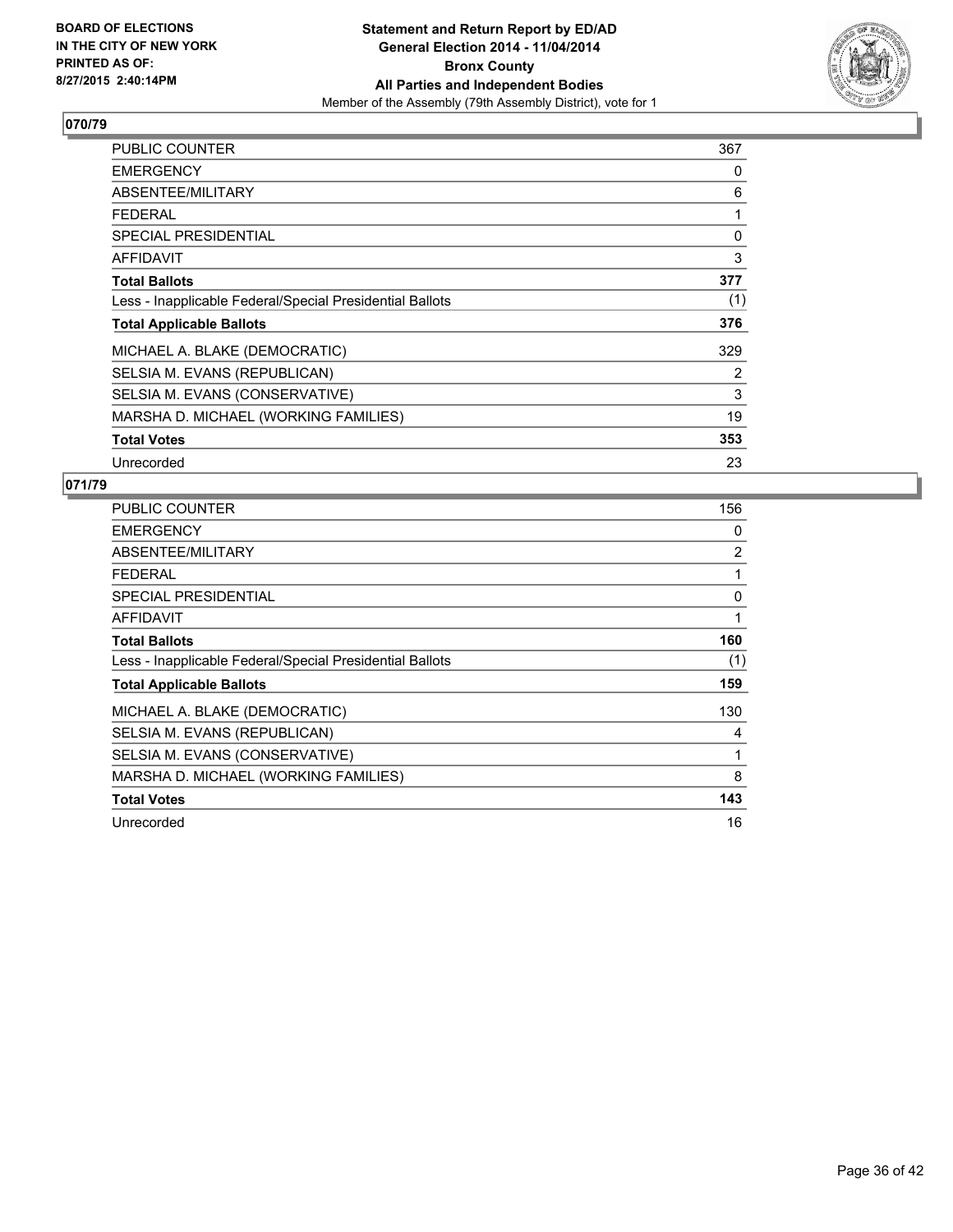

| PUBLIC COUNTER                                           | 159 |
|----------------------------------------------------------|-----|
| <b>EMERGENCY</b>                                         | 0   |
| ABSENTEE/MILITARY                                        | 1   |
| <b>FEDERAL</b>                                           | 0   |
| <b>SPECIAL PRESIDENTIAL</b>                              | 0   |
| AFFIDAVIT                                                | 5   |
| <b>Total Ballots</b>                                     | 165 |
| Less - Inapplicable Federal/Special Presidential Ballots | 0   |
| <b>Total Applicable Ballots</b>                          | 165 |
| MICHAEL A. BLAKE (DEMOCRATIC)                            | 135 |
| SELSIA M. EVANS (REPUBLICAN)                             | 9   |
| SELSIA M. EVANS (CONSERVATIVE)                           | 1   |
| MARSHA D. MICHAEL (WORKING FAMILIES)                     | 12  |
| <b>Total Votes</b>                                       | 157 |
| Unrecorded                                               | 8   |

| <b>PUBLIC COUNTER</b>                                    | 113 |
|----------------------------------------------------------|-----|
| <b>EMERGENCY</b>                                         | 0   |
| ABSENTEE/MILITARY                                        | 2   |
| <b>FEDERAL</b>                                           | 0   |
| <b>SPECIAL PRESIDENTIAL</b>                              | 0   |
| <b>AFFIDAVIT</b>                                         | 2   |
| <b>Total Ballots</b>                                     | 117 |
| Less - Inapplicable Federal/Special Presidential Ballots | 0   |
| <b>Total Applicable Ballots</b>                          | 117 |
| MICHAEL A. BLAKE (DEMOCRATIC)                            | 96  |
| SELSIA M. EVANS (REPUBLICAN)                             | 4   |
| SELSIA M. EVANS (CONSERVATIVE)                           | 0   |
| MARSHA D. MICHAEL (WORKING FAMILIES)                     | 4   |
| <b>Total Votes</b>                                       | 104 |
| Unrecorded                                               | 13  |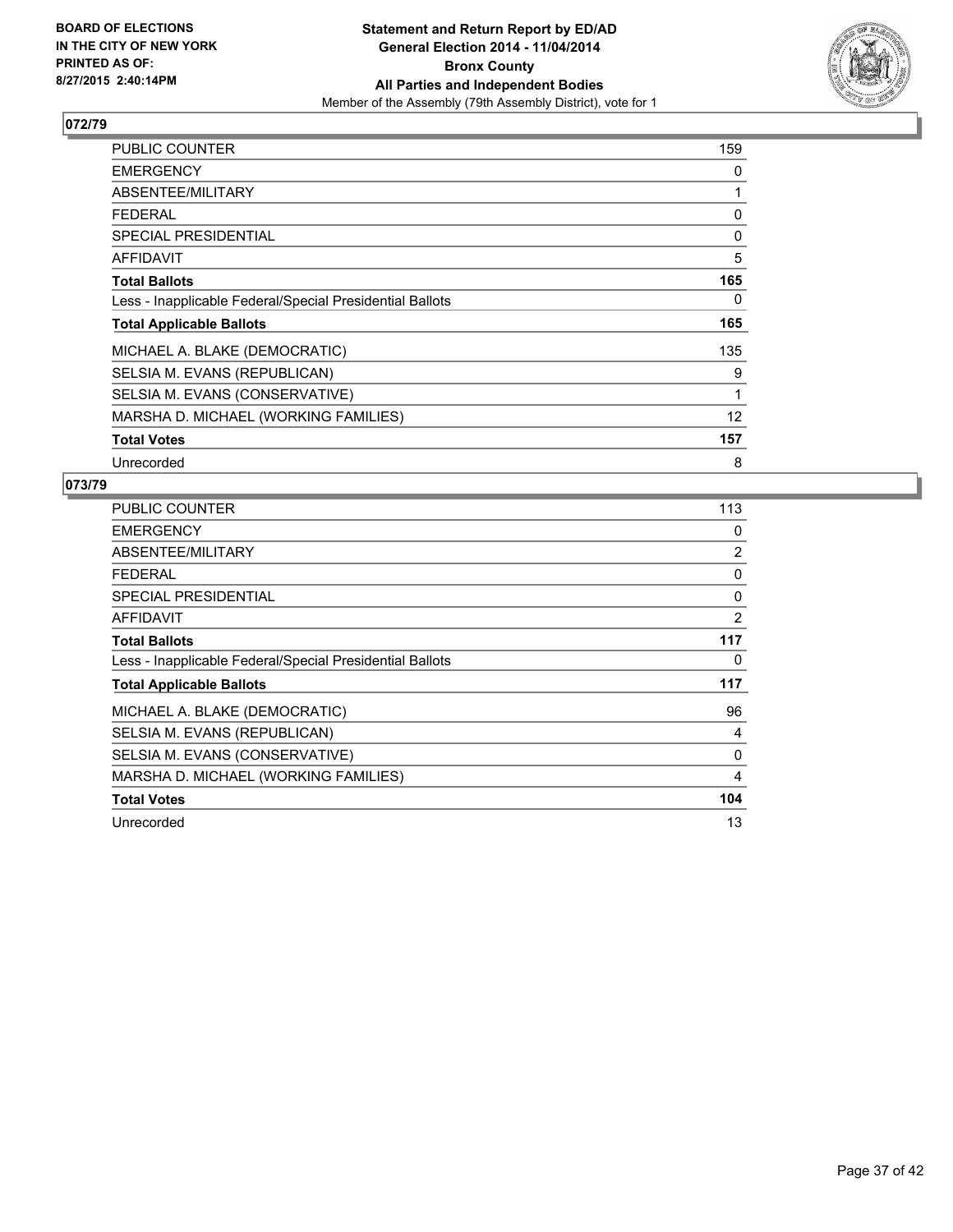

| PUBLIC COUNTER                                           | 19 |
|----------------------------------------------------------|----|
| <b>EMERGENCY</b>                                         | 0  |
| ABSENTEE/MILITARY                                        | 0  |
| <b>FEDERAL</b>                                           | 0  |
| <b>SPECIAL PRESIDENTIAL</b>                              | 0  |
| AFFIDAVIT                                                | 1  |
| <b>Total Ballots</b>                                     | 20 |
| Less - Inapplicable Federal/Special Presidential Ballots | 0  |
| <b>Total Applicable Ballots</b>                          | 20 |
| MICHAEL A. BLAKE (DEMOCRATIC)                            | 18 |
| SELSIA M. EVANS (REPUBLICAN)                             | 0  |
| SELSIA M. EVANS (CONSERVATIVE)                           | 0  |
| MARSHA D. MICHAEL (WORKING FAMILIES)                     | 1  |
| <b>Total Votes</b>                                       | 19 |
| Unrecorded                                               | 1  |

| <b>PUBLIC COUNTER</b>                                    | 191 |
|----------------------------------------------------------|-----|
| <b>EMERGENCY</b>                                         | 0   |
| ABSENTEE/MILITARY                                        | 1   |
| <b>FEDERAL</b>                                           | 0   |
| <b>SPECIAL PRESIDENTIAL</b>                              | 0   |
| <b>AFFIDAVIT</b>                                         | 1   |
| <b>Total Ballots</b>                                     | 193 |
| Less - Inapplicable Federal/Special Presidential Ballots | 0   |
| <b>Total Applicable Ballots</b>                          | 193 |
| MICHAEL A. BLAKE (DEMOCRATIC)                            | 152 |
| SELSIA M. EVANS (REPUBLICAN)                             | 10  |
| SELSIA M. EVANS (CONSERVATIVE)                           | 1   |
| MARSHA D. MICHAEL (WORKING FAMILIES)                     | 8   |
| <b>Total Votes</b>                                       | 171 |
| Unrecorded                                               | 22  |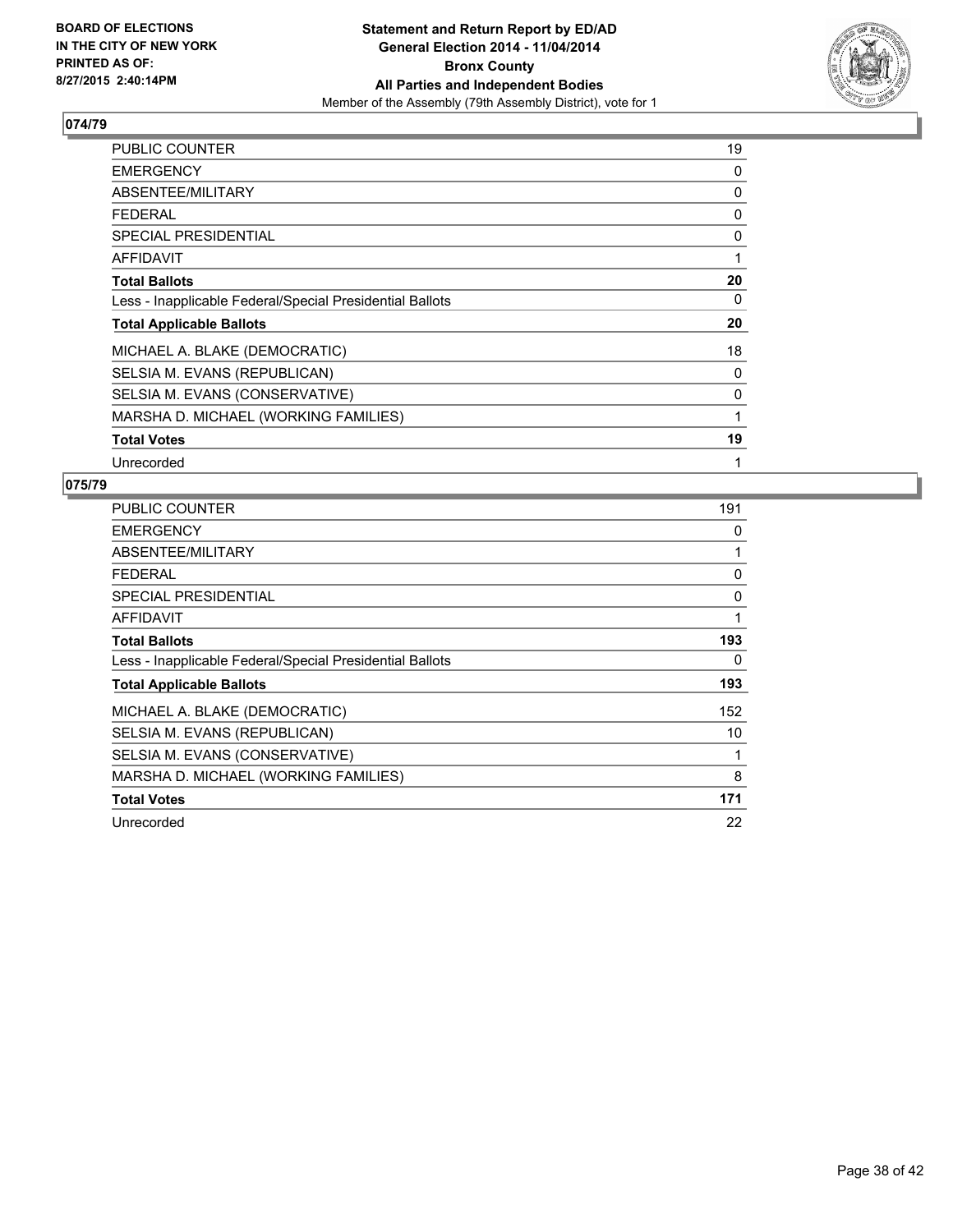

| PUBLIC COUNTER                                           | 141 |
|----------------------------------------------------------|-----|
| <b>EMERGENCY</b>                                         | 0   |
| ABSENTEE/MILITARY                                        | 1   |
| <b>FEDERAL</b>                                           | 0   |
| <b>SPECIAL PRESIDENTIAL</b>                              | 0   |
| <b>AFFIDAVIT</b>                                         | 3   |
| <b>Total Ballots</b>                                     | 145 |
| Less - Inapplicable Federal/Special Presidential Ballots | 0   |
| <b>Total Applicable Ballots</b>                          | 145 |
| MICHAEL A. BLAKE (DEMOCRATIC)                            | 107 |
| SELSIA M. EVANS (REPUBLICAN)                             | 9   |
| SELSIA M. EVANS (CONSERVATIVE)                           | 2   |
| MARSHA D. MICHAEL (WORKING FAMILIES)                     | 11  |
| <b>Total Votes</b>                                       | 129 |
| Unrecorded                                               | 16  |

| <b>PUBLIC COUNTER</b>                                    | 76 |
|----------------------------------------------------------|----|
| <b>EMERGENCY</b>                                         | 0  |
| ABSENTEE/MILITARY                                        | 0  |
| <b>FEDERAL</b>                                           | 0  |
| <b>SPECIAL PRESIDENTIAL</b>                              | 0  |
| <b>AFFIDAVIT</b>                                         | 0  |
| <b>Total Ballots</b>                                     | 76 |
| Less - Inapplicable Federal/Special Presidential Ballots | 0  |
| <b>Total Applicable Ballots</b>                          | 76 |
| MICHAEL A. BLAKE (DEMOCRATIC)                            | 65 |
| SELSIA M. EVANS (REPUBLICAN)                             | 4  |
| SELSIA M. EVANS (CONSERVATIVE)                           | 0  |
| MARSHA D. MICHAEL (WORKING FAMILIES)                     | 2  |
| <b>Total Votes</b>                                       | 71 |
| Unrecorded                                               | 5  |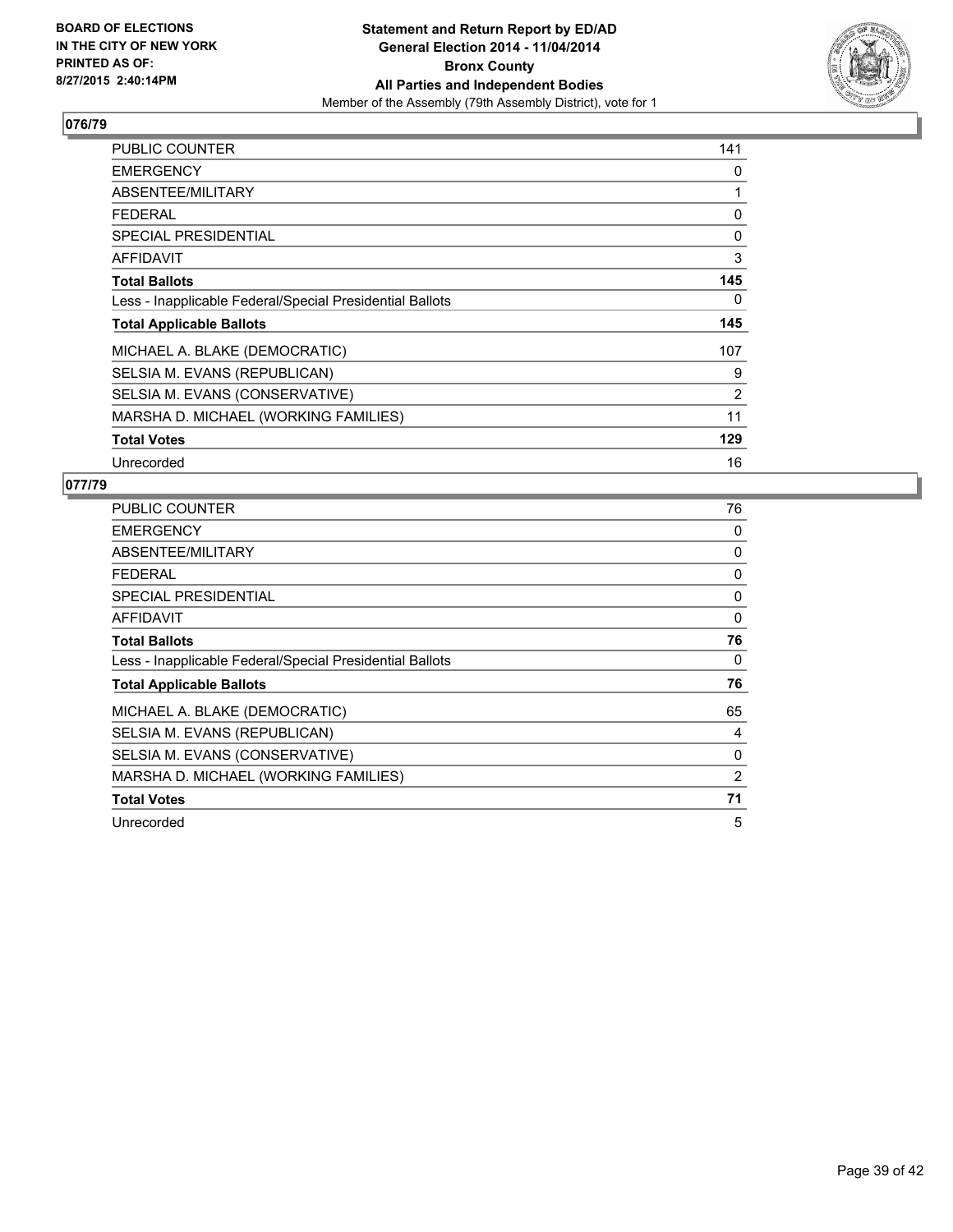

| PUBLIC COUNTER                                           | 48 |
|----------------------------------------------------------|----|
| <b>EMERGENCY</b>                                         | 0  |
| ABSENTEE/MILITARY                                        | 1  |
| <b>FEDERAL</b>                                           | 0  |
| <b>SPECIAL PRESIDENTIAL</b>                              | 0  |
| <b>AFFIDAVIT</b>                                         | 2  |
| <b>Total Ballots</b>                                     | 51 |
| Less - Inapplicable Federal/Special Presidential Ballots | 0  |
| <b>Total Applicable Ballots</b>                          | 51 |
| MICHAEL A. BLAKE (DEMOCRATIC)                            | 42 |
| SELSIA M. EVANS (REPUBLICAN)                             | 0  |
| SELSIA M. EVANS (CONSERVATIVE)                           | 0  |
| MARSHA D. MICHAEL (WORKING FAMILIES)                     | 5  |
| <b>Total Votes</b>                                       | 47 |
| Unrecorded                                               | 4  |

| <b>PUBLIC COUNTER</b>                                    | 216 |
|----------------------------------------------------------|-----|
| <b>EMERGENCY</b>                                         | 0   |
| ABSENTEE/MILITARY                                        | 0   |
| <b>FEDERAL</b>                                           | 0   |
| <b>SPECIAL PRESIDENTIAL</b>                              | 0   |
| <b>AFFIDAVIT</b>                                         | 5   |
| <b>Total Ballots</b>                                     | 221 |
| Less - Inapplicable Federal/Special Presidential Ballots | 0   |
| <b>Total Applicable Ballots</b>                          | 221 |
| MICHAEL A. BLAKE (DEMOCRATIC)                            | 185 |
| SELSIA M. EVANS (REPUBLICAN)                             | 3   |
| SELSIA M. EVANS (CONSERVATIVE)                           | 3   |
| MARSHA D. MICHAEL (WORKING FAMILIES)                     | 2   |
| GUILLERMO LIVARES (WRITE-IN)                             | 1   |
| <b>Total Votes</b>                                       | 194 |
| Unrecorded                                               | 27  |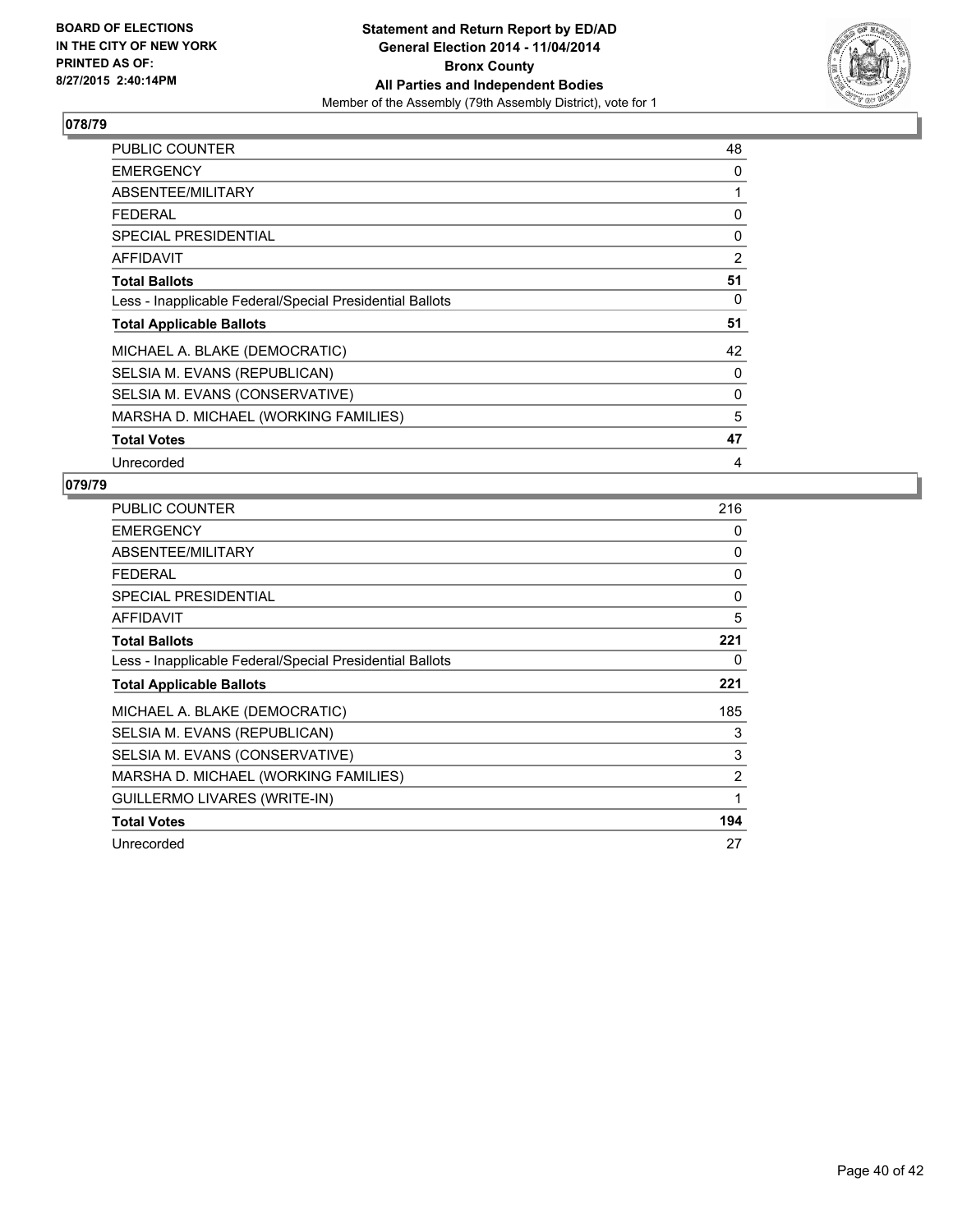

| <b>PUBLIC COUNTER</b>                                    | 0 |
|----------------------------------------------------------|---|
| <b>EMERGENCY</b>                                         | 0 |
| ABSENTEE/MILITARY                                        | 0 |
| <b>FEDERAL</b>                                           | 0 |
| <b>SPECIAL PRESIDENTIAL</b>                              | 0 |
| AFFIDAVIT                                                | 0 |
| <b>Total Ballots</b>                                     | 0 |
| Less - Inapplicable Federal/Special Presidential Ballots | 0 |
| <b>Total Applicable Ballots</b>                          | 0 |
| MICHAEL A. BLAKE (DEMOCRATIC)                            | 0 |
| SELSIA M. EVANS (REPUBLICAN)                             | 0 |
| SELSIA M. EVANS (CONSERVATIVE)                           | 0 |
| MARSHA D. MICHAEL (WORKING FAMILIES)                     | 0 |
| <b>Total Votes</b>                                       | 0 |

| <b>PUBLIC COUNTER</b>                                    | 0 |
|----------------------------------------------------------|---|
| <b>EMERGENCY</b>                                         | 0 |
| ABSENTEE/MILITARY                                        | 0 |
| <b>FEDERAL</b>                                           | 0 |
| <b>SPECIAL PRESIDENTIAL</b>                              | 0 |
| <b>AFFIDAVIT</b>                                         | 0 |
| <b>Total Ballots</b>                                     | 0 |
| Less - Inapplicable Federal/Special Presidential Ballots | 0 |
| <b>Total Applicable Ballots</b>                          | 0 |
| MICHAEL A. BLAKE (DEMOCRATIC)                            | 0 |
| SELSIA M. EVANS (REPUBLICAN)                             | 0 |
| SELSIA M. EVANS (CONSERVATIVE)                           | 0 |
| MARSHA D. MICHAEL (WORKING FAMILIES)                     | 0 |
| <b>Total Votes</b>                                       | 0 |